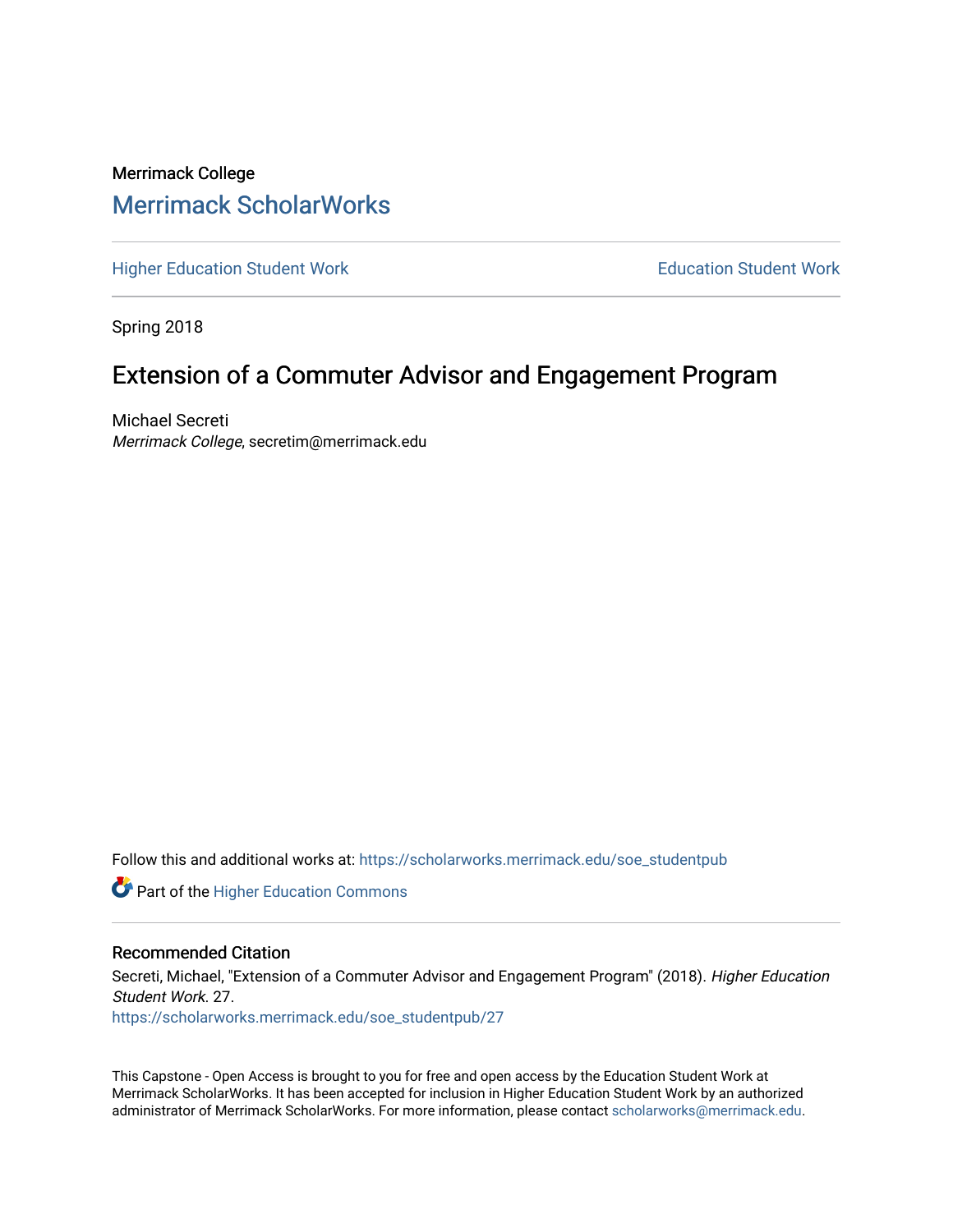# Mike Secreti

Extension of a Commuter Advisor and Engagement Program

A capstone project submitted in partial fulfillment of the requirements for the degree Master of Education in Higher Education

At

Merrimack College

May 2018

Copyright © 2018 Mike Secreti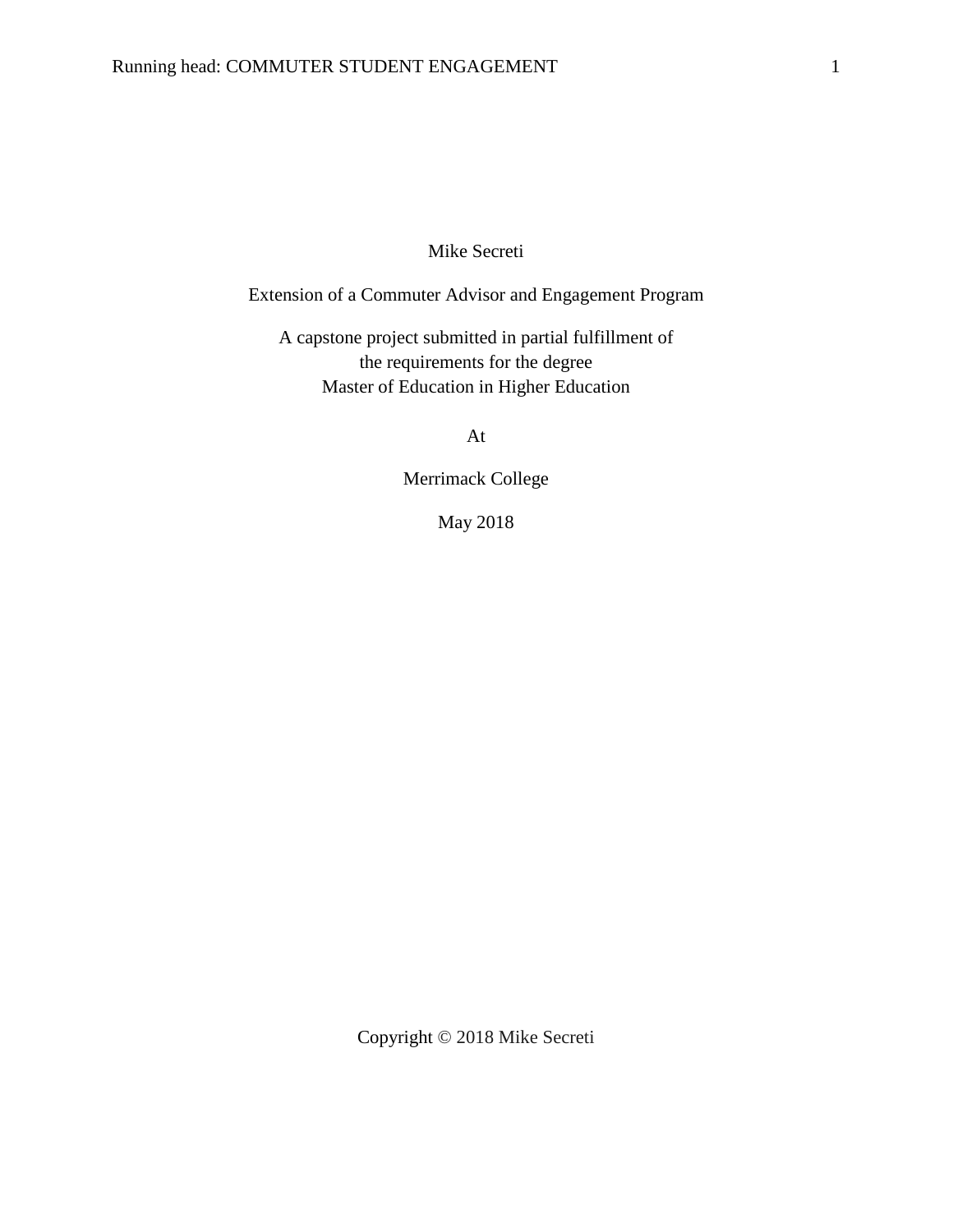### **Acknowledgements**

This project would not have been possible without the support of the Merrimack College Office of Student Involvement. It has been an honor and privilege to be selected as the first Student Affinity Program Graduate Assistant and to work so closely with the commuter student population. A special thanks should also be given to Dr. Susan Marine for the patience, guidance, and advice she has provided me in formulating this project, as well as Mr. Patrick Dezort who has inspired me to create a diverse array of leadership opportunities that cater to the needs of all students.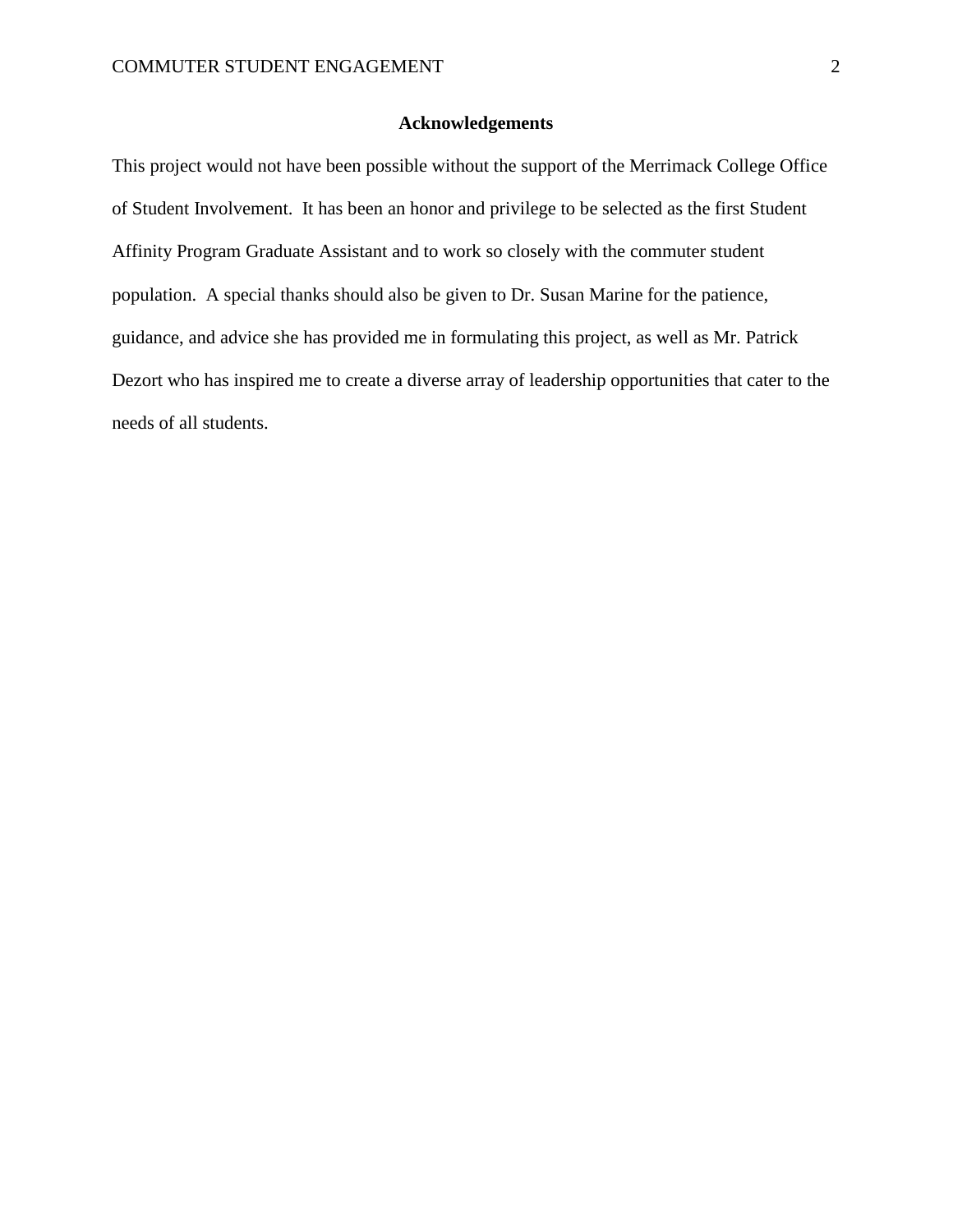#### **Abstract**

Commuter students continue to face a number of challenges when it comes to building social connections with their peers (Krause, 2007). Despite the number of programs targeted towards first-year college students, few programs are adequately prepared to address the needs and concerns of the commuter student population. In an effort to produce greater learning and development outcomes among Commuter Advisors (CAs) and their protégés (first-year commuter students), the Commuter Advisor Program at Merrimack College will provide seasoned commuter students with the opportunity to receive the training and guidance necessary to become strong mentors to the first-year commuter student population. According to Rendón's (1994) Validation Theory, validation is crucial early in the college experience to ensure students are able to adapt into their new environment. By marketing leadership and co-curricular opportunities specifically for commuter students, commuter students are able to thrive in an environment that recognizes their needs and strengths. As a result, CAs will work closely with the Office of Student Involvement and Office of Residence Life to develop and implement a variety of programming initiatives designed to acclimate first-year commuter students into the Merrimack College community.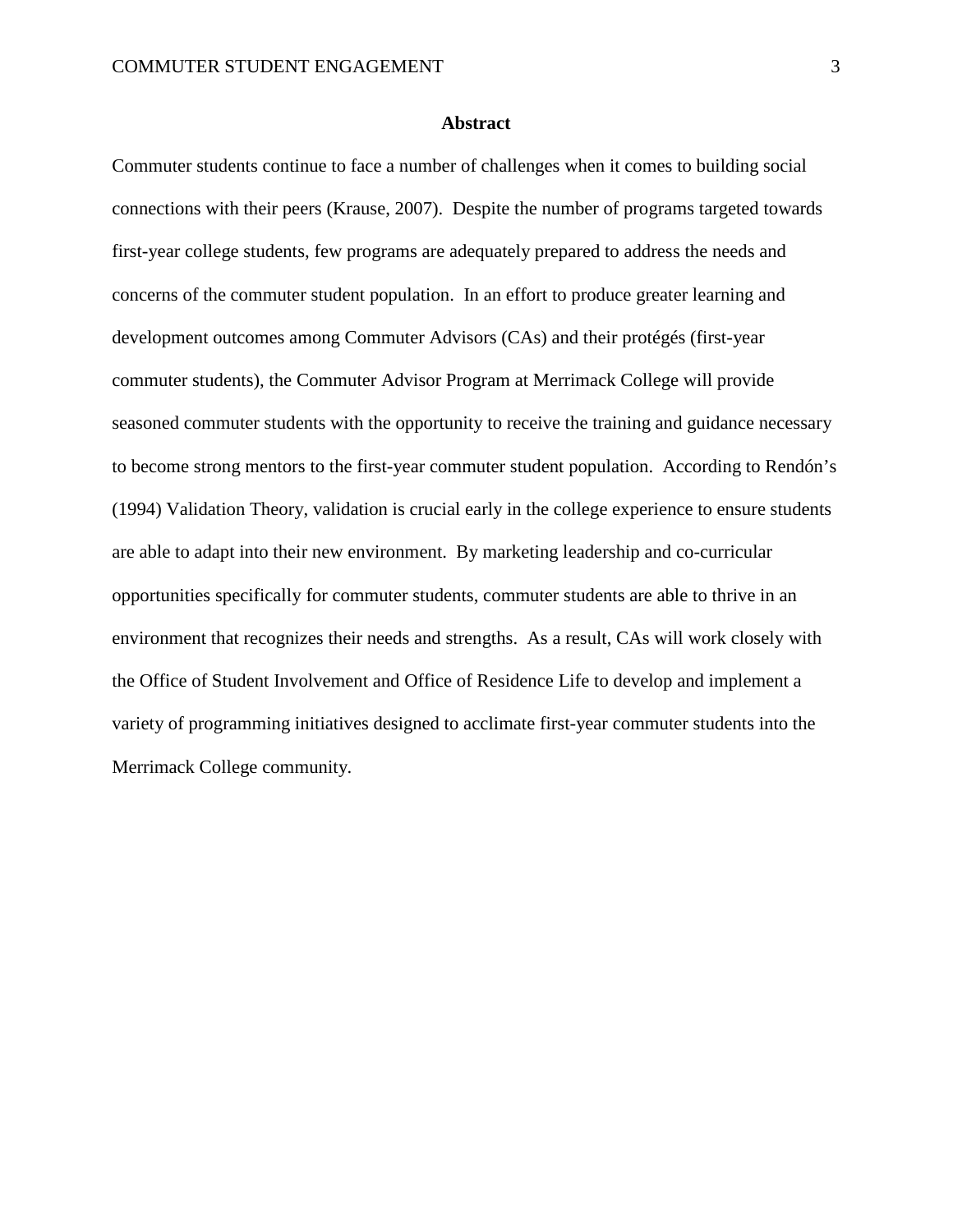# **Table of Contents**

| Figure 1 |
|----------|
|          |
|          |
|          |
|          |
| Table 1  |
|          |
|          |
|          |
|          |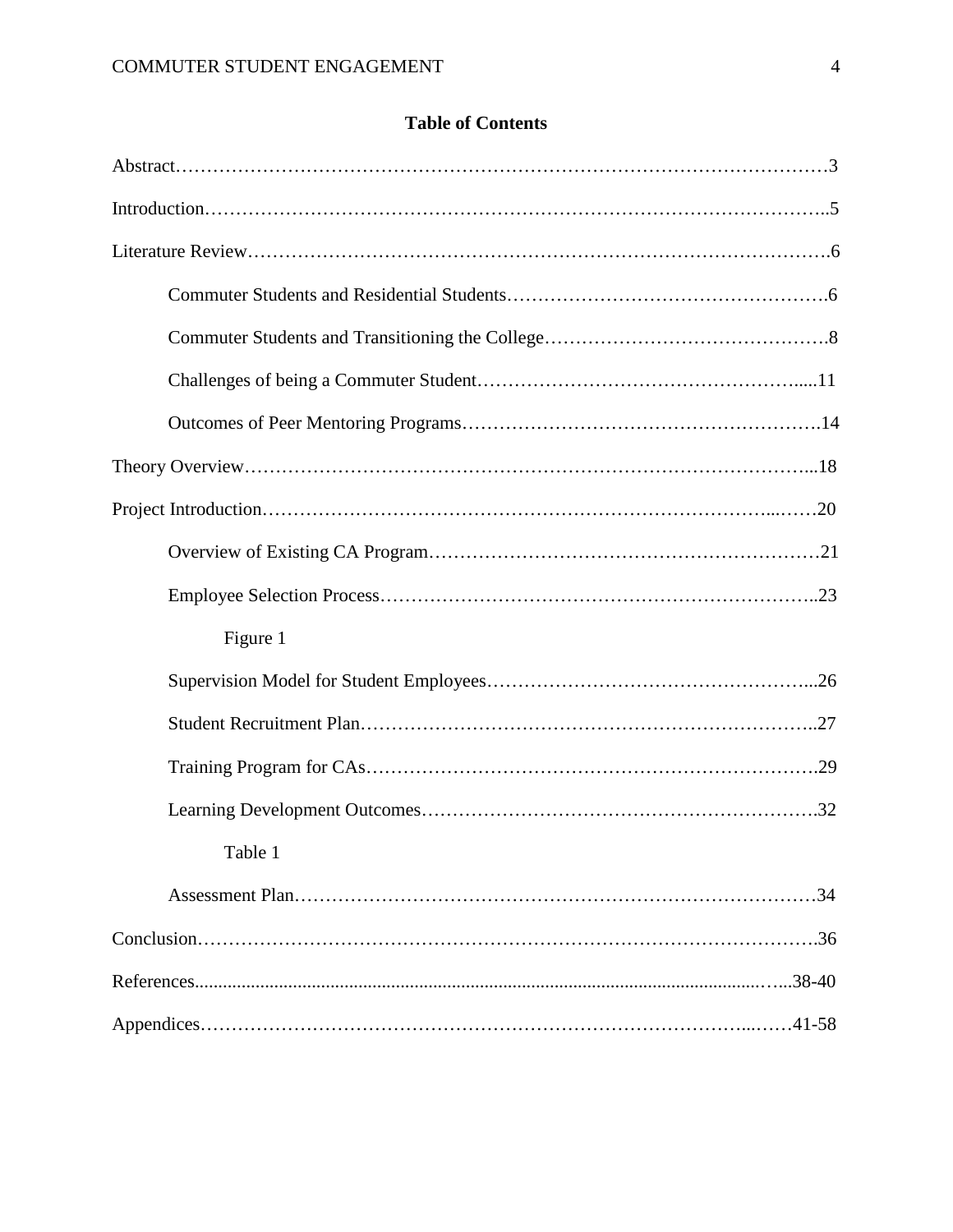### **Extension of a Commuter Advisor and Engagement Program**

 Although commuter students comprise 73.1 percent of all undergraduate students attending four-year institutions (Horn & Berktold, 1998), commuter students continue to struggle with building social connections amongst their peers (Krause, 2007). As opposed to residential students, commuter students commonly face a number of additional stressors during their college years including off-campus employment, family obligations, and traveling to and from campus, which can prevent initial connections from being made (Burlison, 2015; Newbold, 2015; Newbold, Mehta, & Forbus, 2011). In spite of the attention colleges are giving to student persistence, there continues to be a lack of strategies in place to further enhance the success of commuter students. However, given the limited financial, academic, and social resources many commuter students continue to grapple with, colleges should be taking a closer look at what they can do for commuter students for the duration of their collegiate careers (Brown, 2015).

According to Laura Rendón's (1994) validation theory, it is vital that all students have opportunities to develop positive relationships with faculty, staff, and fellow students through inclass and out-of-class contexts to validate their experiences and fully integrate them into their new roles. This project analyzes the current structure of the Commuter Advisor (CA) Program at Merrimack College, which was created in the fall of 2016. This program has the intention of helping first-year commuter students transition into Merrimack College with the help of a paid, seasoned commuter student, or CA, who is also enrolled at the College. While this program has proven to be quite successful in its first few years, this project includes a number of new and innovative strategies that will better prepare CAs for their work with first-year commuter students, as well as give them the confidence to see themselves as leaders both inside and outside the Merrimack College community. As a result of providing CAs with a greater amount of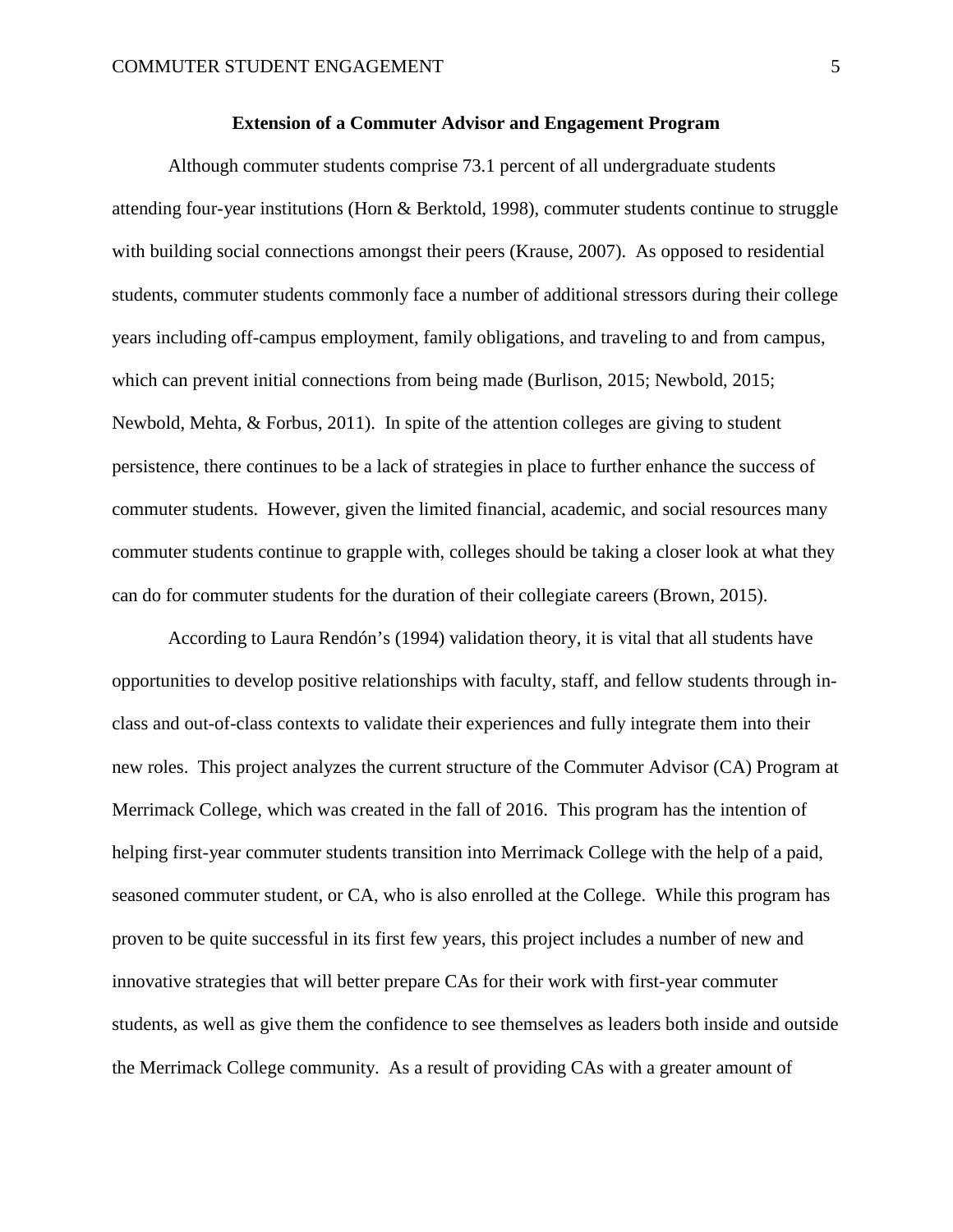training and professional development opportunities, first-year commuter students will have a number of programming opportunities to choose from that will allow them to feel validated and make the most of their time at Merrimack College.

### **Literature Review**

In order to better understand the effect of peer mentoring programs for commuter students, this section provides a review of the literature on the differences between commuter students and residential students (Newbold, 2015; Newbold et al., 2011), transitioning into college (Clark, 2005; Gefen & Fish, 2013; Krause, 2007), the challenges of being a commuter student (Burlison, 2015; Dugan, Garland, Jacoby, & Gasiorski, 2008; Jacoby, 2015), and outcomes of peer-mentoring programs (Jacobi, 1991; Sanchez, Bauer, & Paronto, 2006; Tremblay & Rodger, 2003; Ward, Thomas, & Disch, 2010; Yomtov, Plunkett, Efrat, & Marin, 2017).

### **Commuter Students and Residential Students**

Before delving into the challenges experienced by commuter students, it is essential to garner an understanding of the differences between commuter and residential students. Newbold et al. (2011) hypothesized that when compared with non-commuter students, commuter students were more likely to be non-traditional students, transfer students, work more hours, and earn higher incomes. Moreover, Newbold et al. (2011) also hypothesized that commuter students are less likely to identify with the university, express interest in joining the alumni association, believe the university is distinct, and label the university as having a good reputation. This study included 453 senior-level students attending a mid-sized state university, of whom 108 were commuters. All participants were instructed to complete a self-administered questionnaire that included questions regarding their involvement, employment, social life, time management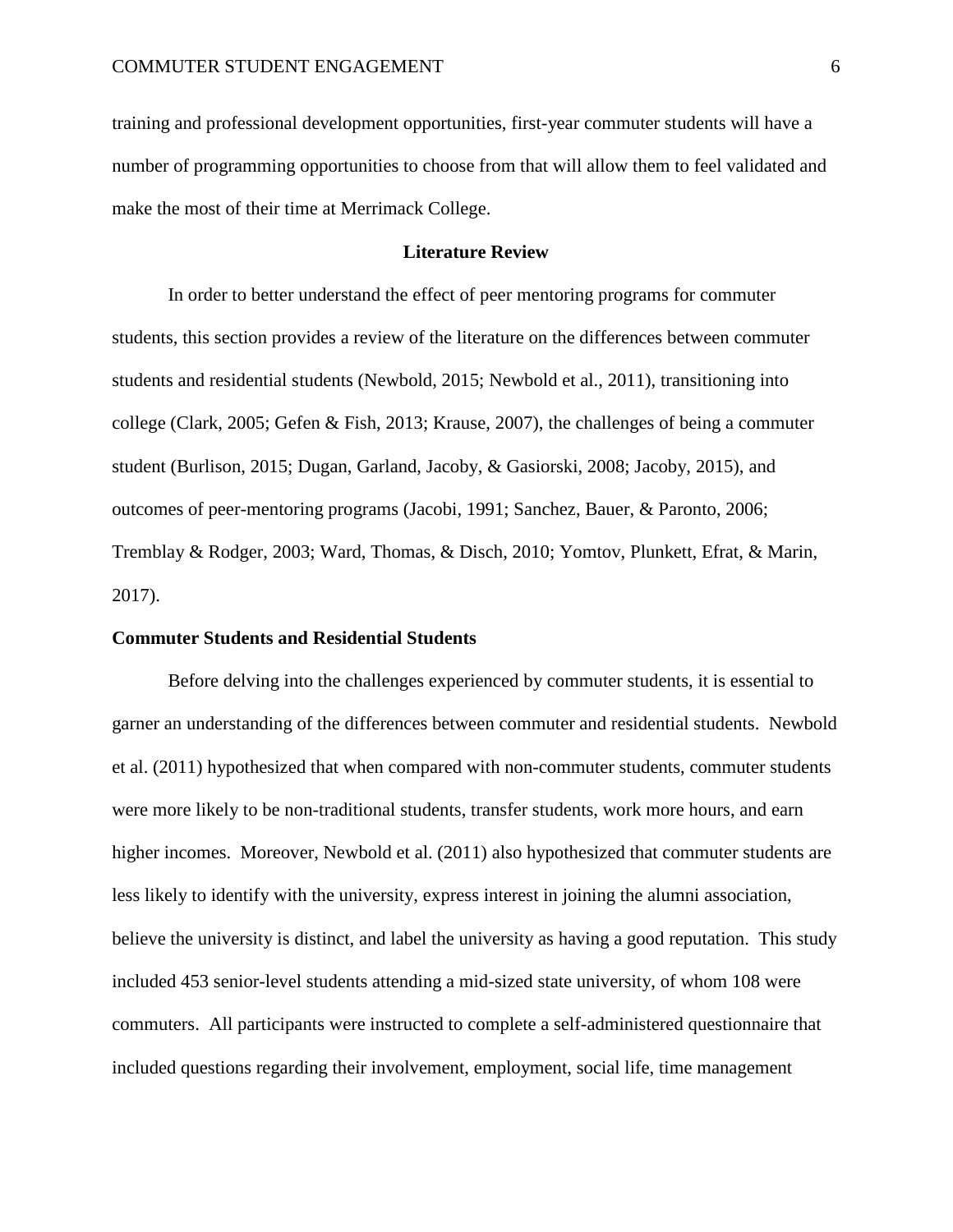skills, stress, and coping strategies. The findings noted that while more commuters were classified as non-traditional or transfer students, there was no significant difference between commuters and non-commuters when it came to employment. However, commuters were more likely to have higher incomes. The researchers also found that commuters were less likely to attend school-sponsored events, identify with the institution, express interest in joining the alumni association, or view their school as distinct and/or having a good reputation. Given that commuter students are more likely to be defined as non-traditional students (Newbold et al., 2011), it is imperative that any leadership training for CAs centers on the subgroups of students they will be serving in this role. It is also important to consider hiring both traditional and nontraditional CAs to ensure all students have someone they can relate to. Additionally, since commuter students are less likely to identify with the university, the strengthening of a peer mentoring program for first-year students could garner a greater sense of belonging.

Although Newbold et al. (2011) identified contrasts in student engagement and belonging between commuter and residential students, Newbold (2015) focuses on the differences in time management, work-life balance, stress, and coping skills among commuter and residential students. Given that commuter students are more likely to be considered non-traditional students, there are a number of stressors that these students experience, including academic responsibility, family obligations, work, maintaining personal relationships, time management, financial obligations, and becoming acclimated to the university environment. However, because non-traditional students tend to be older in age, they have more experience with managing these stressors. Newbold (2015) also pointed out additional stressors faced by all commuter students such as reliable transportation and access to the library and computer facilities. In order to cope with these stressors, Newbold (2015) suggests the "sacrifice, support,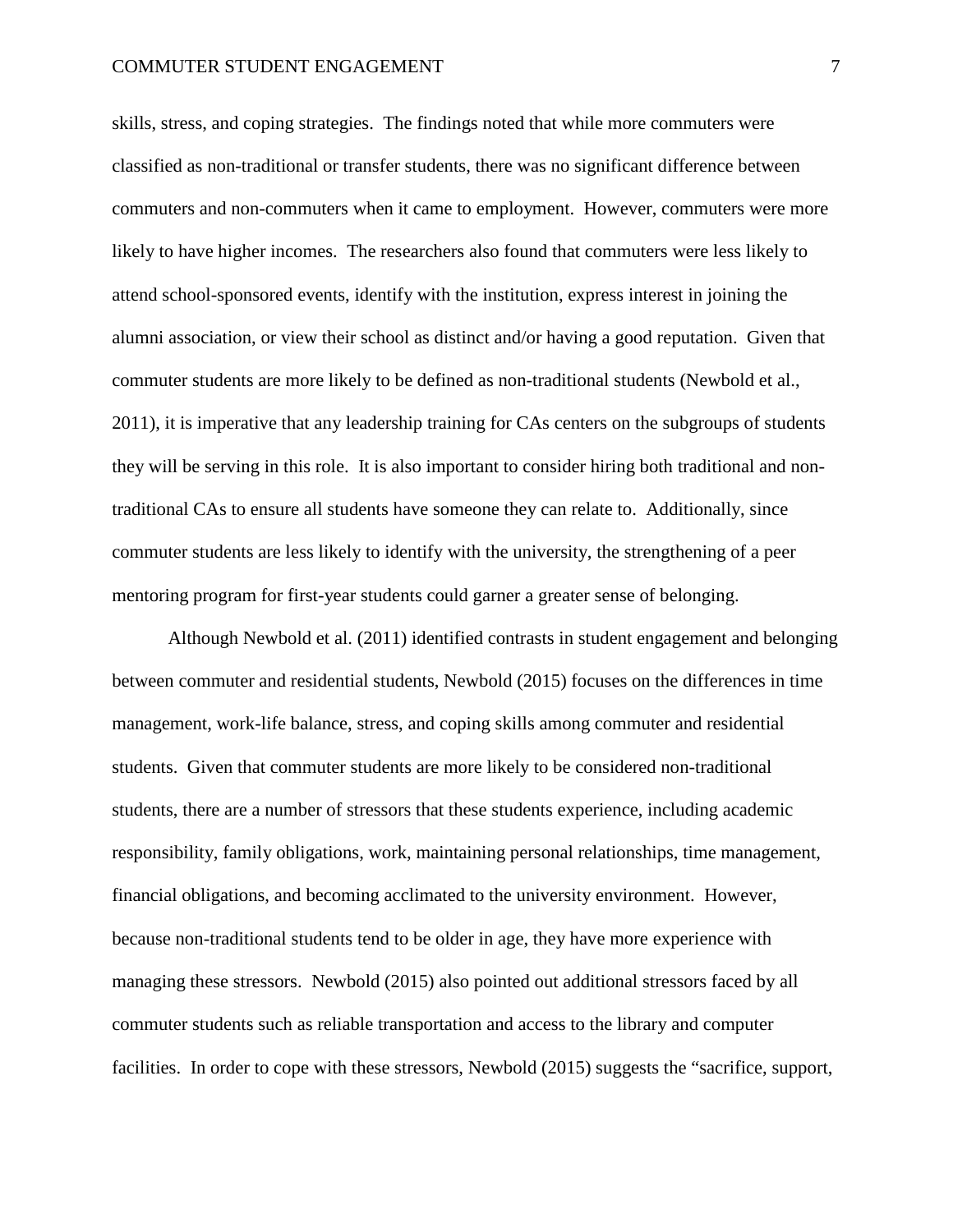and negotiated arrangements," (p. 82) which helps students realize that something has to give, the use of family and friends as support, and the ability to work with others to accommodate for change. However, for those with friendships outside of the institution and those who are employed, it can be difficult to navigate these arrangements. Furthermore, Newbold (2015) discusses active coping behaviors, which allows for better planning, support, and time management, as well as passive coping, which helps modify the meaning of events. Based on this research, it will be important to educate peer mentors on effective coping strategies they can use when working with their first-year students through stressful situations. Newbold's (2015) findings also emphasize the importance for peer mentors to form strong connections with their protégés.

### **Commuter Students and Transitioning to College**

While it is important to understand what makes commuter students different from residential students, a more in-depth analysis on the challenges of transitioning into college as a commuter student will provide a better understanding of how to best serve this population. Krause (2007) explored empirically how commuter students interact with their peers during their first few months in college. After dividing 46 commuter students from a metropolitan public university in Australia into six focus groups, Krause (2007) found that commuter students most commonly interacted with their peers in formal classroom settings, followed by out-of-class settings and online contexts. When the participants interacted with their peers in the classroom, they reported feeling more comfortable when in a small class setting or while doing group work. In out-of-class contexts, many participants expressed how disconnected they felt in-between classes when they had nobody to spend it with.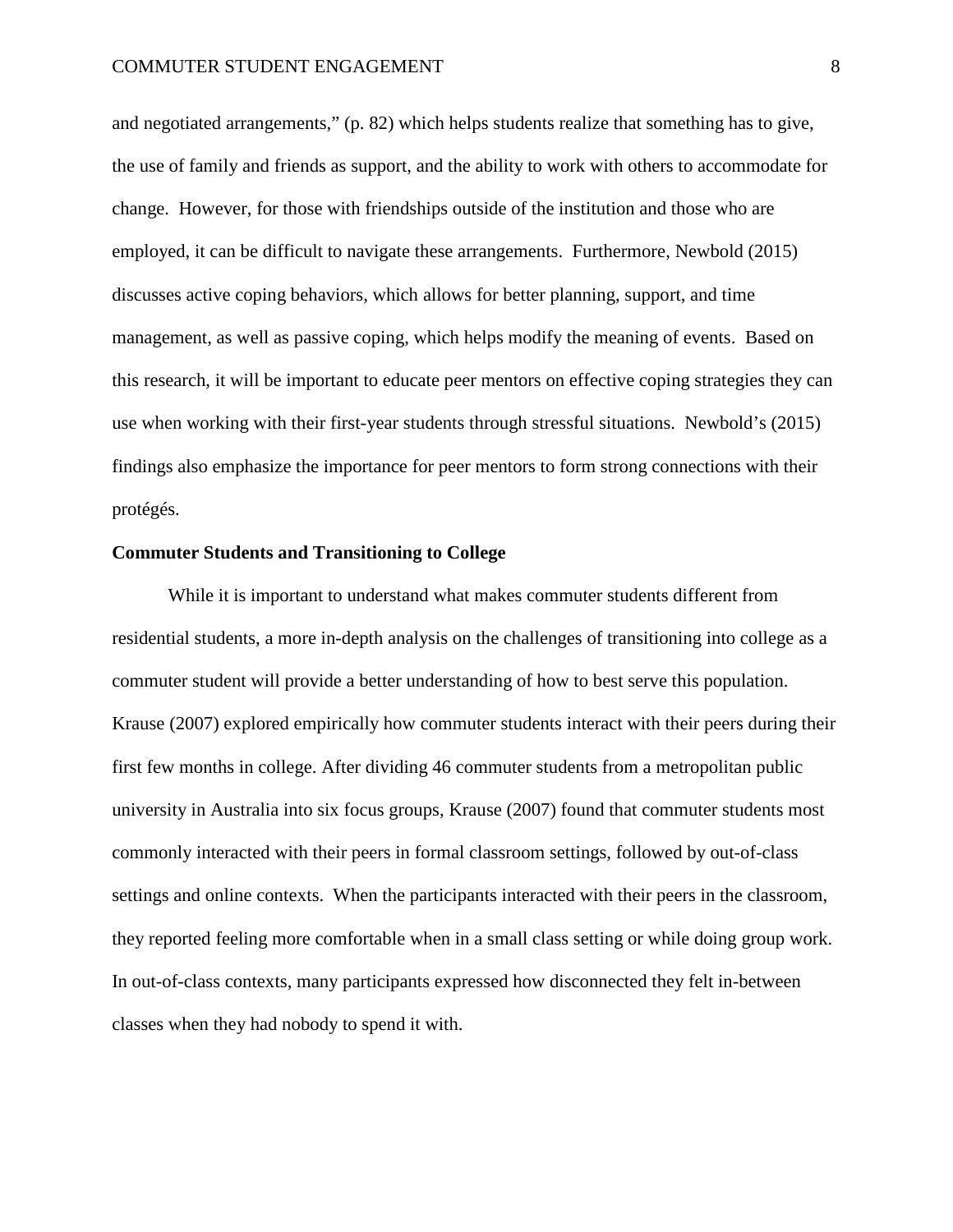Additionally, most did not take part in any social clubs that may have been meeting during their free time. Furthermore, although participants appreciated the ability to e-mail their professors with questions, they believed online contexts could not replace the value of face-toface interaction. Krause (2007) also determined the primary roles of social involvement in the first-year, which included supporting academic integration, motivation from peers, and making friends as opposed to acquaintances. Moreover, regarding involvement, students commented on the role faculty should play in promoting class discussions. These findings emphasize the importance of peer mentors and their role of getting to know their protégés. In order to prevent social isolation for first-year commuter students, it might be worth to consider creating a "buddy system," so first-year commuter students could meet up with fellow first-year commuter students or peer mentors who are free at the same times.

Although peer interactions can have a significant effect on a commuter student's transition into college, Gefen and Fish (2013) explored additional factors that can impact a commuter student's adjustment to college, such as the influence of stress, family functioning, and coping strategies. Surveying 167 non-residential first-year students from two large, urban commuter colleges, all participants were instructed to complete the perceived stress scale, the family adaptability and cohesion evaluation scale, the young adult coping orientation for problem experiences, and the student adjustment to college questionnaire. Through these measures, the authors determined that there was a positive correlation between successful adjustment to college and low levels of stress, high levels of family functioning, and effective coping strategies. Furthermore, the authors also found that balanced family functioning is associated with more effective coping strategies and lower levels of stress. Finally, participants with lower levels of perceived stress and effective coping strategies were more likely to better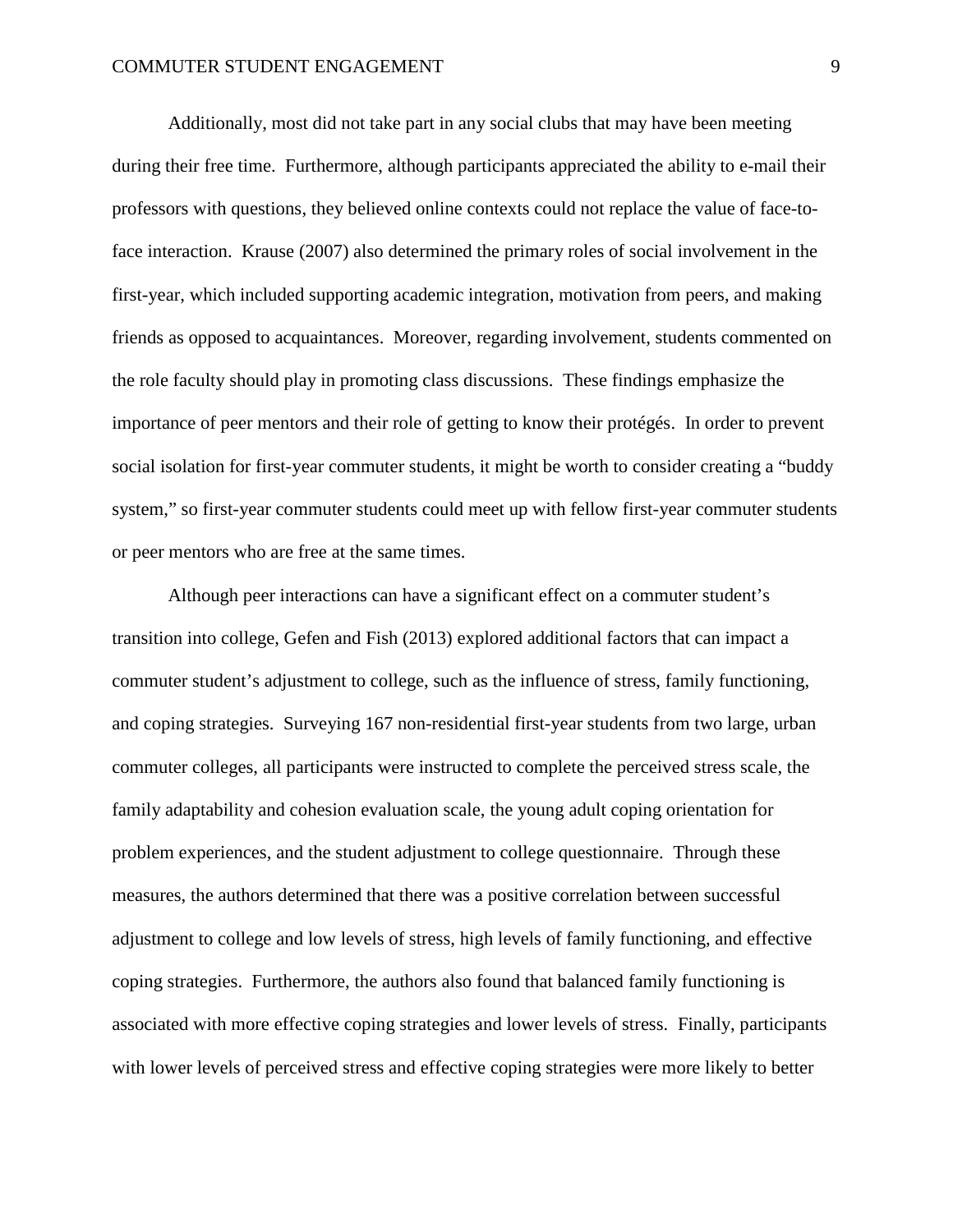adjust to college. Based on these findings, it would be worth considering including families in some of the initial interactions first-year commuter students have with peer mentors for those with strong family ties. However, for students lacking in family functioning, it will be important for peer mentors to have the training necessary to serve as a resource for these students. Additionally, if peer mentors could work together to ensure that their protégés are fully integrated into the campus culture, it is more likely that these students will be more satisfied with their overall college experience.

As opposed to Gefen and Fish's (2013) quantitative study on how first-year commuter students adjusted to college, Clark (2005) performed a qualitative study with eight secondsemester first-year students at an urban, commuter, public four-year institution to determine the challenges they faced when transitioning into college. All participants attended ten 60-90 minute interview sessions regarding their adjustment to college and were able to review the researcher's notes to ensure their perspectives were being heard correctly. Among the challenges mentioned by the participants, Clark (2005) uncovered four broad themes, including overcoming an obstacle, seizing an opportunity, adapting to a change, or pursuing a goal. When overcoming obstacles, the participants described a number of positive and negative strategies they used to cope, which ranged from developing better time management skills to withdrawing from a course. Meanwhile, when seizing opportunities, many students struggled in the second semester after committing to more things than they could handle.

In addition, Clark's (2005) participants discussed how the biggest change from high school to college was managing the demands of studying and finding the best environment to complete their assignments. Although participants had similar goals, such as earning good grades, they all had different strategies to achieve this. Given the variety of methods the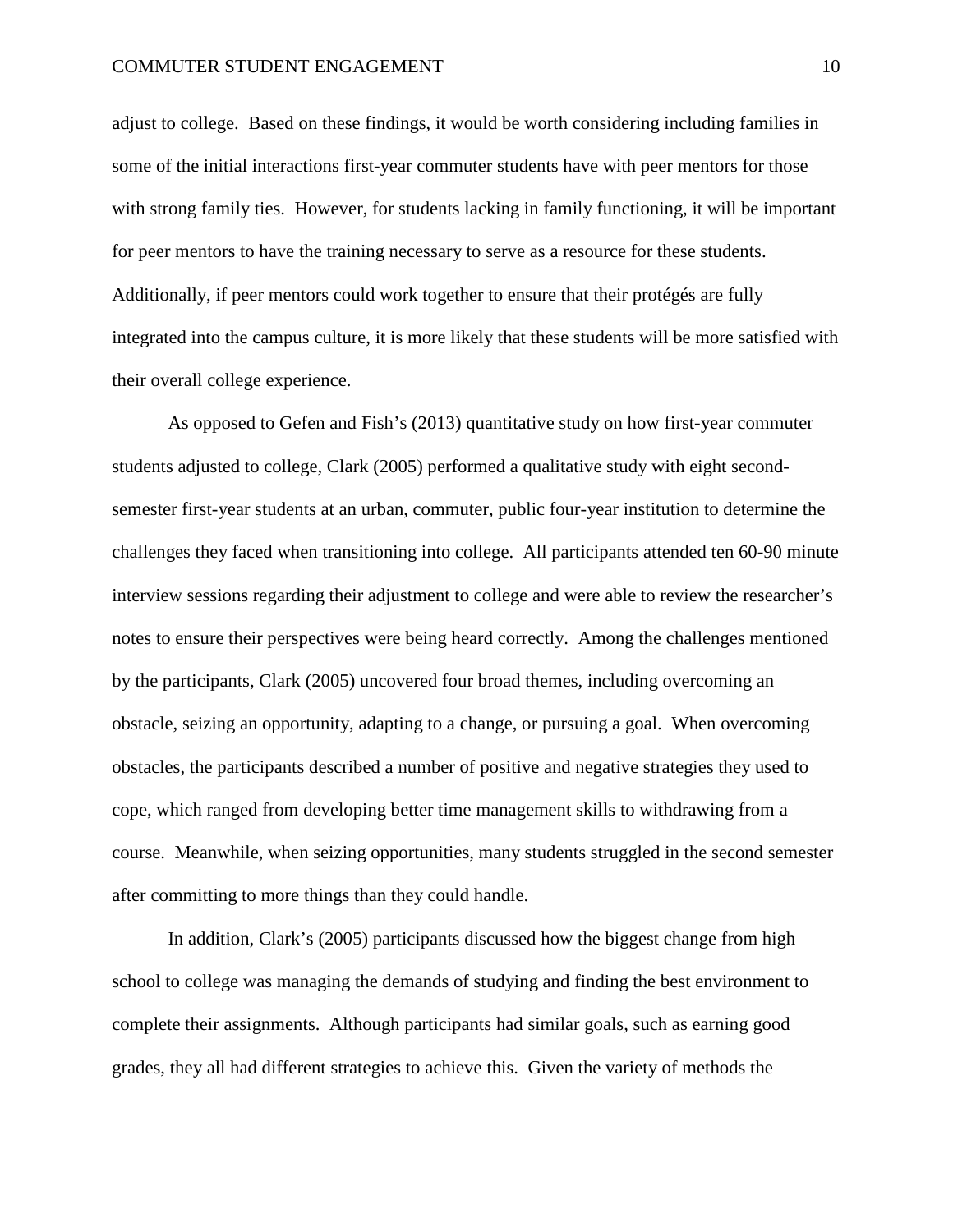participants had when overcoming challenges, a peer mentoring program for first-year students would be beneficial to ensure that each student can receive individualized attention to develop effective strategies. Additionally, for students who used negative strategies, a peer mentor would be valuable as an additional source of support who could work with them to develop strategies with more positive outcomes.

#### **Challenges of being a Commuter Student**

 Despite the unique challenges faced by commuter students in their first few months of transitioning to college, there are a number of obstacles that remain throughout their collegiate careers. Using theories, models, and frameworks, Jacoby (2015) provides a comprehensive examination of commuter students and their institutional environments. The frameworks she analyzed included Maslow's (1982) Hierarchy of Needs, Schlossberg's (1985) Mattering and Marginality Theory, Schlossberg's (2008) Transition Theory, Baxter-Magolda's (2001) Self-Authorship Theory and Ackell's (1986) Model of Institutional Integration. Through Maslow's Hierarchy of Needs, Jacoby (2015) found that commuter students are preoccupied with satisfying their lower-level needs such as housing, transportation, security, food, health care, and child care. As a result, colleges and universities must ensure that these basic needs are met before students are able to take advantage of other opportunities. Meanwhile, Jacoby's (2015) analysis of Schlossberg's Mattering and Marginality calls for leaders in higher education to ensure that all policies are based around how they contribute to the success of all students. For instance, while a commuter student's transition into college is commonly perceived as a nonevent, commuter students are tasked with navigating the college's policies, opportunities available to them, and prioritizing their coursework with their already busy lives. Jacoby's (2015) interpretation of Baxter-Magolda's Self-Authorship Theory suggests the importance of engaging students in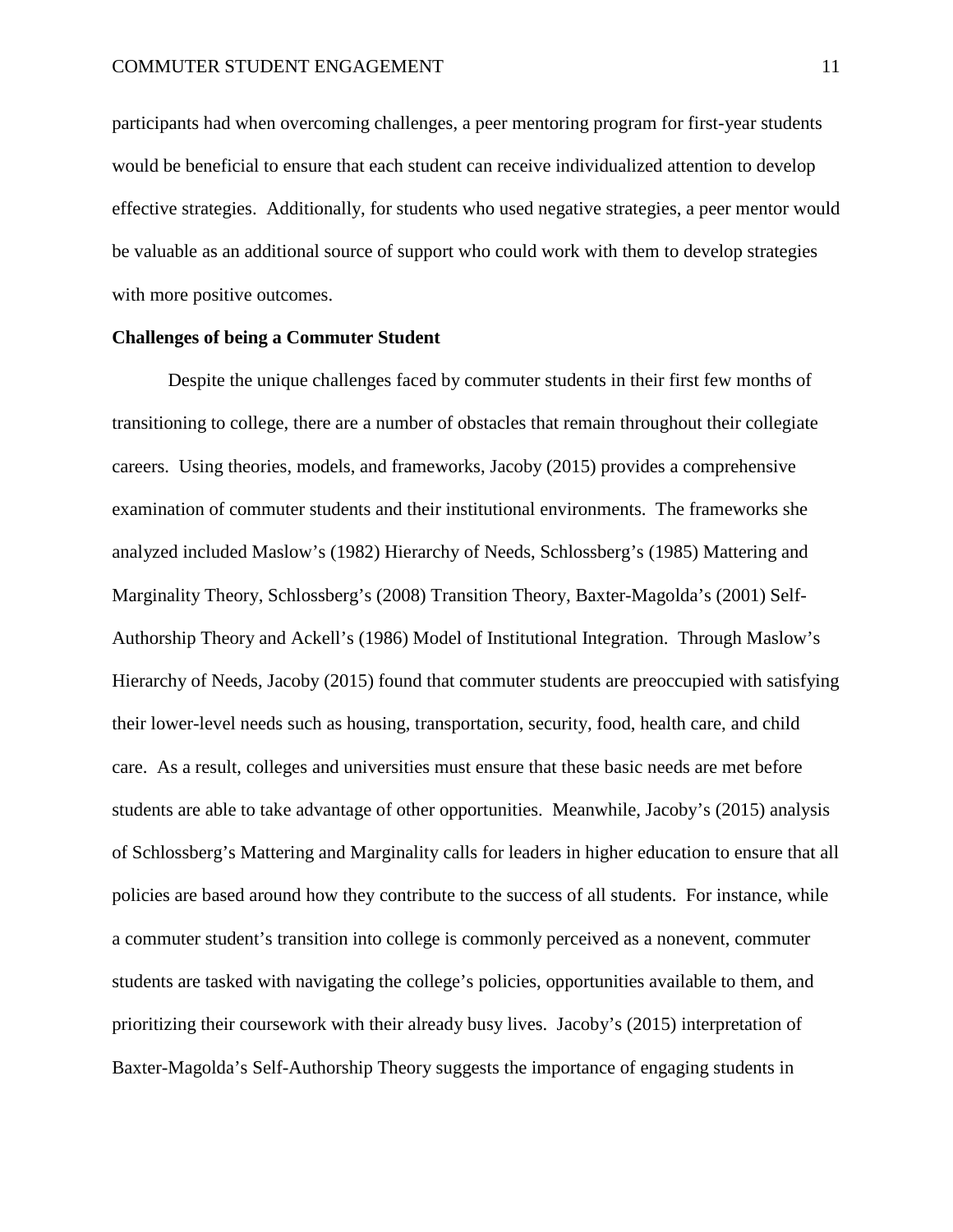school-sponsored events to foster their personal growth and decision making skills. Lastly, Jacoby (2015) used Ackell's Model of Institutional Integration to explain the three stages institutions go through in adapting their policies to fit the needs all students. These stages include the laissez-faire stage, when institutions remove barriers, but fail to offer any intervention from administrators; the separatist stage, when underrepresented groups of students are given less priority than the majority; and the equity stage, when institutions wholeheartedly commit to providing the same experience for all students. After reviewing these theories, the need for a strong mentorship program will be crucial to promote the success of commuter students both academically and socially. Additionally, through partnering with and gathering input from current commuter student leaders, initiatives can be put into place that target the needs of incoming commuter students.

Although theory can explain the challenges faced by commuter students in their environments, understanding the nonacademic commitments that can prevent commuter students from becoming more involved will be imperative to ensure their needs are taken into consideration. In a review of past literature, Burlison (2015) found that commuter students work far more hours than residential students, thus impacting their ability to get involved. Furthermore, family responsibilities and other time constraints, such as traveling to and from campus, can make commuter students feel even more disconnected from campus. However, despite low levels of involvement, commuter students are just as engaged in academics as residential students and were more likely to read for pleasure, write papers, and collaborate with peers during class time. In order to combat the disconnection commuter students face with their university, Burlison (2015) recommends dedicating a space specifically for commuter students to relax, study, and socialize. Additionally, Burlison (2015) argues that student affairs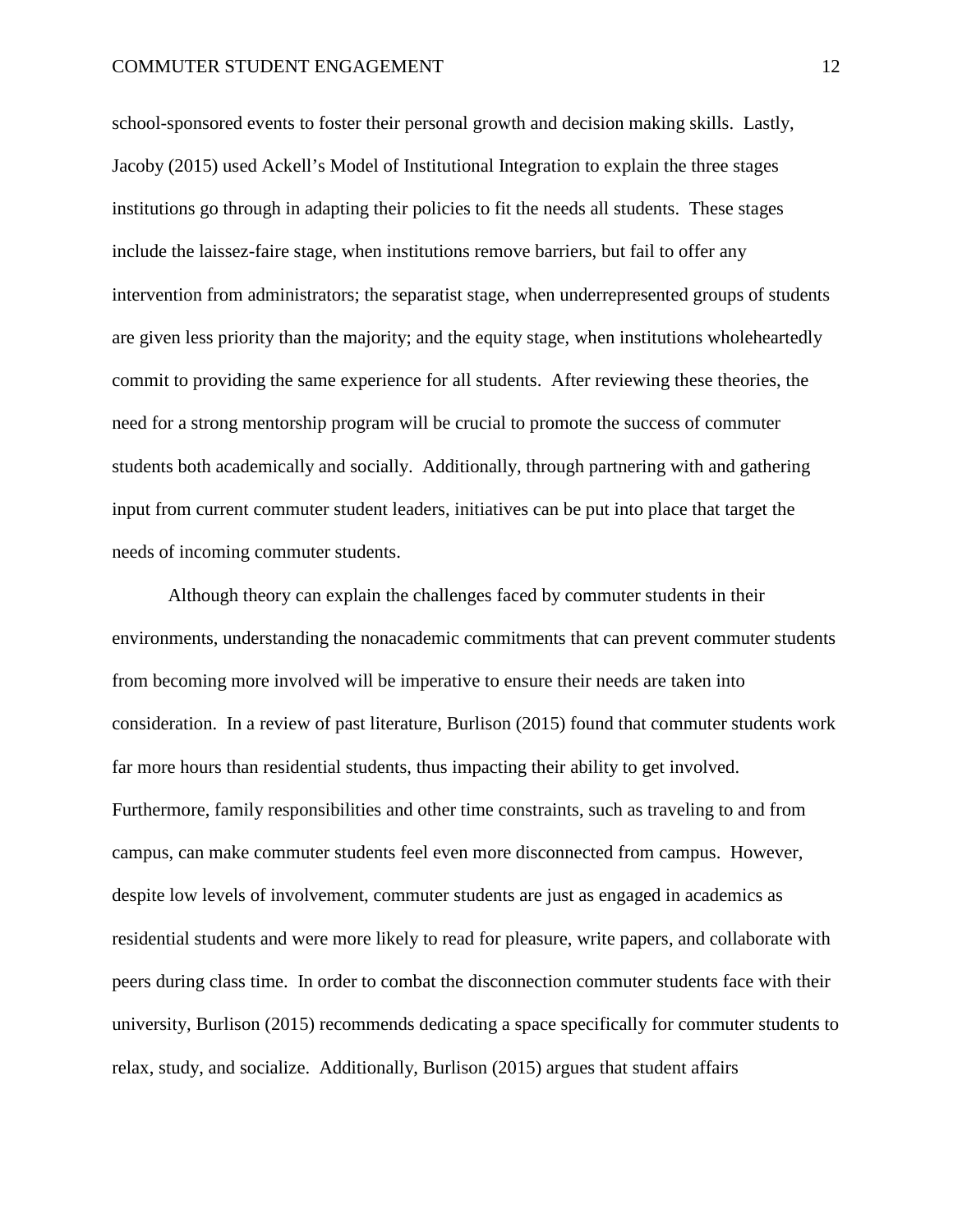professionals should take more responsibility to better promote on-campus opportunities to commuter students. By effectively utilizing peer mentors and keeping them up-to-date on the different events happening on-campus, peer mentors would be better able to encourage first-year commuters to take advantage of the different opportunities available to students. Furthermore, as the role of the peer mentor is strengthened, peer mentors will develop a stronger connection with their campus community.

With much of the literature on commuter students focused on interactions between family and friends, Dugan et al. (2008) examined how the living arrangement of a commuter student impacted their leadership skills. Their sample consisted of 11,864 commuter students representing 50 institutions who had completed the Multi-Institutional Study of Leadership. Based on their findings, the authors divided the participants into two groups—dependent commuters, or those who lived with their family, and independent commuters, or those who lived either with friends or on their own. Whereas dependent commuters were more likely to demonstrate greater leadership skills when involved in formal leadership training programs and off-campus organizations, independent commuters possessed stronger leadership skills when employed off-campus or provided with formal leadership training. However, independent commuters indicated a greater sense of overall leadership efficacy than dependent commuters. Additionally, while close relationships with faculty and staff were important in fostering commuter students' willingness to lead, conversations with peers were the most influential in shaping all students' motivations to lead. These results emphasize the importance of a peer advising program, for both mentors and protégés, and the impact it can have on facilitating peerto-peer contact. However, both dependent and independent mentors require greater levels of leadership training to assist them in further developing their leadership skills, particularly around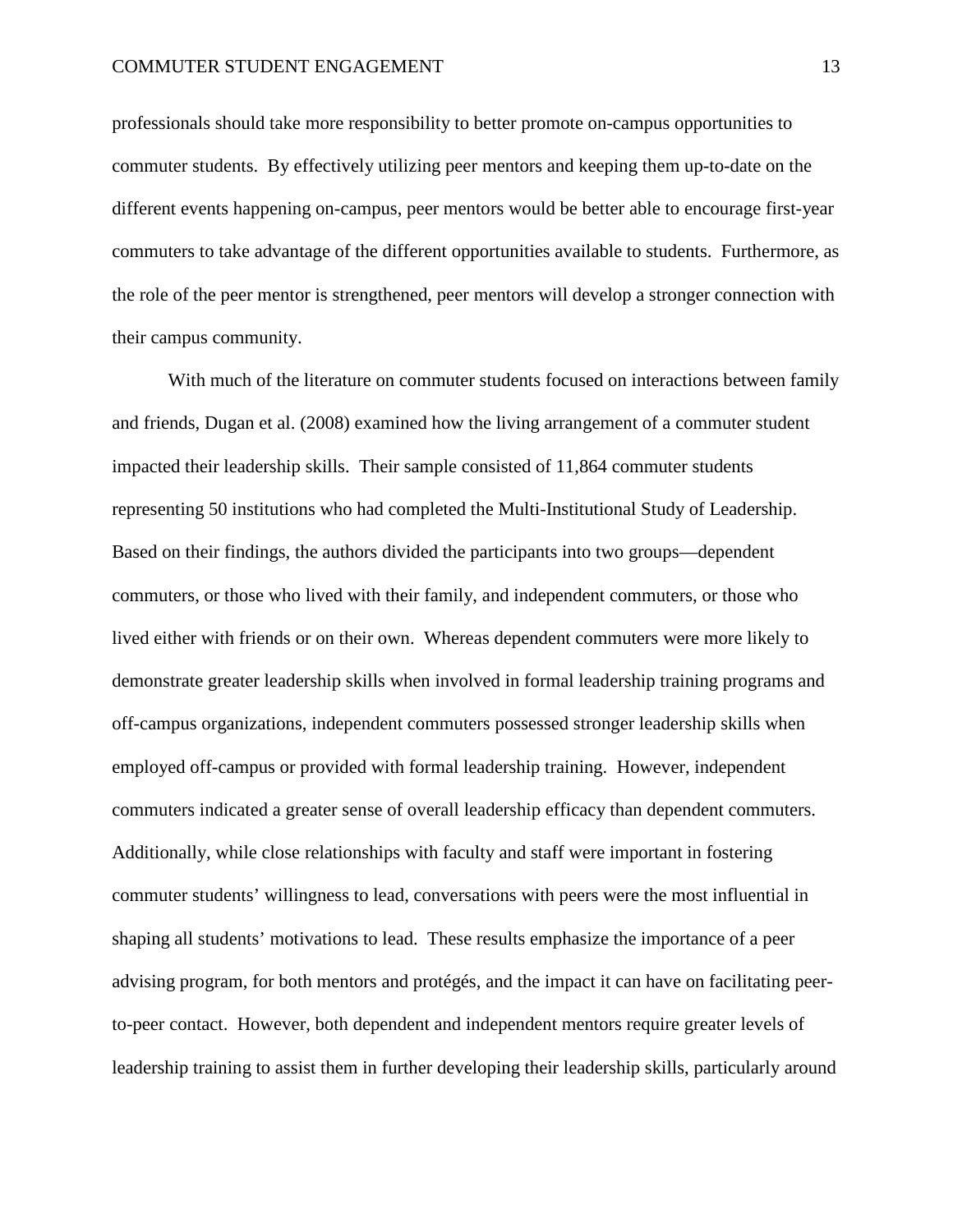the diversity of the commuter student population. As a result, leaders in higher education should work to better encourage and accommodate a commuter student's involvement on campus.

### **Outcomes of Peer-Mentoring Programs**

Given the positive outcomes stemming from peer-interactions and engagement in cocurricular programs, the value of peer mentoring programs should be considered when working with commuter students. Research from Ward et al. (2010), determined whether students participating in a mentoring program would achieve their goals and return to the institution the following fall semester. The sample, taken from a small, urban institution in the Midwest, included 34 protégés, who were mostly freshman and sophomores, as well as 12 mentors, who were all juniors and seniors. Protégés started off by completing a goal-setting activity with their mentors, followed by 90 minute weekly meetings for the remainder of the semester to discuss strategies to accomplish their goals. Mentors would then track their protégé's progress with a progress tracking form that was completed in the fourth, eighth, and twelfth weeks of the program, in addition to recording reflective notes for each meeting. Ward et al. (2010) concluded that the mentoring program had a significant effect on the progress the protégés made towards achieving their goals. According to the mentor's weekly notes, most protégés had improved their time management skills, organizational skills, and study habits over the course of the program.

Moreover, the protégés were more likely to establish and pursue goals than they were when first starting this program. Furthermore, it was determined that those who completed this program were significantly more likely to be retained in the fall semester. Given this study's attention to goal-setting for underclassmen, it appears to be beneficial for first-year students and their mentors to share their goals amongst one another in order to hold each other accountable for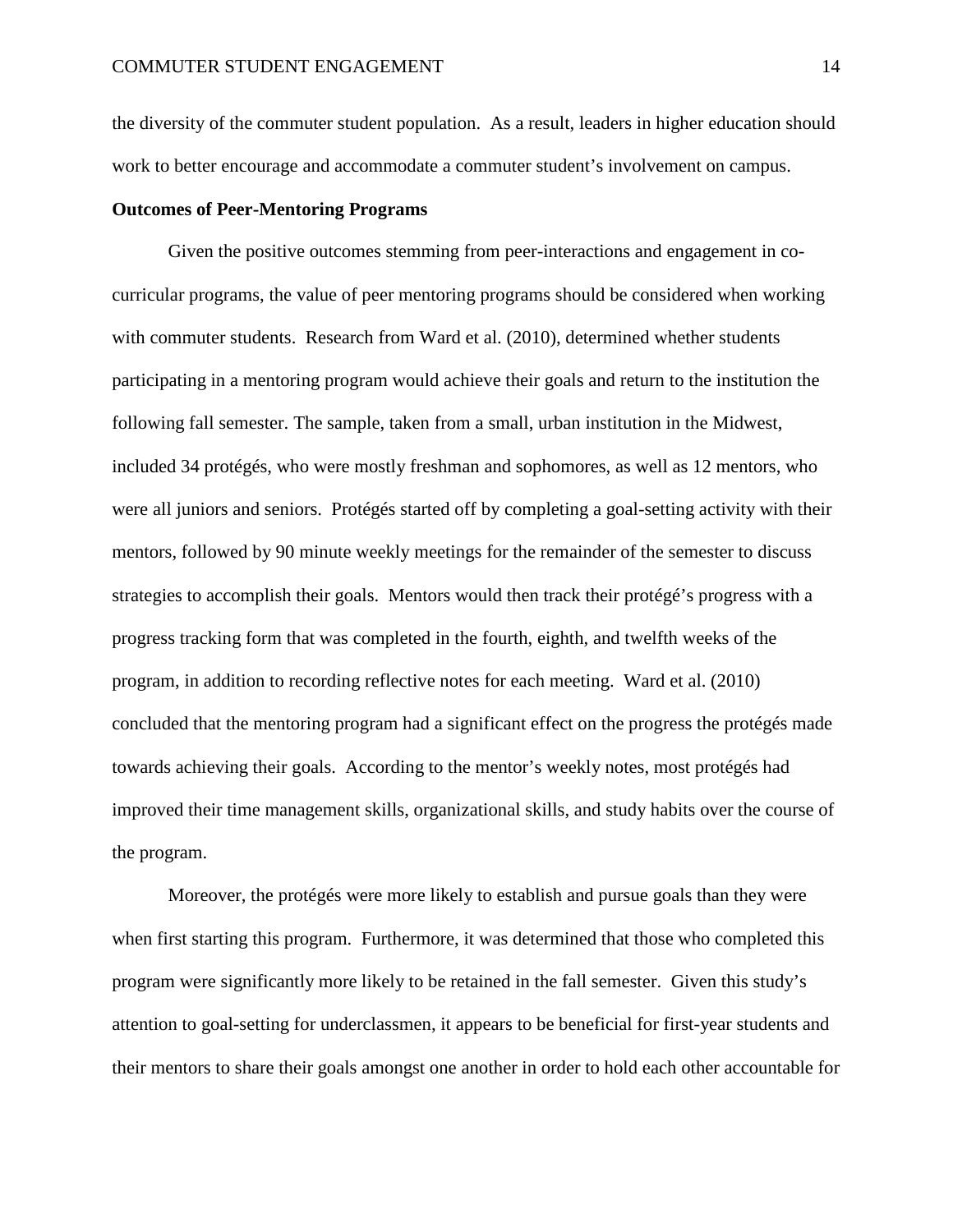the tasks they set for themselves.

While Ward et al. (2010) focused their study on the impact peer-mentoring programs had on goal setting, Tremblay and Rodger (2003) analyzed the relationship between peer mentoring and academic achievement for first-year college students. Tremblay and Rodger's (2003) study included 1,489 first-year students from a Canadian university, with 537 participants who applied to the mentoring program and received a mentor, 446 participants who applied to the mentoring program and did not receive a mentor, and 506 participants who did not apply to the mentoring program. Participants who applied for peer mentors were asked to self-report their demographics and study habits, as well as complete Tremblay's (1998) academic motivation inventory. Additionally, students admitted in the peer mentor program were assessed by their mentors regarding how active they were with the program. However, retention data was gathered for all participants. The authors determined that although peer mentoring as a whole did not have a significant effect on academic achievement and retention, participants with peer mentors who were active with the program were more likely to have higher grades than those who were less active.

Moreover, second-year retention rates for all the participants were similar regardless of whether they had a mentor or applied for the mentoring program. In addition, participants with peer mentors performed similarly academically regardless of their anxiety level, whereas participants who applied to the peer mentoring program and did not receive a mentor fared worse academically if they had a high anxiety level. As a result, this study implies that while first-year mentoring programs are often focused on retaining those students, programs like this prove to be most valuable to students with high levels of angst. In a related study, Sanchez et al. (2006) assessed the value of a peer mentoring program for first-year business students and how it could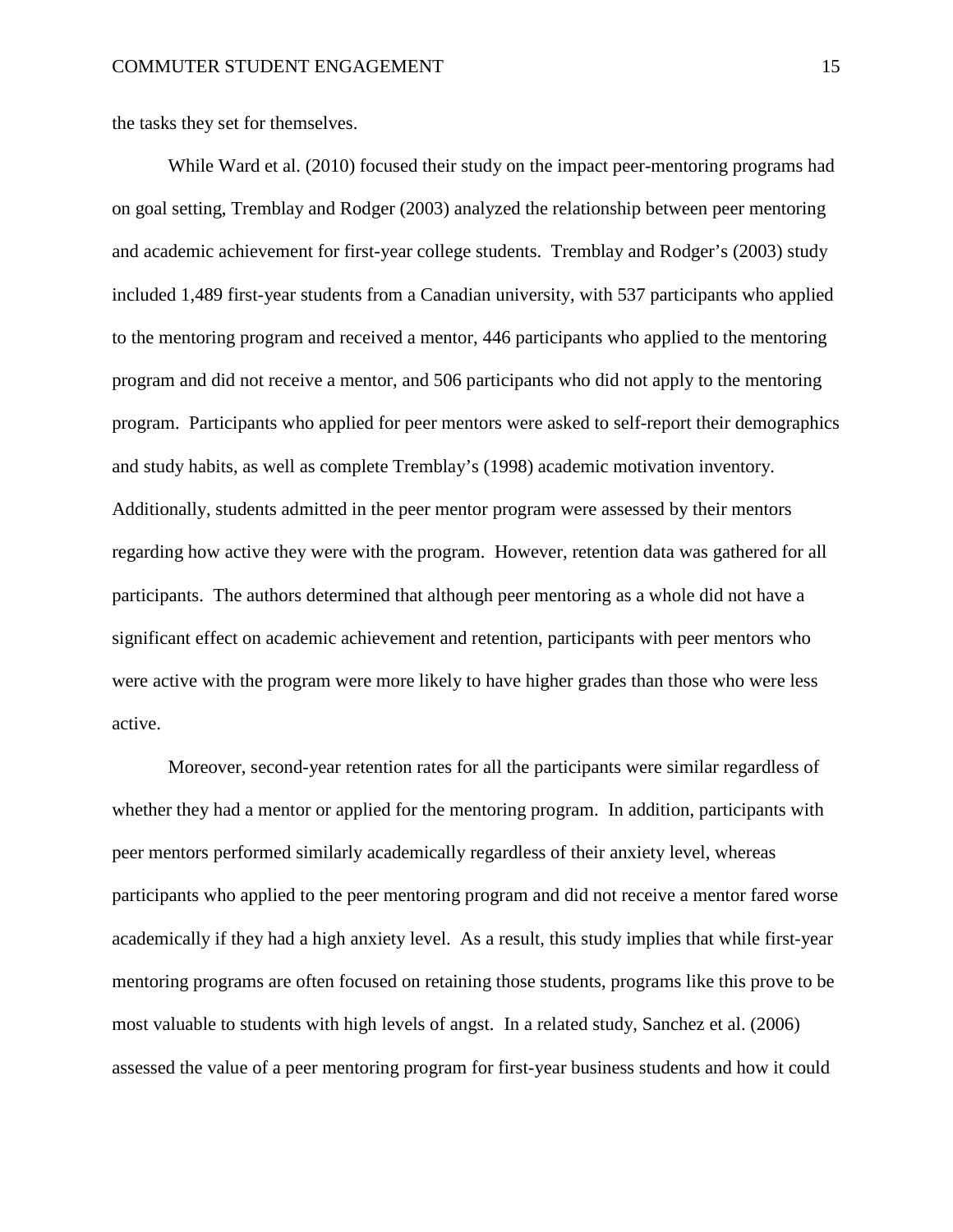bolster attitudes towards the university and increase student retention. The participants of their study consisted of 128 freshman who were enrolled in a one-credit business course. However, because the class was divided into two sections, only one section was given a senior peer mentor who they met with on three separate occasions.

Every participant completed four different surveys regarding their experiences at the university, while the mentored students also completed surveys concerning their peer mentoring experience. Through this study, the authors discovered that peer-mentoring had a positive correlation with overall student satisfaction. However, it was discovered that because the mentors were not well trained, it was difficult for many to form high-quality relationships with their protégés. Additionally, the authors were unable to determine a positive relationship between student satisfaction and intent to graduate from the school of business. These results demonstrate that while even the most basic of mentoring programs can increase student satisfaction, training programs for mentors can be utilized to improve upon the overall experience. In addition, because peer mentor programs are more likely to influence student satisfaction, retention should not be the main focus behind why colleges decide to implement these kinds of programs.

Similarly, while Jacobi (1991) conducted a literature review on the link between mentoring and undergraduate academic success, her research looked at the outcomes for both protégés and their mentors. When defining mentoring, Jacobi (1991) points out the variety of definitions used by previous researchers, which have made it difficult to understand how mentoring impacts students. Additionally, previous researchers have disagreed on the characteristics of the mentor-protégé relationship, such as age, gender, and racial differences, as well as duration, intimacy, and formalization of the mentoring relationship. Furthermore, while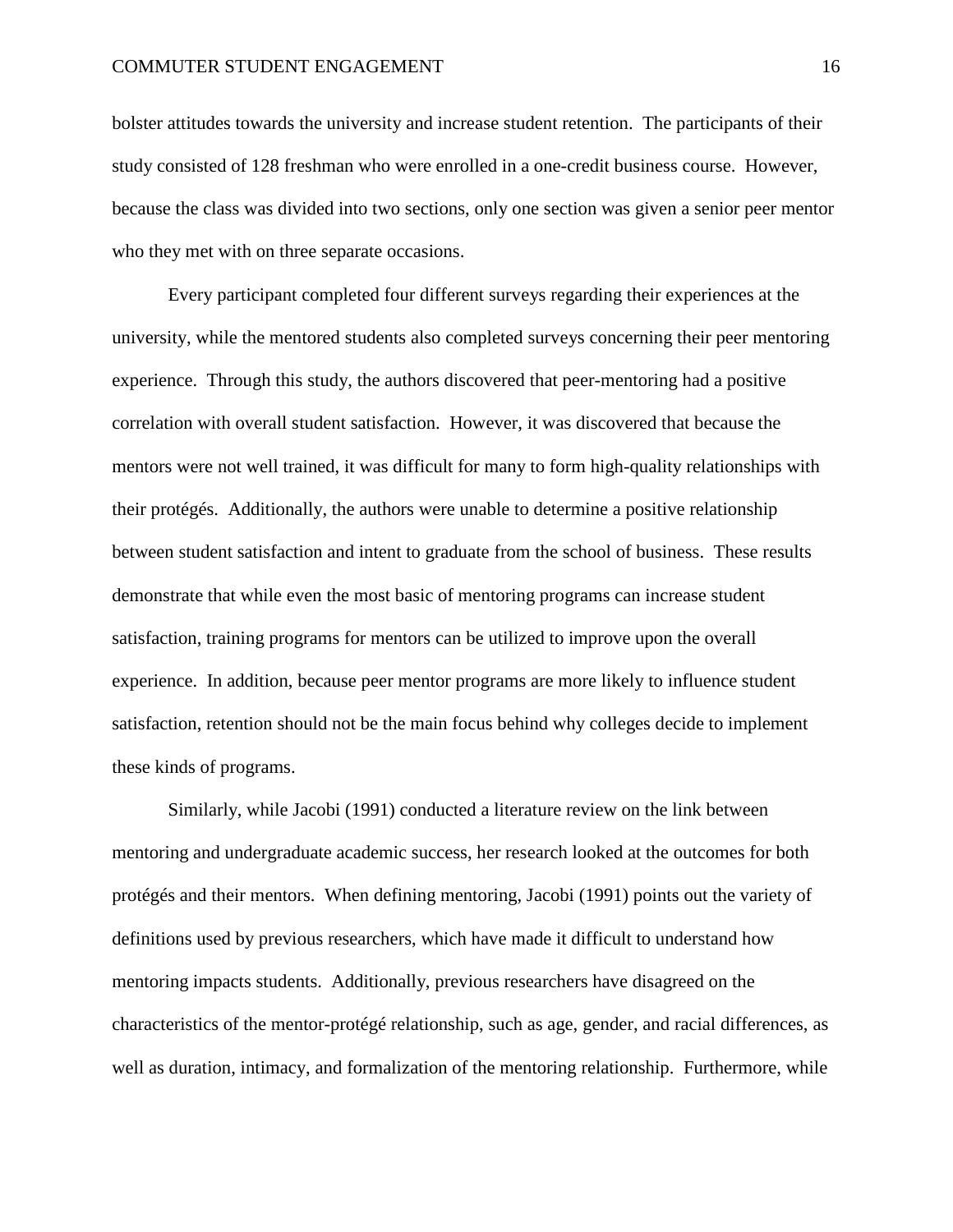having a mentor is common at the graduate level, most undergraduates, particularly women and students of color, report difficulty finding a mentor. However, when looking at the effects of mentoring, Jacobi (1991) uncovered some common themes for both the protégés and mentors. For example, the protégés received information from their mentors that led to greater job and career benefits, in addition to psychological benefits from the friendships they formed with their mentors. On the other hand, mentors had the opportunity to serve as role models, as they helped their protégés realize their full potential. However, despite the number of differences mentioned, all prior literature emphasizes mentoring relationships as helping relationships that benefit both the mentor and protégé. In addition, mentoring has been shown to promote positive learning outcomes, academic and social integration, social support, and developmental support. Jacobi's (1991) findings emphasize that while mentoring is valuable for both protégés and mentors, mentoring can also come in various forms for different people. As a result, it will be crucial that peer-advising programs are built with both the protégé and mentor in mind.

With most literature discussing the impact peer-mentoring programs had on retention, Yomtov et al. (2017) emphasized the relationship between student satisfaction and peermentoring programs. Participants consisted of 304 first-year students enrolled in a semester long freshman-year experience course at a university in California. All participants completed two online surveys at the beginning and conclusion of the course that asked about their sense of belonging at the institution. Of the 304 total participants, 162 participants had a peer mentor as part of the section they enrolled in. The authors found that participants with peer mentors were significantly more likely to report higher levels of belonging and engagement. Moreover, participants with peer mentors were more likely to have someone to turn to for emotional and academic support at the end of the course compared to the beginning. Additionally, a vast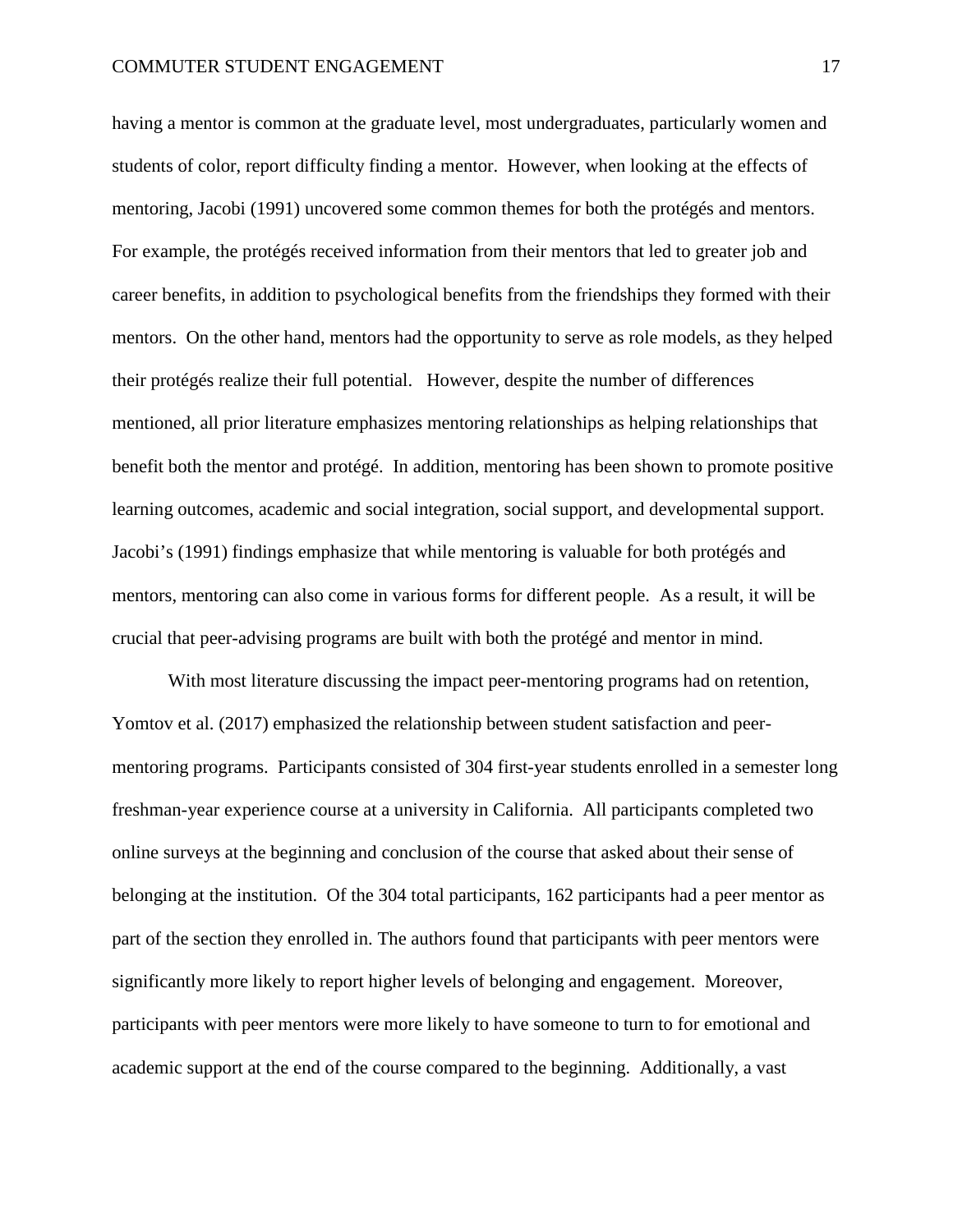majority of participants with peer mentors were extremely satisfied with who they were assigned with. The most common benefit to the peer mentoring program was that the mentors were helpful and friendly, while the most common improvement suggested was for mentors to be more involved inside and outside the classroom. The results of this study support the usefulness for a peer mentoring program for first-semester students. However, it appears that more initiatives need to be established that better connect mentors with their protégés.

The literature on commuter students and peer mentoring programs provides a comprehensive look on the unique experiences of commuter students and the impact of peer mentoring programs on social adjustment, retention, and academic success. However, what continues to lack is an understanding of how peer-mentoring programs can be tailored to the experiences of commuter student mentors and first-semester commuter students. In order to better grasp the importance of serving commuter student populations, the next phase of this project analyzes how to apply Rendón's (1994) Validation Theory into practice.

#### **Theory Overview**

Many of the challenges associated with commuter students involve the changing demographics of college-going individuals. In order to better serve the diverse student populations that are attending college, Rendón's (1994) Validation Theory can be applied into practice with commuter students. When developing this learning theory, Rendón (1994) referenced the Transition to College Project, which sought to address how students become involved participants in the academic community, as well as how out-of-class experiences augment learning taking place in the classroom. After realizing how students got involved in college was only part of their total college experience, the Transition to College Project revealed several important findings, including the doubts non-traditional students had about their ability to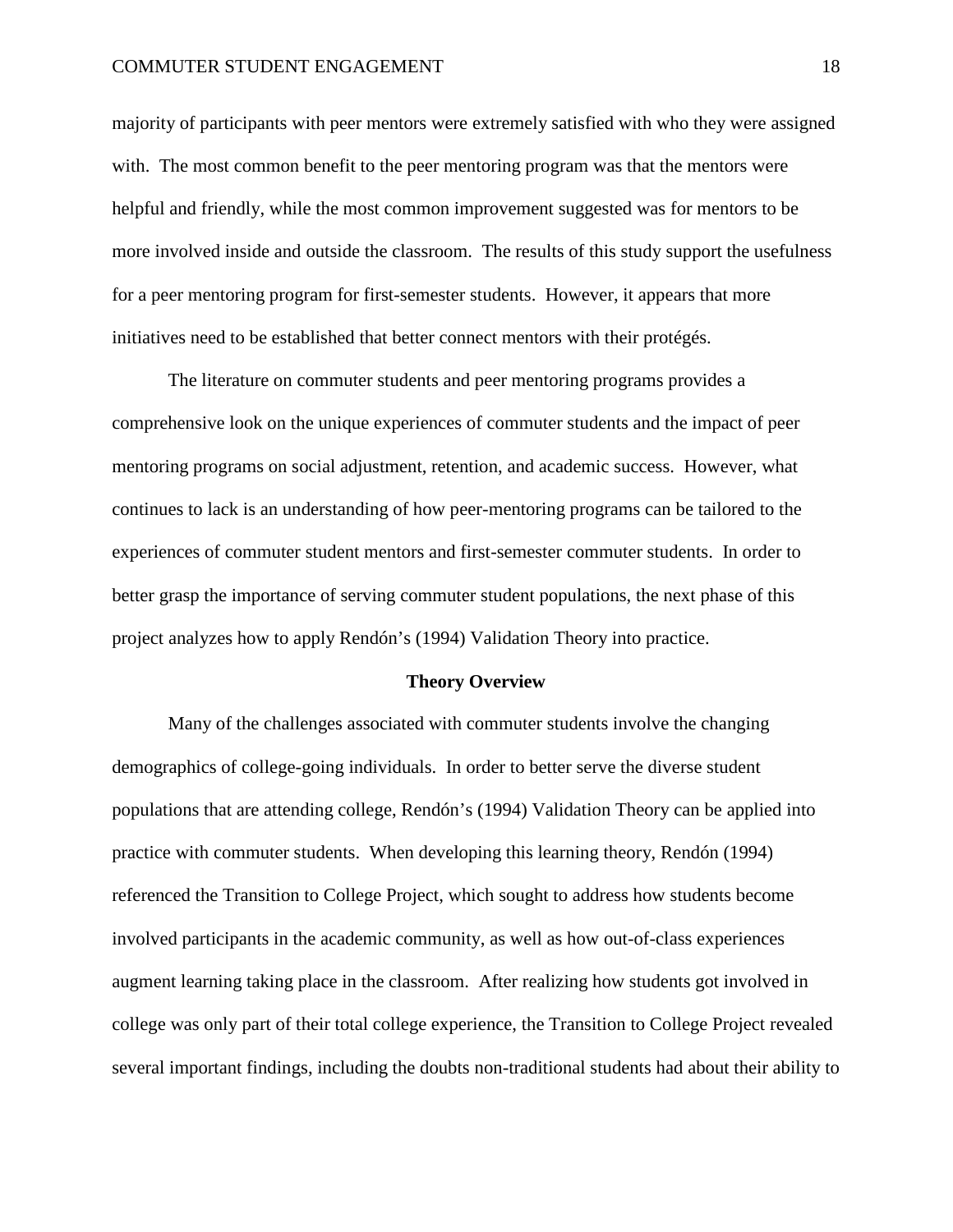succeed, the level of active intervention needed for non-traditional students, support for first-year college students, the value behind in- and out-of-class validation, and the importance of validation to encourage student involvement.

In an effort to provide all non-traditional students with opportunities for enriching in- and out-of-class experiences, Rendón (1994) created a multi-factor process to understand validation. According to Rendón (1994), "validation is an enabling, confirming and supportive process" that provides students with self-worth and makes them feel capable of learning (p. 44). While many leaders in higher education expect students to involve themselves with academic and social activities, many students lack the skills to gain access to these opportunities. Validation can take place through a variety of outlets, including faculty, college staff, classmates, friends, and significant others. Furthermore, because validation is a prerequisite to student development, students must feel validated on a consistent basis to support their growth and involvement with the college community. However, validation is most effective early on in the college experience to ensure students feel accepted in their new environment.

In order to ensure that all students are taking part in validating experiences, Rendón (1994) recommends that faculty and staff must be made aware of the needs and strengths of the diverse student populations they serve through training workshops. Additionally, faculty and staff must create validating classrooms for their students that allow them to feel liberated through open communication and collaboration. Furthermore, the campus community must commit to promoting healthy relationships among students, faculty, and staff and recognizing the potential of all students to achieve success.

In conjunction with Rendón's (1994) recommendations, this project will strengthen the CA Program to ensure first-semester commuter students are given a network of returning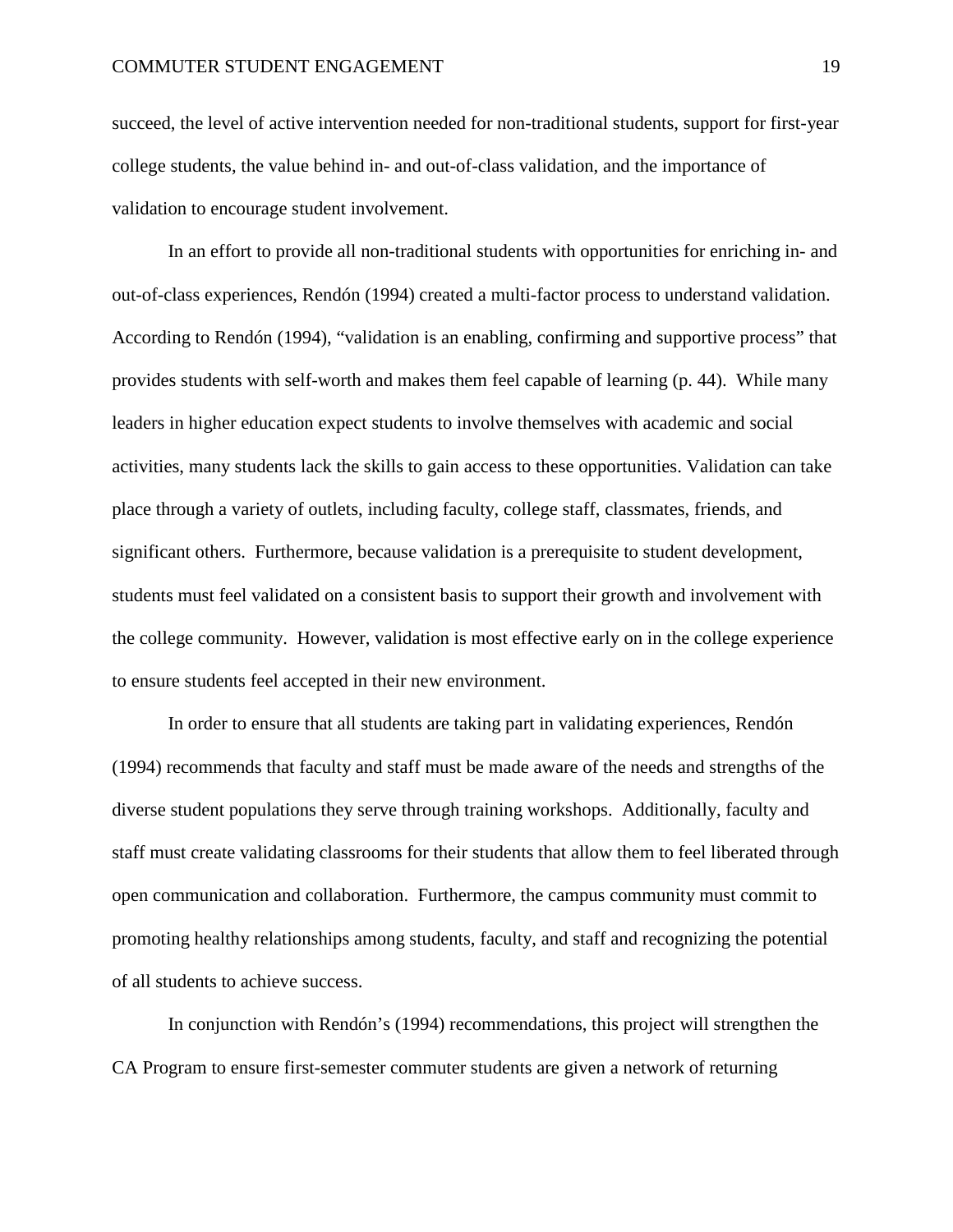commuter student leaders who will be able to support them both academically and socially as they transition from a variety of different contexts. Given that a vast majority of students from Merrimack College are residing on-campus, pairing up first-semester commuter students with returning commuter students provides them the opportunity to discuss the challenges of being a commuter student, while also developing strategies with someone who had a similar experience not too long ago.

On the other hand, the CA Program will also allow CAs the ability to feel validated as student leaders. With many leadership positions tailored towards traditional, residential students, the CA Program gives returning commuters the opportunity to get involved in an environment that is conducive to their needs and strengths. Furthermore, by strengthening the level and intensity of training for CAs, CAs will further develop their charisma and confidence, which will not only translate into their work with first-semester students, but hopefully other projects and initiatives both on-campus and in their home communities. In addition, as the commuter advisor program continues to evolve within the Merrimack College community, it is probable that commuters will start to see more of the recognition and attention they deserve from faculty, staff, administration, and fellow students.

#### **Project Introduction**

In an effort to strengthen the CA Program at Merrimack College, the author has proposed a number of additional initiatives to ensure that both CAs and first-semester commuter students are following in the Augustinian tradition and are able to enlighten minds, engage hearts, and empower lives. These initiatives aim to ensure that CAs will have a high level of autonomy when creating on-campus programs, as well as view themselves as leaders and integral pieces to the Merrimack College community. Meanwhile, first-semester commuter students will receive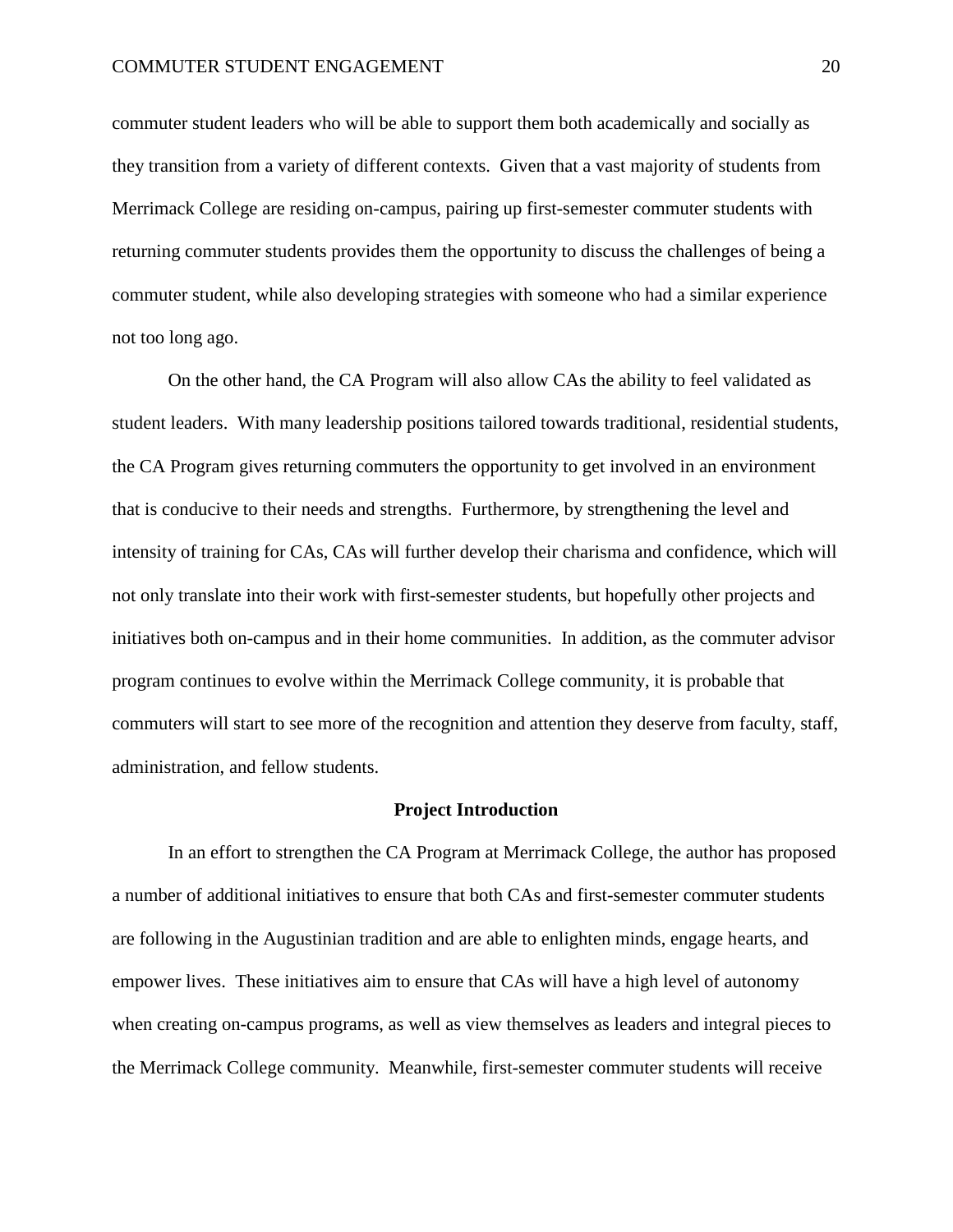greater levels of support and active intervention, while also gaining exposure to programs designed to foster one's academic, cultural, physical, and social development. As part of this proposal, the author has included an overview of the existing CA Program and its component pieces, the employee selection process, the supervision model for student employees, a recruitment plan, an orientation program for CAs, learning development outcomes for CAs and their protégés, and an assessment plan.

#### **Overview of the Existing CA Program**

The CA Program at Merrimack College is a semester-long program that was created in the fall of 2016 in an effort to assist first-semester commuter students with transitioning into the Merrimack College community. As a whole, commuter students tend to face a number of challenges when adjusting to college, including time management, access to adequate transportation and technology (Newbold 2015), off-campus employment (Burlison, 2015), identification with the institution (Newbold et al., 2011), and creating and maintaining friendships (Krause, 2007). Moreover, Rendón (1994) emphasized the importance of validation in a student's first-year of college through out-of-class experiences with their peers. As a result, the CA Program is intentionally designed using the existing literature on commuter students by pairing first-semester commuter students with a CA who will help them navigate the challenges of acclimating to life as a Merrimack College student, as well as conduct programming, group activities, one on one meetings, and consistent communications about different events going on around campus.

For students matriculating during the fall semester, the CA Program starts during June orientation when CAs meet their protégés for the first time, participate in icebreaker activities, and have any questions about the commuter student experience answered for them. CAs will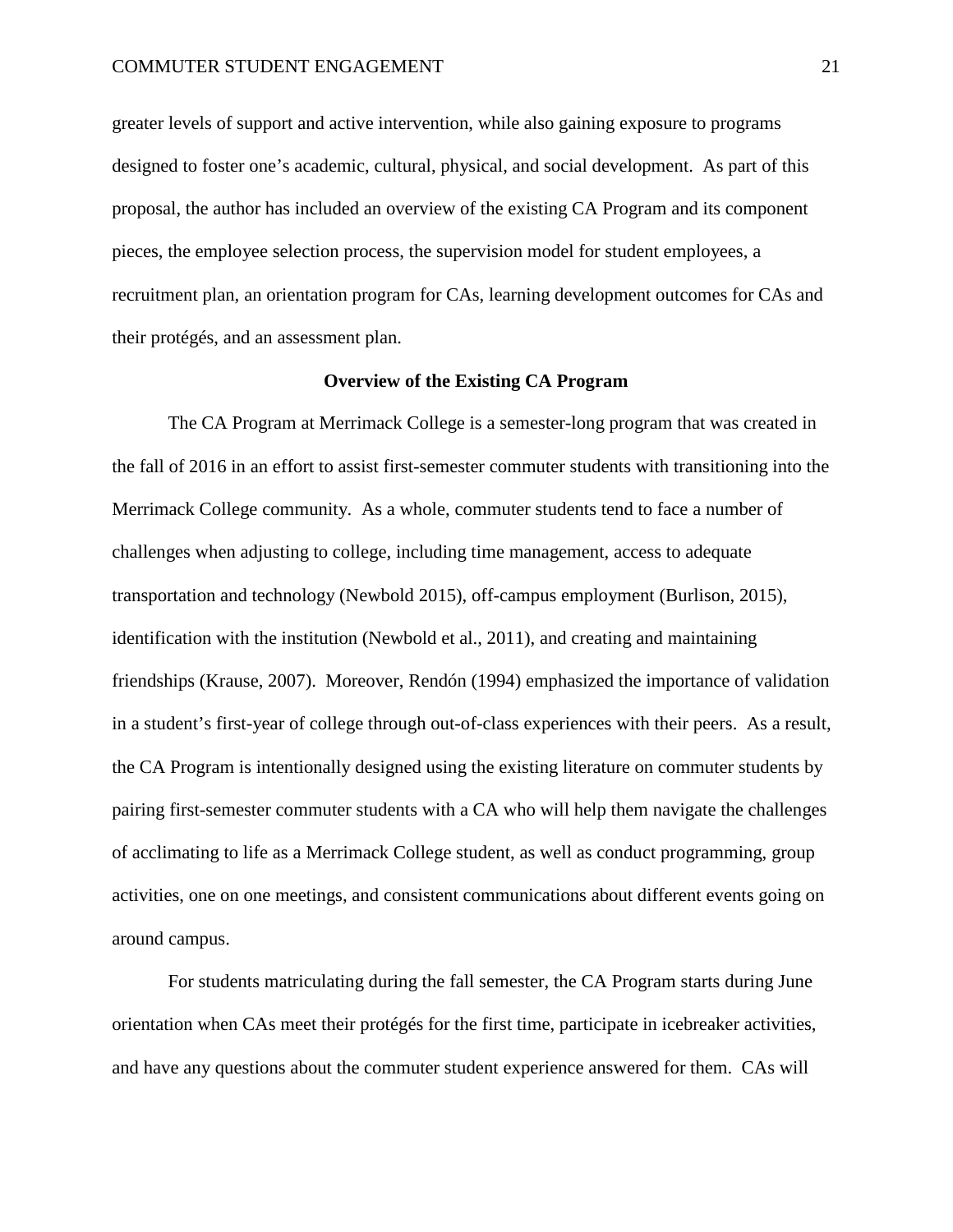then undergo a mandatory training session in July led by the Head Commuter Advisors (HCAs) and program directors, as well as participate in a number of commuter summer events which are designed to better acclimate first-semester students to campus and to address Rendón's (1994) finding to create experiences for students that allow them to feel validated early in their college career. Next, CAs and their protégés have the chance to reconnect at September orientation, just prior to the start of the semester. For the remainder of the semester, CAs maintain consistent communication with their protégés by scheduling meetings with them, reminding them of important dates, and inviting them to events both on- and off-campus. Additionally, CAs are able to continue their professional development by meeting with HCAs and program directors on a bi-monthly basis.

During the spring semester, the CA Program remains much the same, except that half the CAs will serve as Student Group CAs and mentor first-semester commuter students in the same manner they did in the fall, while the other half will work as Open House CAs by serving as student-representatives at open houses and Admitted Students Days to welcome prospective commuter students onto campus. Selection for these roles will take place during November when CAs will be asked to submit their preferences to the program directors and explain why they would make a good fit for each position. However, to ensure that the split between Student Group CAs and Open House CAs is equal, the program directors will have the ultimate say in each CA's role. Although the schedule for Student Group CAs is similar to the fall semester, Student Group CAs do not meet their protégés until January orientation.

While the initial connection between CAs and protégés does not happen until much later than those in the fall, the winter break leaves less time for preparation than the summer break, and first-semester commuter students in the spring are more likely to be transfer students coming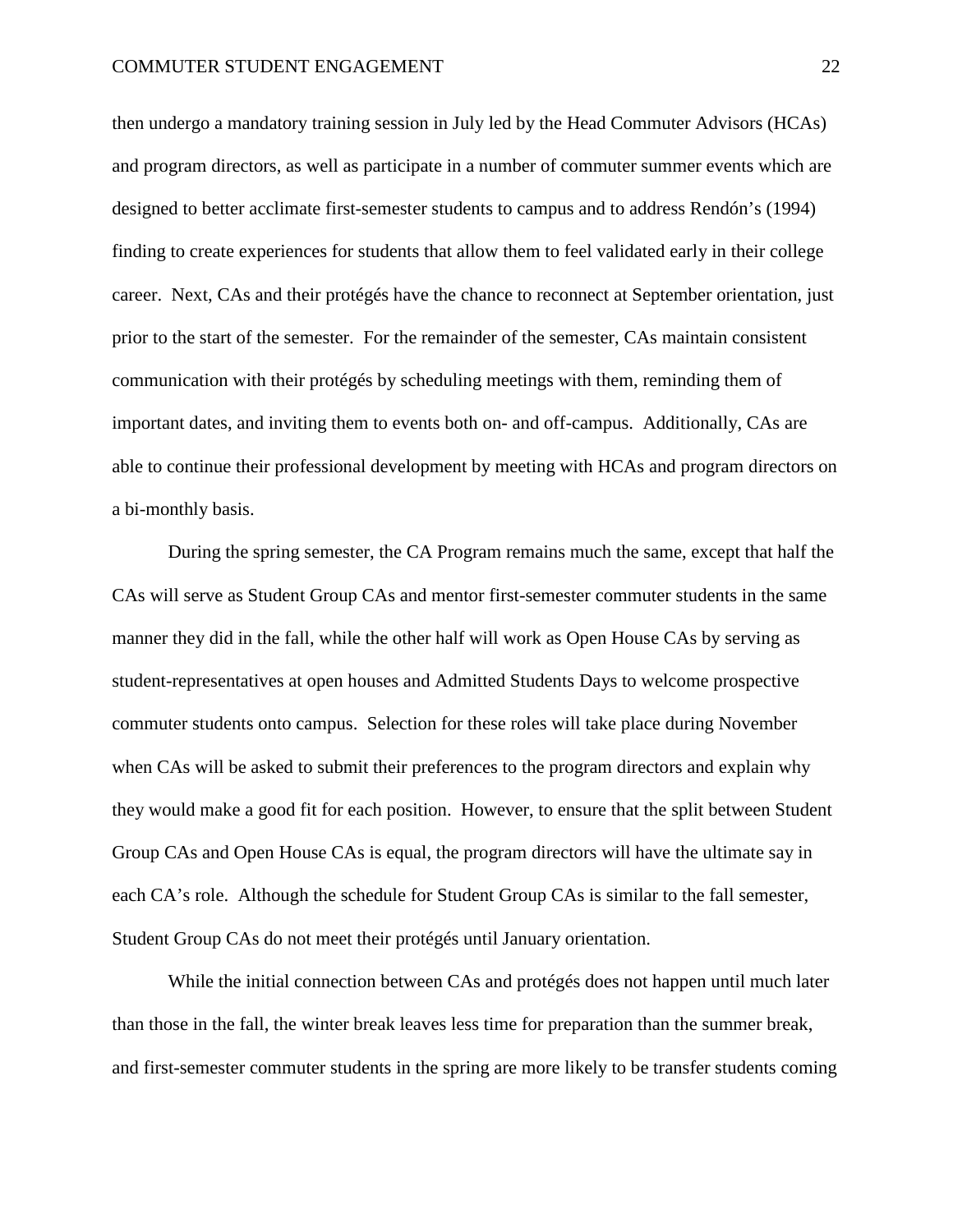from a different institution, thus making the opportunity for CAs and protégés to meet months ahead of time significantly more challenging. However, as opposed to the fall semester, Student Group CAs who are overseeing first-semester and transfer students tend to have smaller groups than in the fall, allowing for more personalized attention and support throughout the semester, which is particularly important given that fewer students enroll during the spring as opposed to the fall. Additionally, professional development opportunities are created throughout the semester specifically for Student Group CAs and Open House CAs to cater to their specific roles.

To further enhance the current structure of the CA Program, training sessions have been designed to provide the CAs with strategies on how to establish and maintain communication with their protégés before the start of the semester, as well as on how to create and lead programming initiatives on a regular basis that engage their protégés as well as the entire commuter student population (see Appendix A). Each of the following sections discusses a new initiative that is designed to further foster the growth and development of the CAs and their protégés.

#### **Employee Selection Process**

Perhaps the most crucial factor in ensuring the success of the CA Program will be the selection of enthusiastic and dedicated program directors, HCAs, and CAs. The program directors will consist of the Coordinator of Student Engagement and Affinity Groups, Assistant Director of Off-Campus Residential Services, and the Student Affinity Groups Programming Graduate Fellow, who will be responsible for selecting the HCAs and CAs, in addition to mentoring them throughout the academic year (see Figure 1).

In terms of student employees, the employee selection process will begin with the hiring of two HCAs who will be selected based on their on- and off-campus involvements, leadership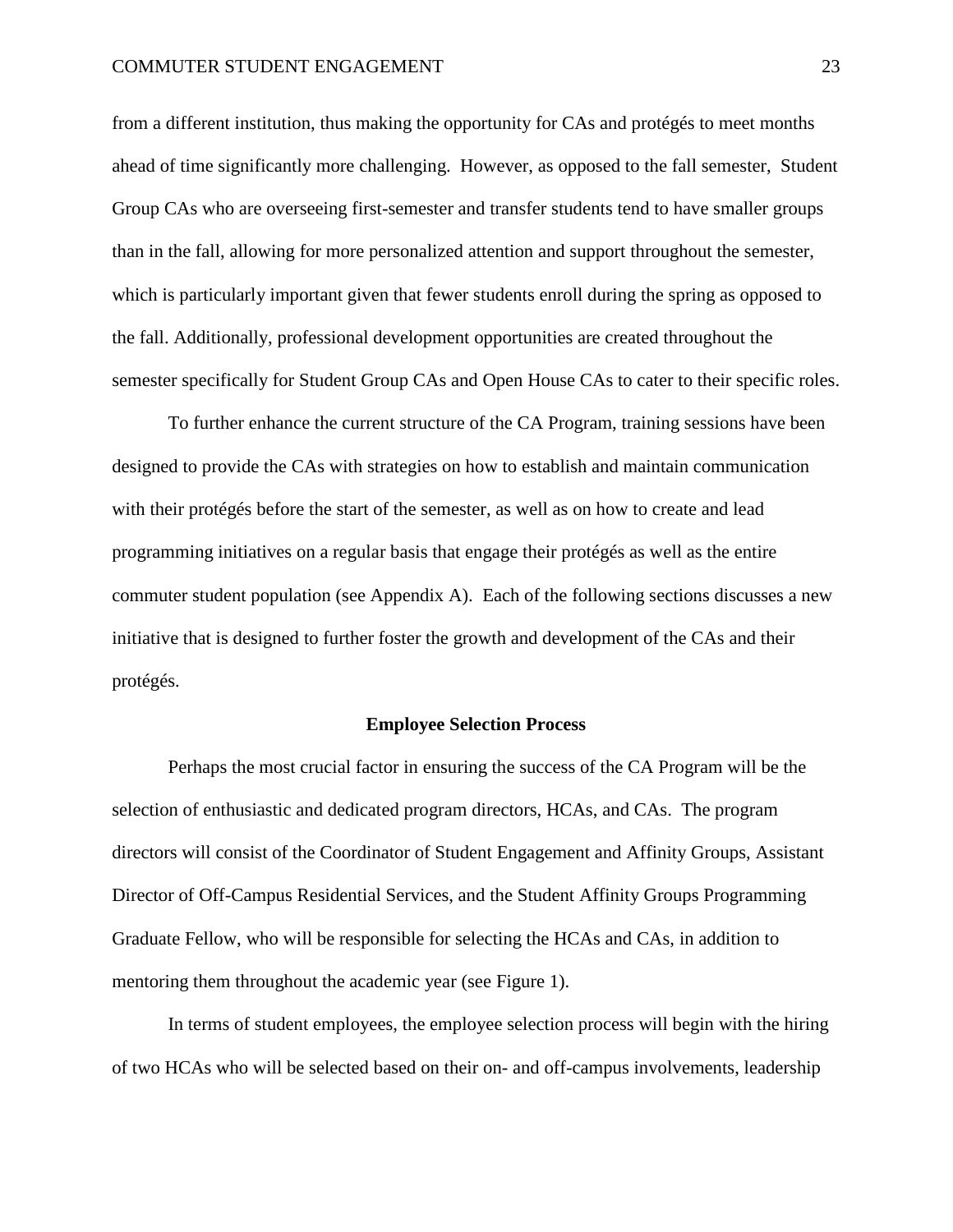Figure 1. The CA Program Staff Model During the Fall and Spring Semester.



candidates must complete an application that will be reviewed by the program directors. Once all applications are reviewed, one of the program directors will reach out to schedule an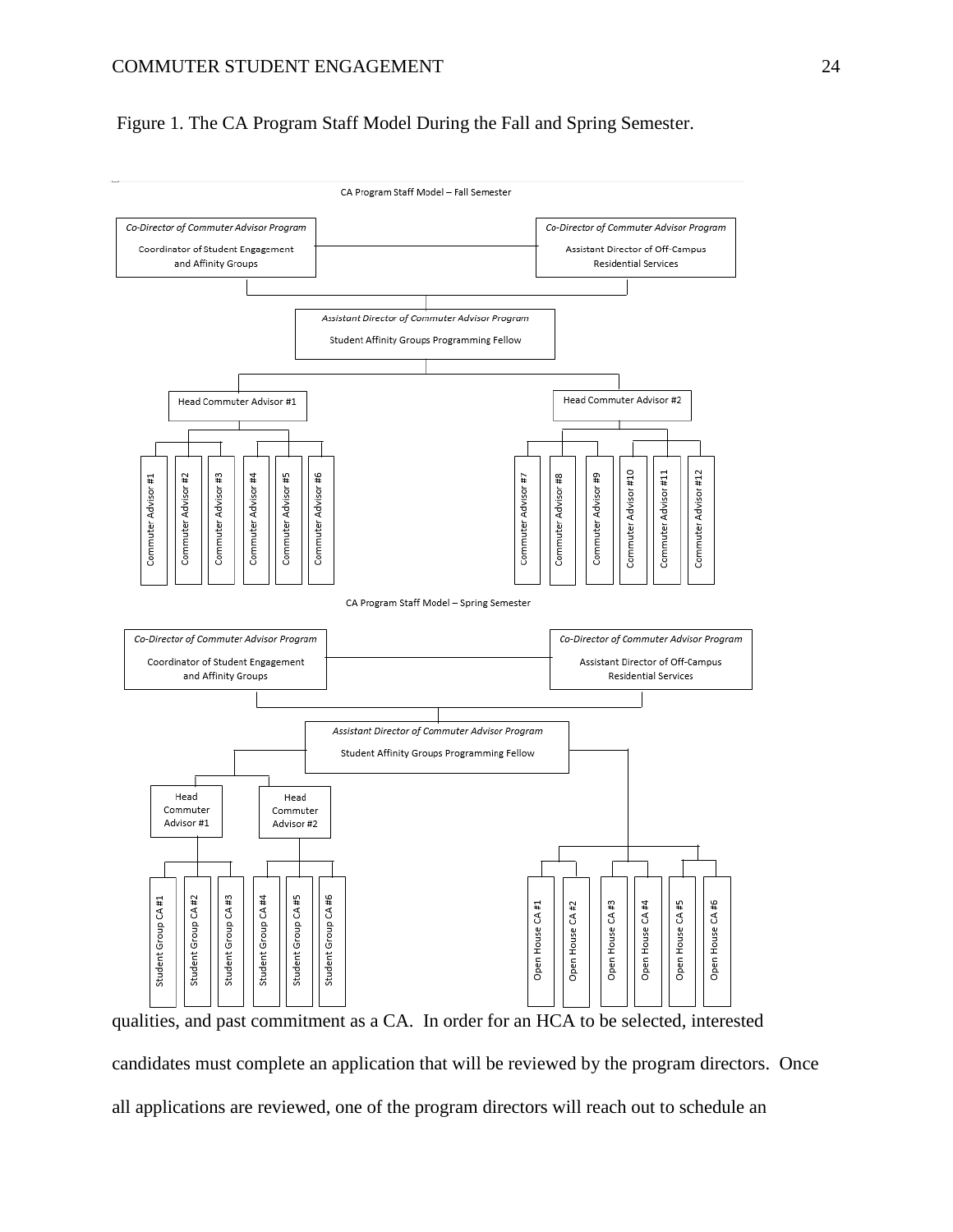interview with those who the program directors have deemed a good fit for the position. The interviews will include two of the three program directors who will rank each candidate based on their responses to each question (see Appendix C). Once the program directors have met to discuss their rankings and thoughts on each candidate, those with the most appropriate skillsets will receive an offer of employment.

Once the HCAs are selected, the program directors and HCAs will work together to select twelve CAs based on their collaboration skills, on- and off-campus involvements, and their ability to work in a team setting. In order for a CA to be selected, interested candidates must complete an application that will be reviewed by the program directors. Moreover, all prospective CAs will be required to attend a CA Information Session or schedule a time with one of the program directors to learn more about the position before applying. Once all applications are reviewed, one of the program directors will reach out to schedule an interview with those who the program directors have deemed a good fit for the position. While the interviews may be led by either a program director or HCA, no more than two people will be allowed to interview a candidate at one time. Of those participating in the interview, each interviewer will rank each candidate based on their responses to each question. Once all candidates are interviewed, all of the program directors and new HCAs will meet to discuss their rankings and thoughts on each candidate before determining which candidates will receive an employment offer.

Although the program directors will only hire the candidates with the best qualifications, experience, and potential, it will be important for the CA Program to follow the lead of other programs, including Jefferson University (2018), Seattle University (2018), Stony Brook University (2018), and Suffolk University (2018), and University of Saint Thomas (2018) and hire candidates who are living independently off-campus. Given the number of Merrimack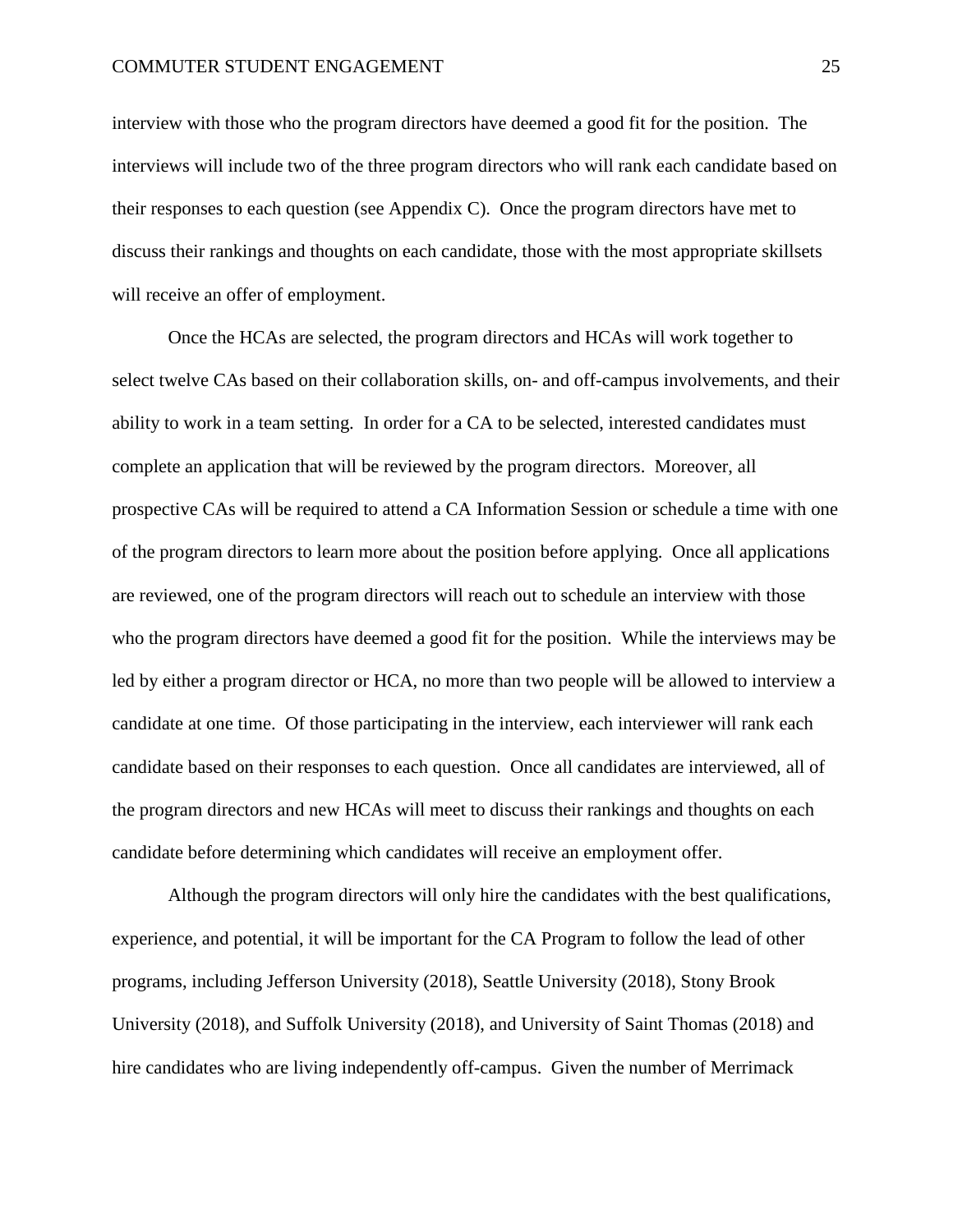College students who are deciding to live in area apartments that are unaffiliated with Merrimack College, particularly in Royal Crest North Andover apartment complex, it will be critical to hire at least one HCA or CA who can speak to the issues impacting students who are living in these kinds of apartments, as well as issues that may come up with living independently for the first time.

Additionally, given the anecdotal difficulties Merrimack College has faced with retaining commuter students from the nearby city of Lawrence, Massachusetts, it will be vital to hire at least one HCA or CA who resides in the community of Lawrence and can speak to their experiences about the transition into Merrimack College, as well as navigating the challenges students may face when traveling to and from campus.

Given the unique perspectives of the program directors, as well as the job descriptions of the HCAs and CAs (see Appendix B), the CA Program will be able to achieve a staffing model that creates helping relationships, which Jacobi (1991) describes as important for all employees to get the most out of their experience. Furthermore, given the confidence Rendón (1994) describes that students gain when they know their role, the HCA and CA job descriptions will include explicit expectations for students as they apply for these positions.

#### **Supervision Model for Student Employees**

Once all employees have been selected and hired, it is imperative that all employees are aware of the expectations associated with their position and how they will be contributing to the overall scope of the CA Program. In order to facilitate this process, all HCAs and CAs will be asked to read and sign a contract that outlines the expectations of their role (see Appendix D). By clarifying expectations early on, HCAs and CAs will be aware of the responsibilities of their role, which should lead to fewer surprises and less angst as their roles progress.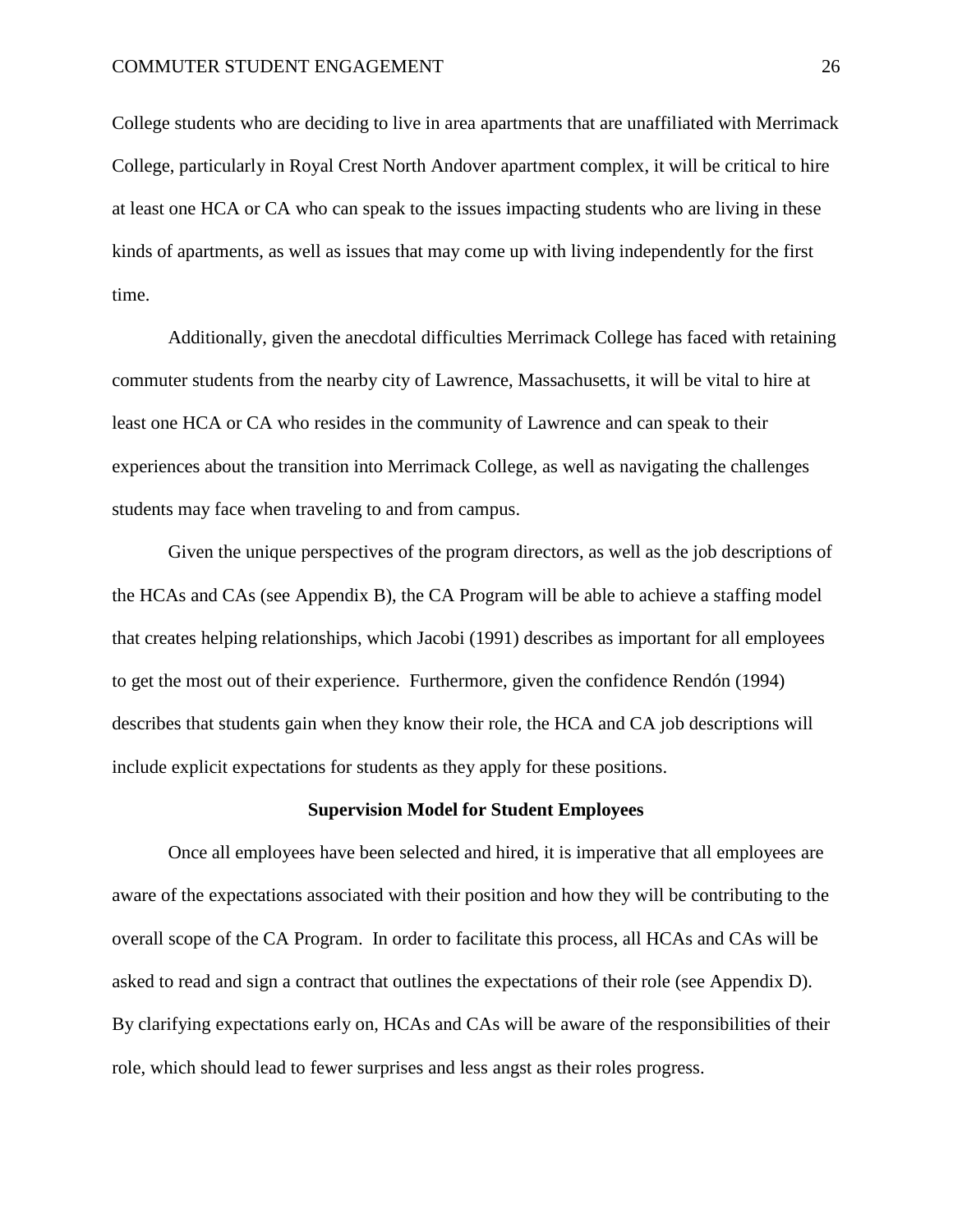Additionally, all employees will review an organizational chart of the program, so each employee knows who to report to should there be any questions (see figure 1). Although all employees will be encouraged to work together, this organizational chart ensures that all information is consistent and prevents any confusion from occurring amongst employees.

Furthermore, all CAs will be required to meet with the HCAs and program directors on a bi-monthly basis to review the projects they are working on and further clarify any expectations. Additionally, these meetings will serve as a way for HCAs and CAs to connect as well as share their concerns and questions in a safe environment. Meanwhile, HCAs will meet with program directors on a weekly basis to review any questions they have gotten from the CAs they supervise, as well as the different events being hosted by the CA Program. Moreover, because HCAs will be responsible for leading the CA meetings, they will use these weekly meetings to create an agenda of what they need to go over.

#### **Student Recruitment Plan**

Despite the number of CAs and HCAs willing to participate in the CA Program each year, it will be important for the program directors to come up with creative strategies to get student employees and their protégés excited about this program. Given Burlison's (2015) findings that employment makes commuter students feel disconnected from the campus community, the CA Program provides commuter students the ability to gain employment while simultaneously getting involved on campus. In terms of recruiting HCAs and CAs, it is crucial that program directors work to ensure that HCAs and CAs enjoy the work they are doing to ensure they reapply the following year and serve as a role model to newly hired CAs. Additionally, HCAs, CAs, and program directors must work together to provide a positive experience for all first-semester students, in hopes that they apply to become CAs in the future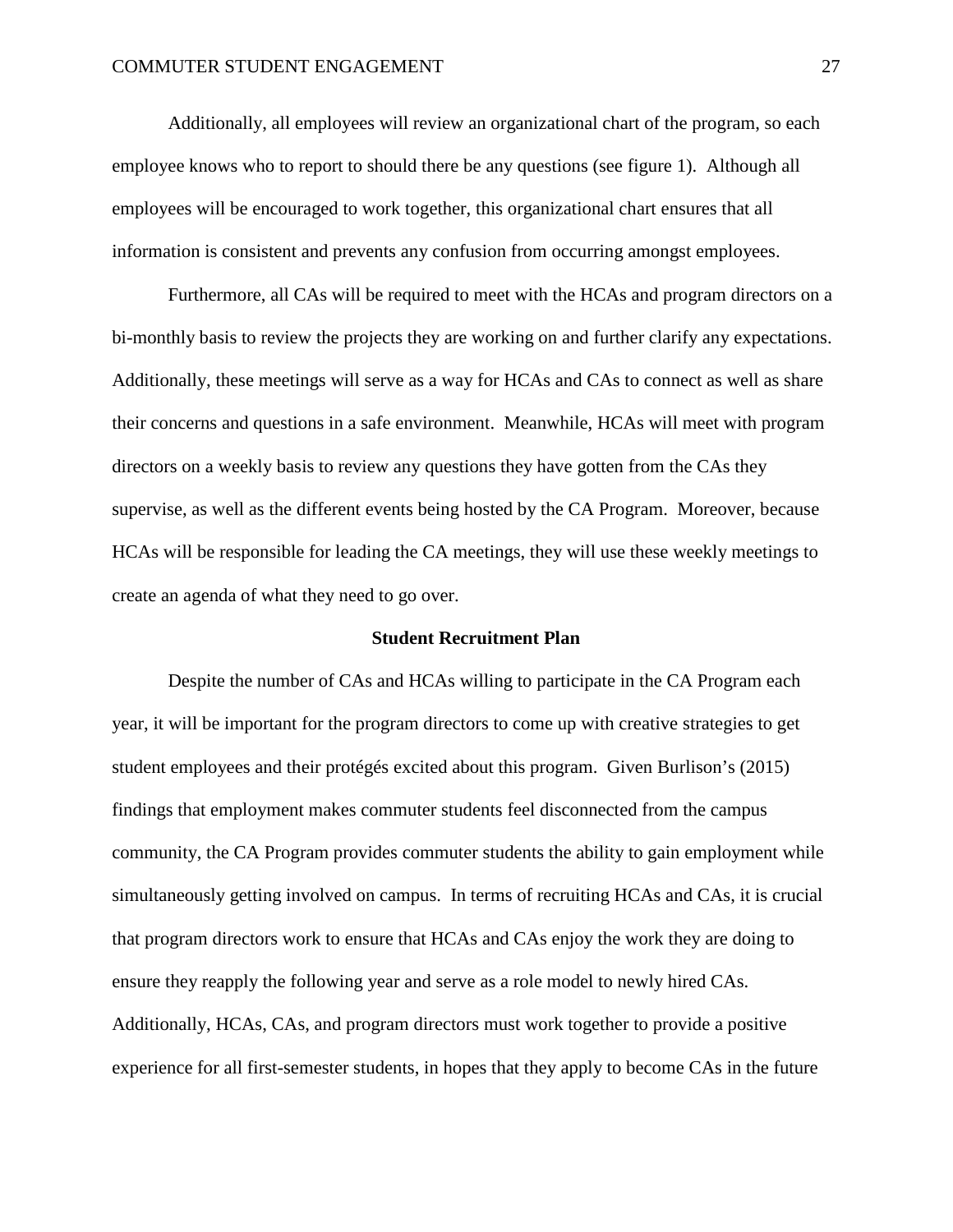and serve as a role model to new CAs. Moreover, based on the relationships CAs are able to form with their protégés, CAs should be able to provide input on current first-year students who would make strong CAs. Furthermore, the CA Program must continue to increase its presence on social media, particularly on Facebook, Twitter, Instagram, and Snapchat. For instance, in addition to posting flyers about applying to become a CA or HCA, current employees in the program could create a video to highlight their experiences. In addition, another tactic is to create a "Meet your CA" social media campaign, where current CAs and HCAs would be featured on the Program's social media pages and include information about their hometown, major, reason(s) for enrolling at Merrimack College, and what they enjoy most about being part of the CA Program. While many programs and offices now have some sort of social media presence, the Commuter Services office at Stony Brook University (2018) hosts Facebook, Twitter, and Instagram pages where they post daily updates not just about their programs, but about other events taking place around campus and in the local community.

While recruiting quality CAs and HCAs will be crucial to this program, it is also imperative to get all first-semester commuter students interested in this program, particularly since students are required to participate in the program. The author suggests that recruiting should start early by having CAs send personalized, mailed letters to their protégés at the start of the summer or winter break, depending on when the students are matriculating. By mailing letters home, it is the author's hope that many guardians would also be able to see these letters and would encourage their college-entering relative to reach out to their CA. In addition, given the positive correlation between family functioning and college adjustment as demonstrated by Gefen and Fish (2013), the CAs should host a Commuter Family Dinner prior to orientation, which would include a free meal, an introduction to the CA Program, and information on what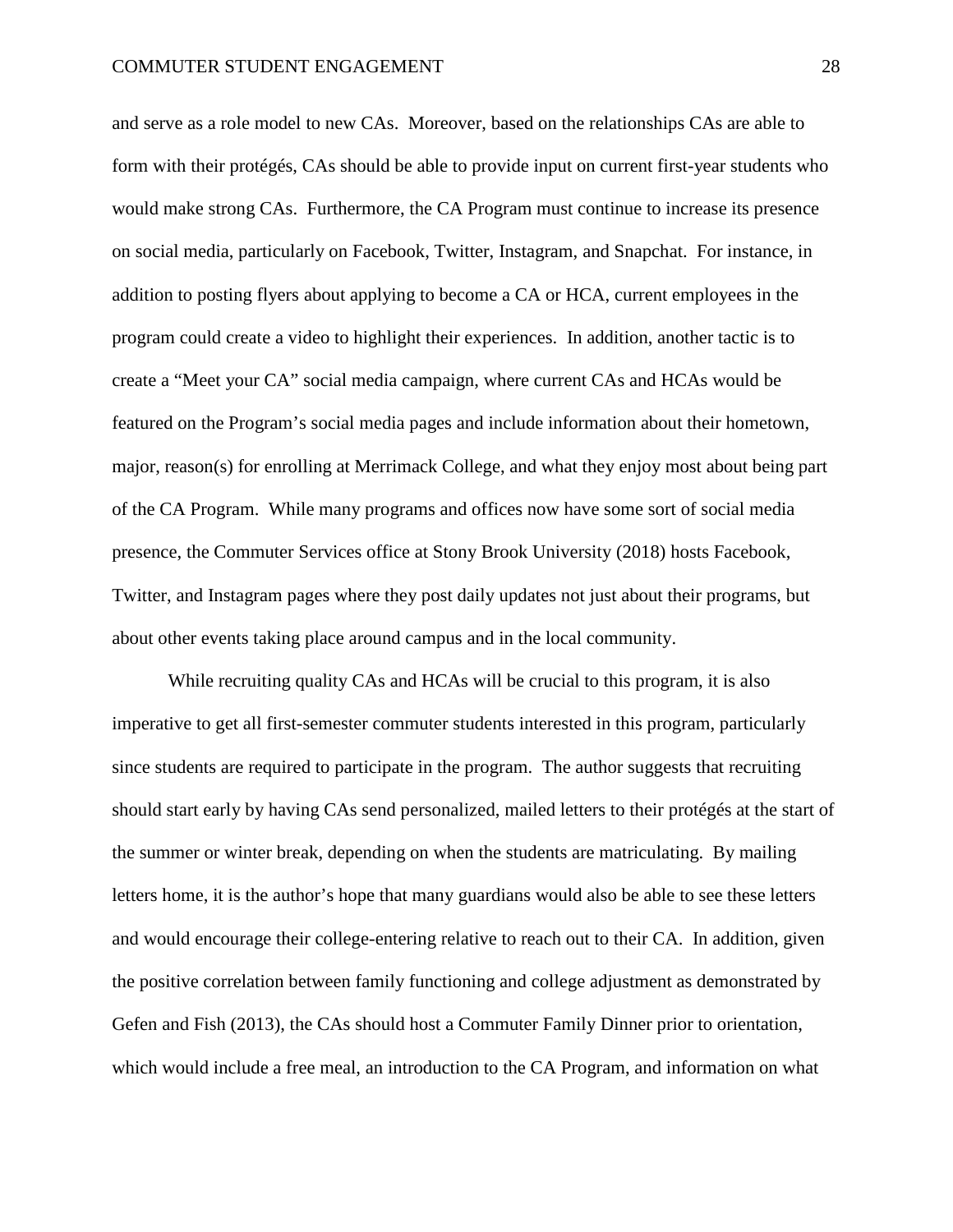families could do could assist their relatives in adjusting to college life. Furthermore, during the summer break, the HCAs can create a closed Facebook group for CAs and all first-semester commuter students to connect before the start of classes. Additionally, given the success of the Commuter Cash program as part of Jefferson University's (2018) Commuter Assistant Program, the CA Program will roll out "Commuter Coins," which will be given to first-semester commuter students who are involved with on-campus events, attend required meetings with their CA, and earn good midterm grades. Students with Commuter Coins will then be able to redeem them at the end of each semester for prizes such as gift cards, Merrimack swag, seasonal gift baskets, TVs, and laptops (see Appendix E).

### **Training Program for CAs**

According to Sanchez et al. (2006), training for peer mentors is crucial in order to build high-quality relationships with their protégés. As a result, all HCAs and CAs will attend one training session in early June followed by a second training session towards the end of August prior September orientation. At the first training session, HCAs and CAs will have the opportunity to review the expectations of their respective positions, participate in goal setting, and bond with one another by participating in a series of icebreakers. In addition, CAs will be provided with a list of their protégés and will be asked to write a personalized letter to their protégés that will be sent in the mail prior the first June Orientation session for first-year students.

Moreover, the program directors will review the process of how to develop a program, which all HCAs and CAs will be required to do once in the fall and twice in the spring, should the CAs opt to serve as Student Group Leaders. Although HCAs will be asked to host their program by the second week of the fall and spring semester, CAs will be split into four groups in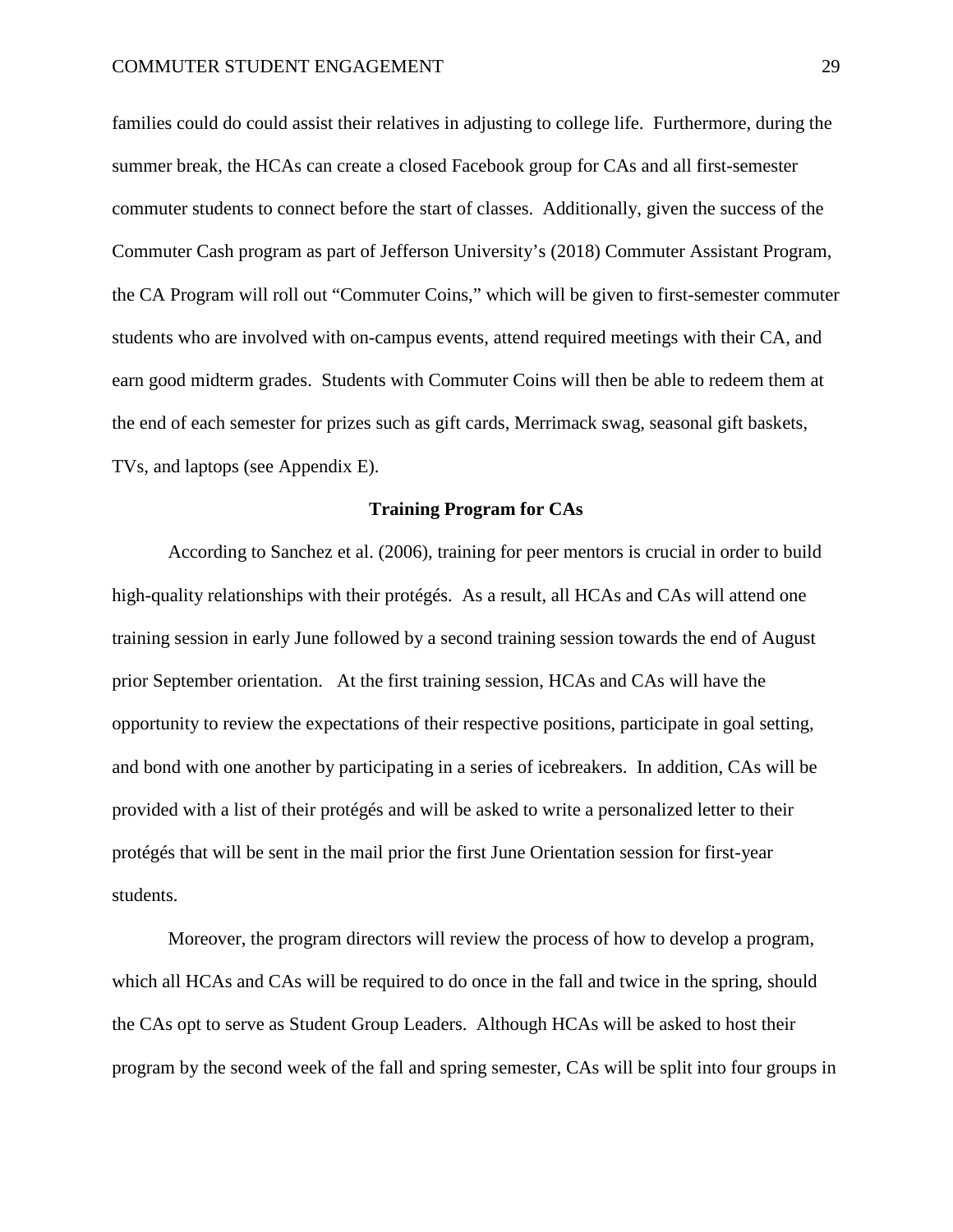the fall and two groups in the spring if they serve as Student Group Leaders and will be required to create, develop, and host a program amongst their group members with a \$300 budget. Furthermore, each group will be required to host their program within a two week time frame at some point during the semester to ensure that programs are being held on a regular and consistent basis (see Appendix A). As part of the training in developing a program, all CAs will receive a checklist adapted from Western Michigan University (2018) on how to create a program, as well as learn how to reserve a space through the Event Management Systems page, order food and necessary supplies, and advertise for their event (see Appendix F). In order to get CAs thinking about possible programming ideas, the program directors will provide a variety of suggestions on the kinds of programs they could consider hosting. Additionally, all groups will be assigned a HCA who they will work closely with when creating their program.

After the first training session and June Orientation Session, all HCAs and CAs will be asked to check-in with one of the program directors in the middle of July. This will give HCAs the opportunity to reflect on the first training session and June Orientation sessions and come prepared with any questions or concerns they may have going forward. Moreover, based on a survey that HCAs and CAs will distribute to all first-year commuter students at June orientation to gather their input on programming ideas, the HCAs and CAs will be asked to come prepared with a list of preliminary programs they would like to host during the semester. Additionally, given the importance Rendón (1994) places on social activities that validate a student's experience, the HCAs and CAs will have the opportunity to decide on a trip they would like to take together as a group during either July or August.

During the month of August, HCAs will meet with the program directors to discuss the presentations they will be asked to lead at the second training session. The second training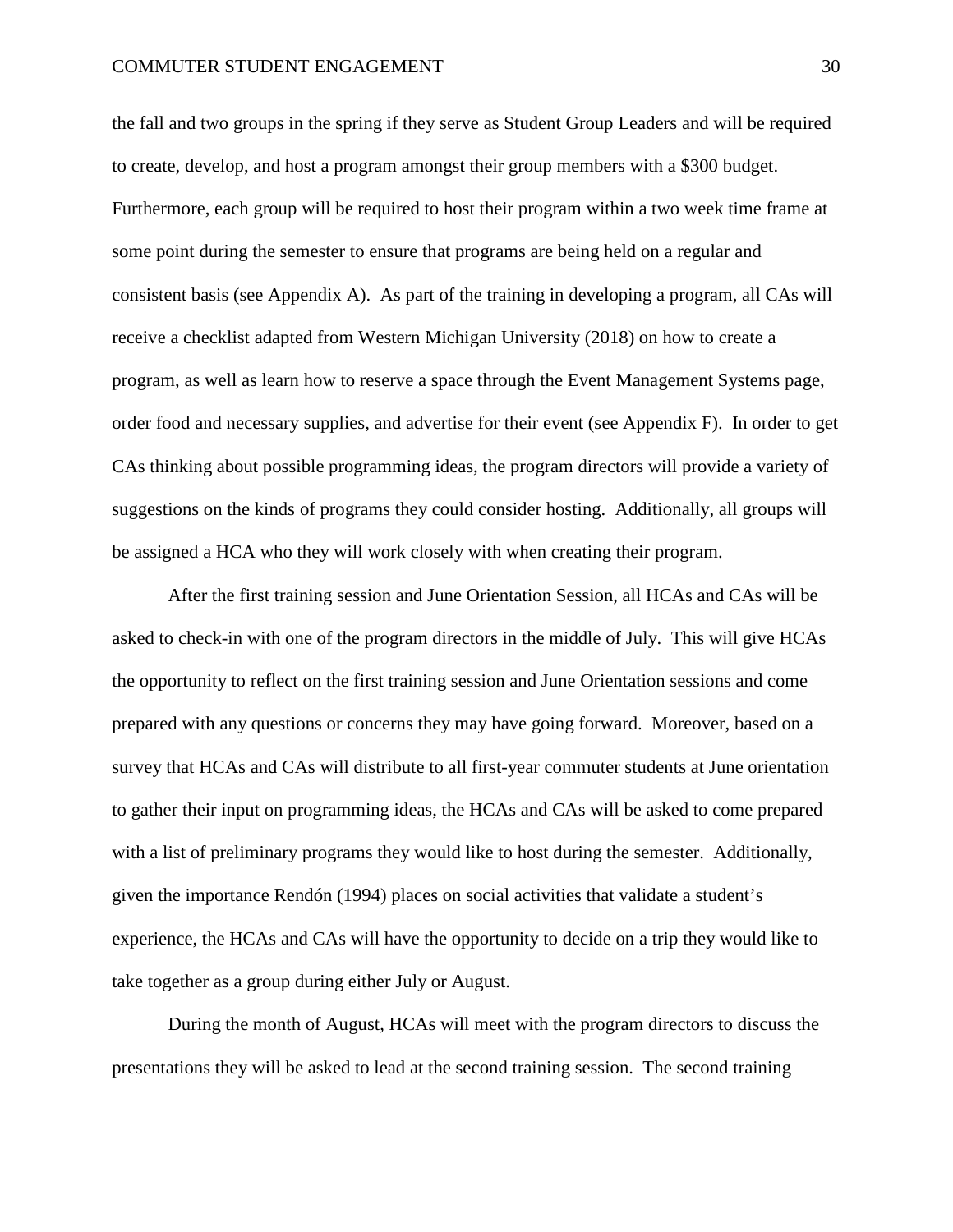session will start off with icebreakers that the CAs can use with their students. Next, there will be a check-in with all the CAs to see if anyone's protégés have had any questions or concerns over the past few weeks. Following this, the HCAs will provide a look at the program they plan to host and the steps they took to create their event in an effort to help CAs who still might be unsure of how to create a program and how it is expected to look like. Finally, the remainder of this training session will focus on how CAs can effectively communicate with their protégés in an engaging way. This will include workshops on how to provide developmental support to their protégés, how to maintain a strong and positive social media presence as a student-leader, and how to file a Campus Assessment, Response, and Evaluation (CARE) report for students experiencing substantial levels of distress or significant changes in behavior.

Furthermore, CAs will engage in a "Behind Closed Doors" scenario where HCAs and CAs will rotate in groups and either act out the scenario or respond to it. The possible scenarios will include situations such as a student who has failed all their midterms, a student who is anxious about making friends, a student who is having difficulty managing a long-distance relationship after their partner moved away for college, a student who is questioning their sexuality, a student who is unable to afford their tuition or is having financial difficulties at home, a student whose parents are kicking them out of their house, a student who is having difficulty getting to class due to unreliable transportation, and a student who is anxious because they are unable to effectively manage their time. After the HCAs and CAs go through each of these scenarios as either the actor or responder, the group will come back together to discuss these scenarios and the best ways to go about handling each situation.

In addition to the orientation sessions that will be held, HCAs and CAs will be given a number of professional development opportunities throughout the academic year. HCAs will be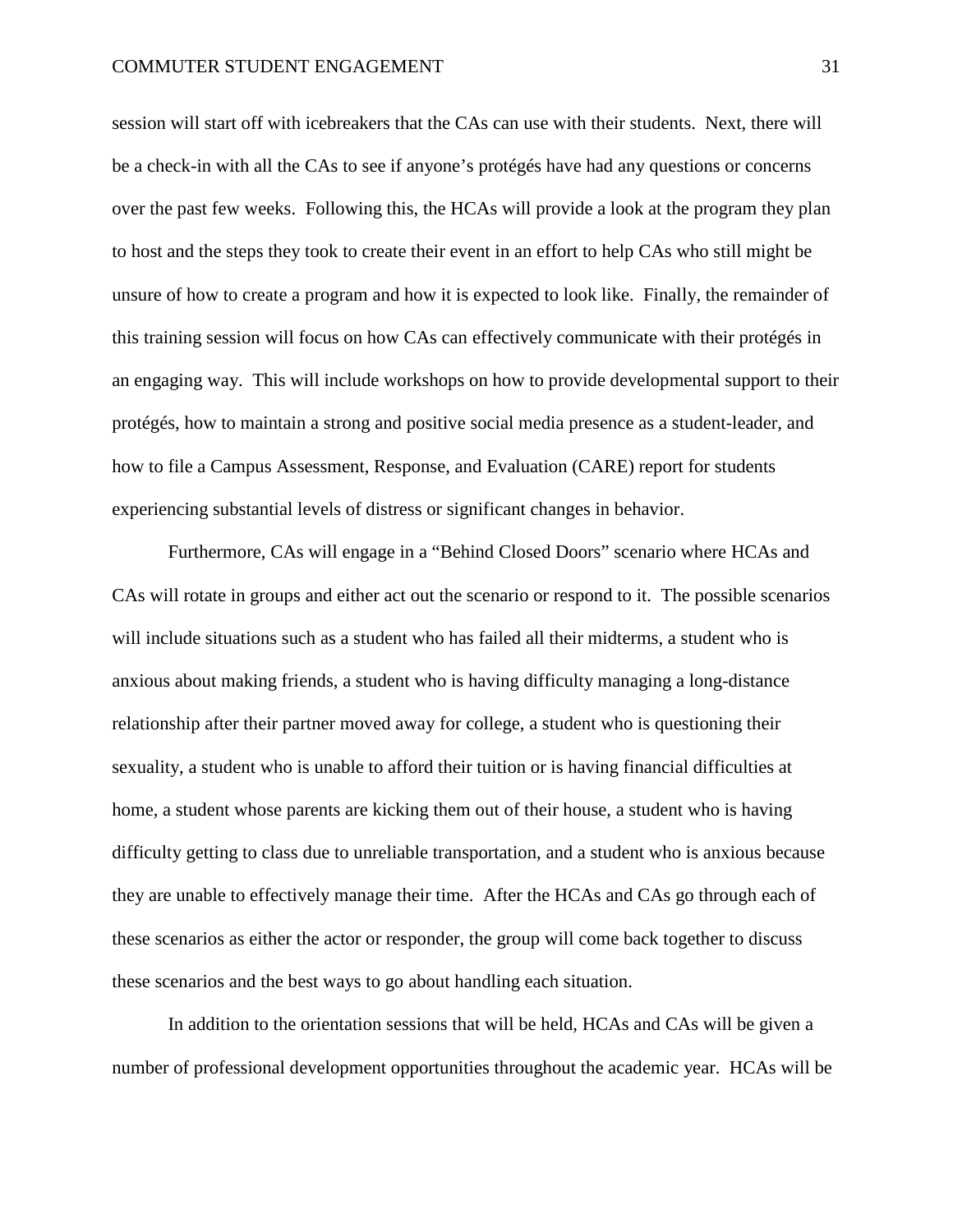required to meet with the program directors once a week to talk about the meetings they will lead with the CAs as well as any questions or concerns they are having with particular students or the CA Program as a whole. Meanwhile, during the fall, CAs will meet with the HCAs and program directors on a bi-monthly basis to have an open conversation about the difficulties they are facing as well as prepare for any upcoming events and programs. Additionally, these bi-monthly meetings will include a number of icebreakers, which are meant to bring program directors, HCAs, and CAs closer together, while also giving CAs ideas about engaging questions and activities they could use with their protégés. In the spring, Student Group Leader CAs will continue with these meetings like they did in the fall, while Open House CAs will meet with the Student Affinity Groups Programming Fellow before and after each Admitted Students Day to discuss expectations and clarify any questions or concerns.

#### **Learning Development Outcomes**

Although much of the existing literature points to the success behind peer mentoring programs for first-year students, Yomtov et al. (2017) discusses the lack of involvement mentors had with their protégés both inside and outside the classroom. Therefore, by centralizing the CA Program around programming, HCAs, CAs, and their protégés will experience a number of additional opportunities to grow and develop in a variety of contexts. As stated previously, CAs will be divided into four groups of three and will be asked to create, develop, and implement a program for their protégés and all commuter students during an assigned two week period of the fall semester. Then, during the spring semester, Student Group Leader CAs will be divided into two groups of three and will need to create two programs for their protégés and commuter students during two separate two week periods (see table 1). HCAs will be expected to lead a program during the first two weeks of the fall and spring semester. All groups will be given a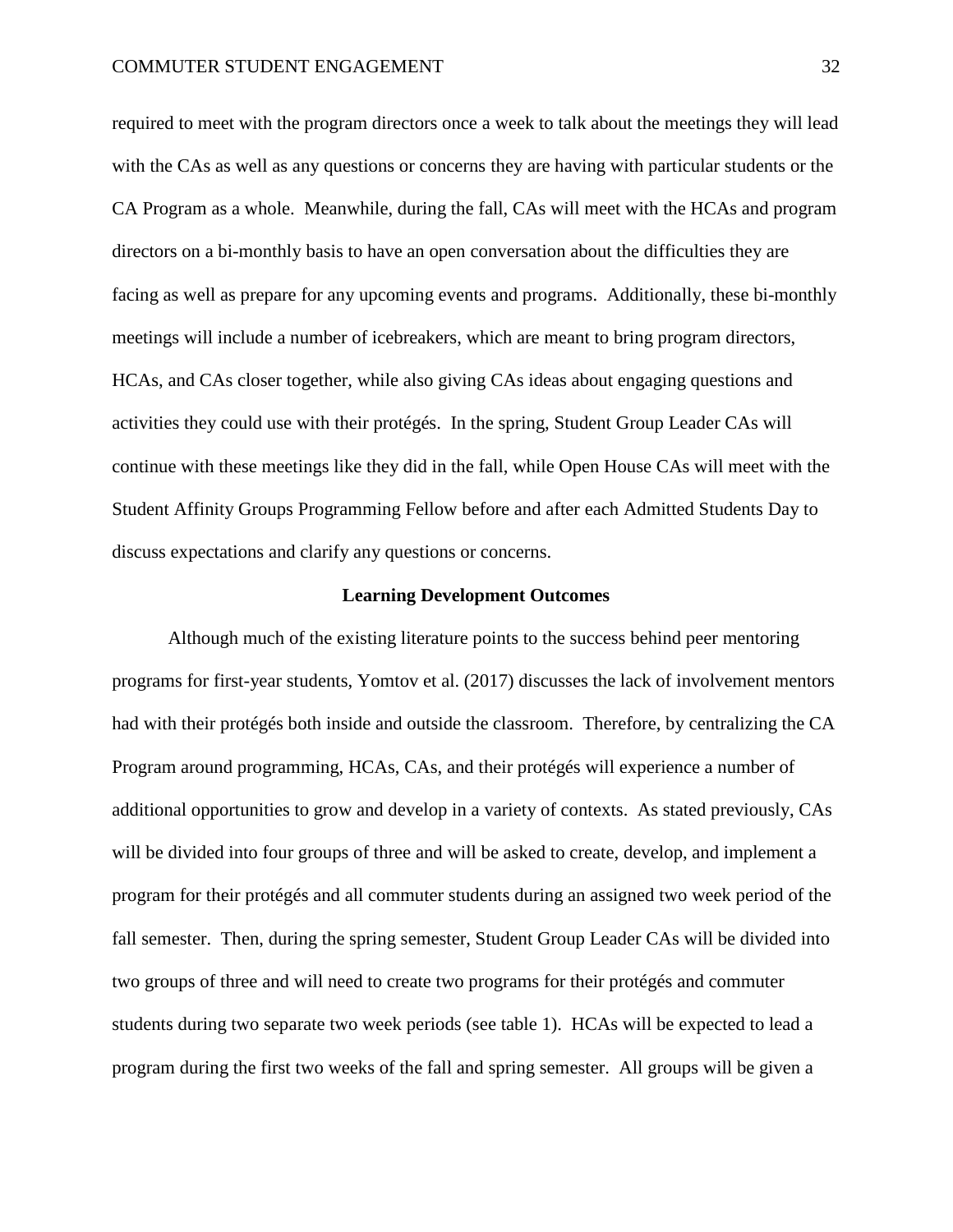Table 1. Group Programming Schedule for HCAs and CAs

| <b>Fall 2019</b>           |                                  |
|----------------------------|----------------------------------|
| <b>Student Employees</b>   | Time frame to host group program |
| HCA #1 and HCA #2          | September 4-September 13         |
| CA #1, CA #2, and CA #3    | September 16-September 27        |
| CA #7, CA #8, and CA #9    | September 30-October 11          |
| CA #4, CA #5, and CA #6    | October 15-October 25            |
| CA #10, CA #11, and CA #12 | October 28-November 8            |

| Spring 2020                                                       |                                  |
|-------------------------------------------------------------------|----------------------------------|
| <b>Student Employees</b>                                          | Time frame to host group program |
| HCA #1 and HCA #2                                                 | January 15-January 24            |
| Student Group CA #1, Student Group CA #2, and Student Group CA #3 | January 27-February 7            |
| Student Group CA #4, Student Group CA #5, and Student Group CA #6 | February 10-February 21          |
| Student Group CA #1, Student Group CA #2, and Student Group CA #3 | February 24-March 6              |
| Student Group CA #4, Student Group CA #5, and Student Group CA #6 | March 16-March 27                |

maximum of \$300 to budget for every program they do.

While HCAs and CAs will be given high levels of autonomy when creating their programs, every program is expected to encourage a student's academic, physical, social and personal development. Moreover, given Krause's (2007) findings that commuter students are less likely to get involved during their time between classes, as well as Burlison's (2015) findings that commuter students are consumed by other nonacademic commitments, HCAs, and CAs must come up with innovative ways that will attract their protégés and fellow commuter students. Possible programs include, but are not limited to movie screenings, seasonal events, crafts, contests, and workshops on topics such as driving in winter, changing a car tire, or renting an off-campus apartment.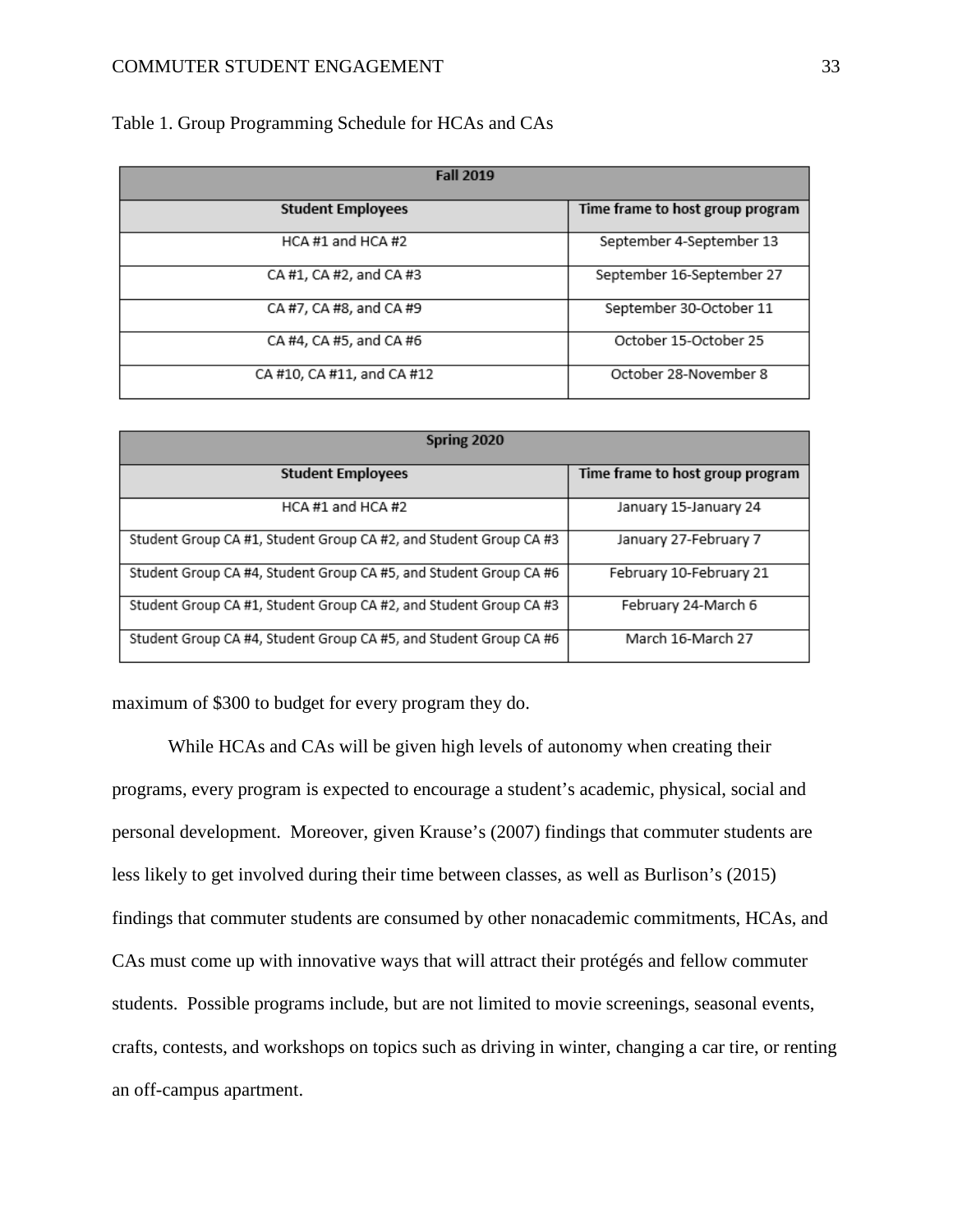Among HCAs and CAs, the goals of these programs will be to further engage them in oncampus activities, while also providing them with out-of-class validation. Furthermore, by having HCAs and CAs create their own programs, it is probable that these would garner a greater sense of belonging at the College, as well as give these students the opportunity to view themselves as leaders both within the College community and the student's hometown.

On the other hand, programming like this for first-year commuter students will allow the CA Program to meet its goal in successfully acclimating this population to the College community. For instance, because commuters currently have relatively few places to go between classes, these programs will encourage students to venture into other spaces on-campus. Furthermore, first-year commuter students will be able to meet up with fellow commuter students at these programs, which will allow for students to share their struggles of being a commuter student and adapting to the Merrimack College community. Moreover, Rendón (1994) has argued that programming will allow for first-year students to receive greater levels of support and active intervention, as well as fewer doubts about their ability to succeed. Additionally, because HCAs and CAs are required to host a program within a specific time frame, the CA Program is able to ensure that there is some sort of programming being held regularly, particularly during the first six weeks, which Matthews (2009) argues is the most critical time for a successful transition into college life.

#### **Assessment Plan**

Although each CA's program will be crucial in assessing the effectiveness of the CA Program, it is crucial to develop a number of additional assessments that give CAs and their protégés the opportunity to individually voice their concerns and progress. Protégés will be encouraged to schedule at least two 20-minute one-on-one meetings with their CA, with the first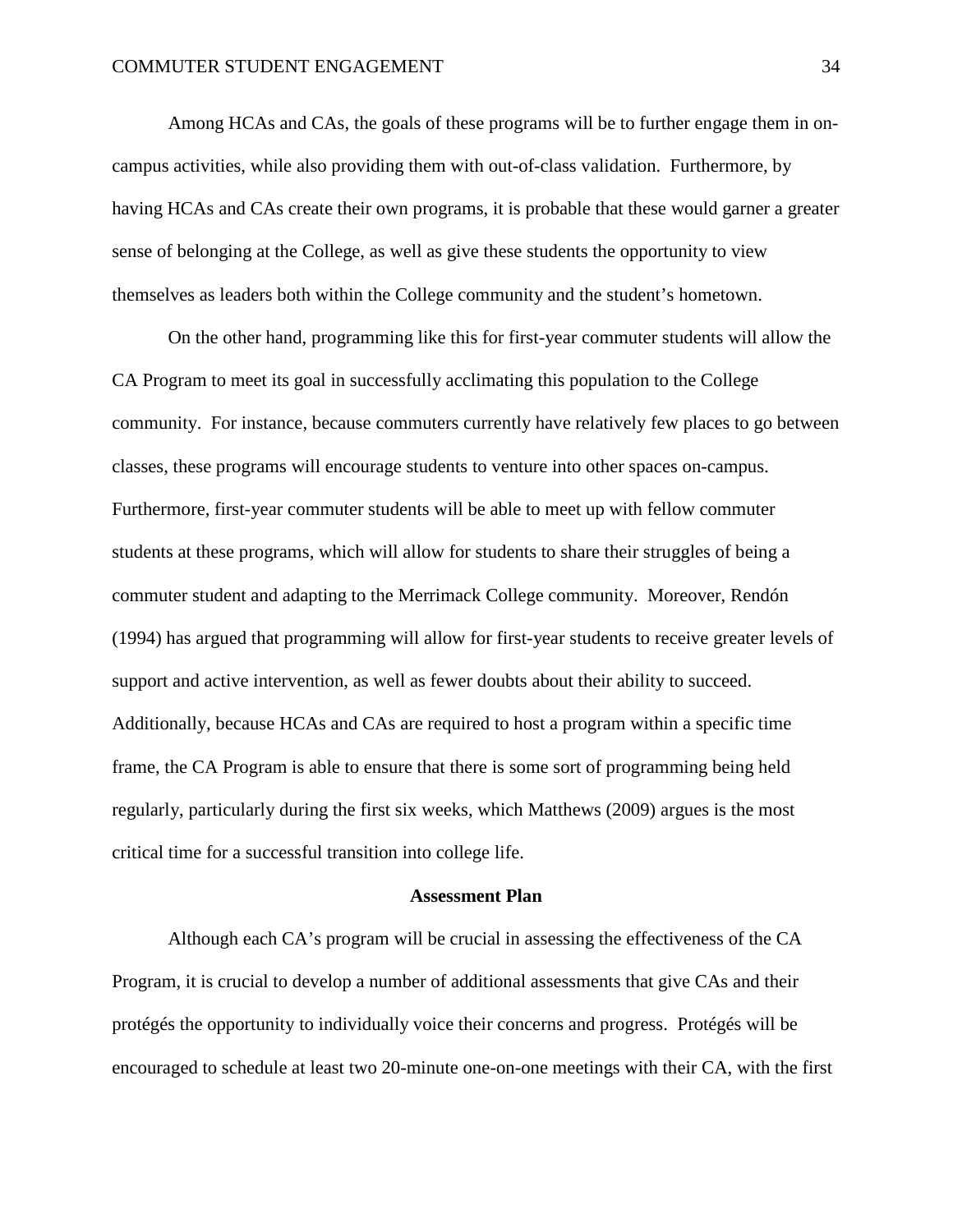meeting occurring the sixth week of the semester and the second meeting occurring on or between the ninth and twelfth week of the semester. While all protégés will be enticed to these meetings with Commuter Coins, protégés will be required to schedule at least one meeting with their CA in lieu of a meeting they would have had with their instructor for First-Year Experience (FYE). As a result, protégés will be unable to receive a passing grade in their FYE course if they do not meet with their CA at least once. In addition, in order for protégés to receive Commuter Coins for the programs they attended that were sponsored by a CA, all protégés must complete a brief survey that will be sent to their e-mail shortly after the event (see Appendix G). Moreover, protégés will also be asked to complete an anonymous assessment about the CA Program via email at the beginning and end of each semester in an effort to track sense of belonging and overall student experience.

Although the meetings between CAs, HCAs, and program directors will allow for assessment, all CAs will be required to meet with the student affinity groups programming fellow during the sixth and thirteenth weeks of each semester to analyze and revise the goals they created during summer training. By providing students the opportunity to review their goals, students will be more likely to hold themselves accountable (Ward et al., 2010). In addition, the student affinity groups programming fellow will review the program evaluations submitted by the protégés to determine what each CA can do to better serve the needs of first-year commuter students. Moreover, CAs will be asked to complete an anonymous assessment during the first and final general meetings of each semester in order for the program directors to determine how they can better prepare future CAs for working with their protégés. Additionally, if any CAs are seeking additional opportunities for assessments or one-on-one time with any of the program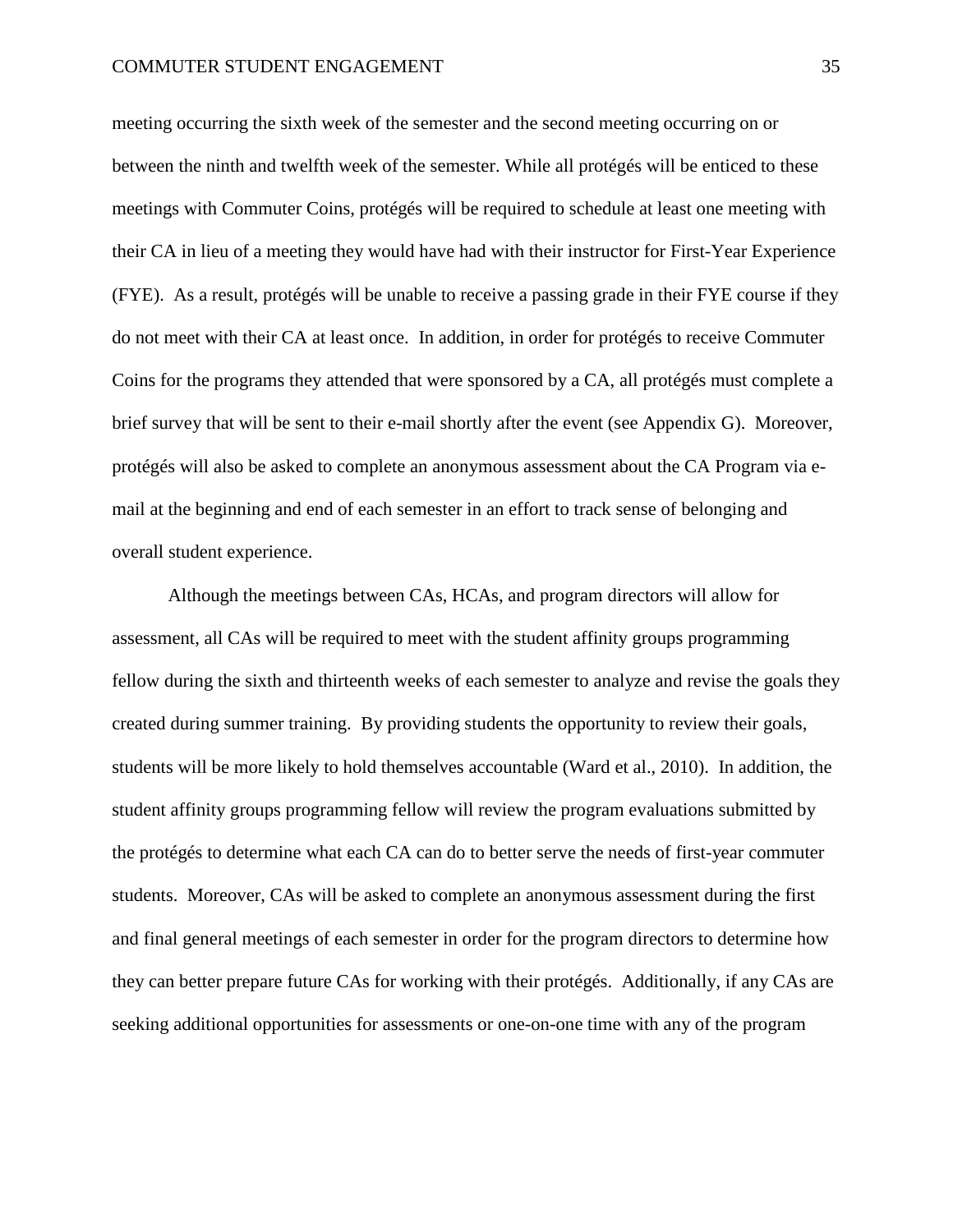directors, CAs will be encouraged to schedule appointments with the student affinity groups programming fellow during weeks in which there are no meetings scheduled.

### **Conclusion**

In closing, despite the number of stressors commuter students face during their college years including off-campus employment, family obligations, and traveling to and from campus (Burlison, 2015; Newbold, 2015; Newbold et al., 2011), Merrimack College has demonstrated a deep commitment to the needs of incoming commuter students through the establishment of the CA Program. However, regardless of how successful this program has been so far, there are a number of ways to further develop the CA Program to better address the needs of the Merrimack College commuter student population. Although several strategies have been provided here to build upon the success of the CA Program, the two most central components will be the creation of a comprehensive CA training as well as the addition of regular on-campus programming.

Given the research that demonstrates how training for peer mentors helps build highquality relationships with their protégés (Sanchez et al., 2006), a training program for the CAs will enable them to troubleshoot situations they might encounter when interacting with their protégés, while also developing strategies that will enable CAs to bond with their protégés. In addition, by going through the logistics of creating and facilitating an on-campus program, CAs can be more confident in their ability to lead a successful program that will attract both their protégés as well as fellow commuter students. Moreover, by dispersing professional development opportunities throughout the academic year, HCAs and CAs will be able to discuss the challenges they are facing in their roles as they are happening, while also developing approaches to overcome the obstacles they might be facing.

Furthermore, since commuters are less likely to get involved in extracurricular activities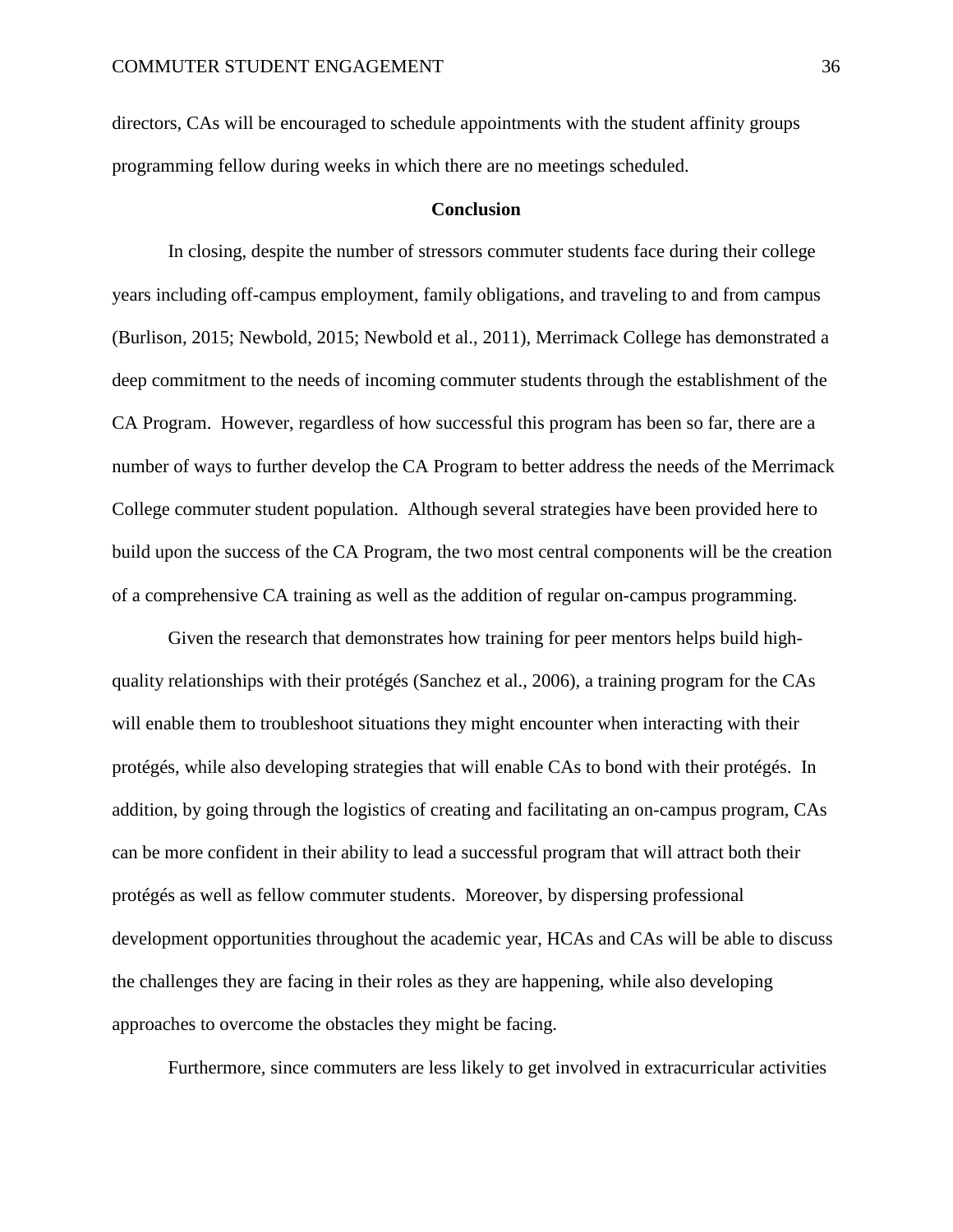during their time between classes (Krause, 2007), the addition of regularly-scheduled programming for commuter students will enable commuter students to become more involved on-campus, while also receiving greater levels of out-of-class validation from their peers and College staff. Because the first six weeks of a college student's first-semester are the more critical time for transitioning into college life (Matthews, 2009), it is vital that CAs are able to use these programs as a way to bond with their protégés and further promote their role as a resource to the entire commuter student population.

Based on Rendón's (1994) Validation Theory and Transition to College Project, each initiative provided by the author will allow HCAs and CAs to maximize their experience as a Merrimack College student by developing into a leader who is willing to advocate for others both inside and outside the College community. By investing in validating the experiences of the HCAs and CAs, the CA Program will then be able to ensure its commitment to providing all first-year commuter students with a quality peer mentor who will not only assist them in acclimating to campus, but will assist them in "making it their Merrimack" for the years to come.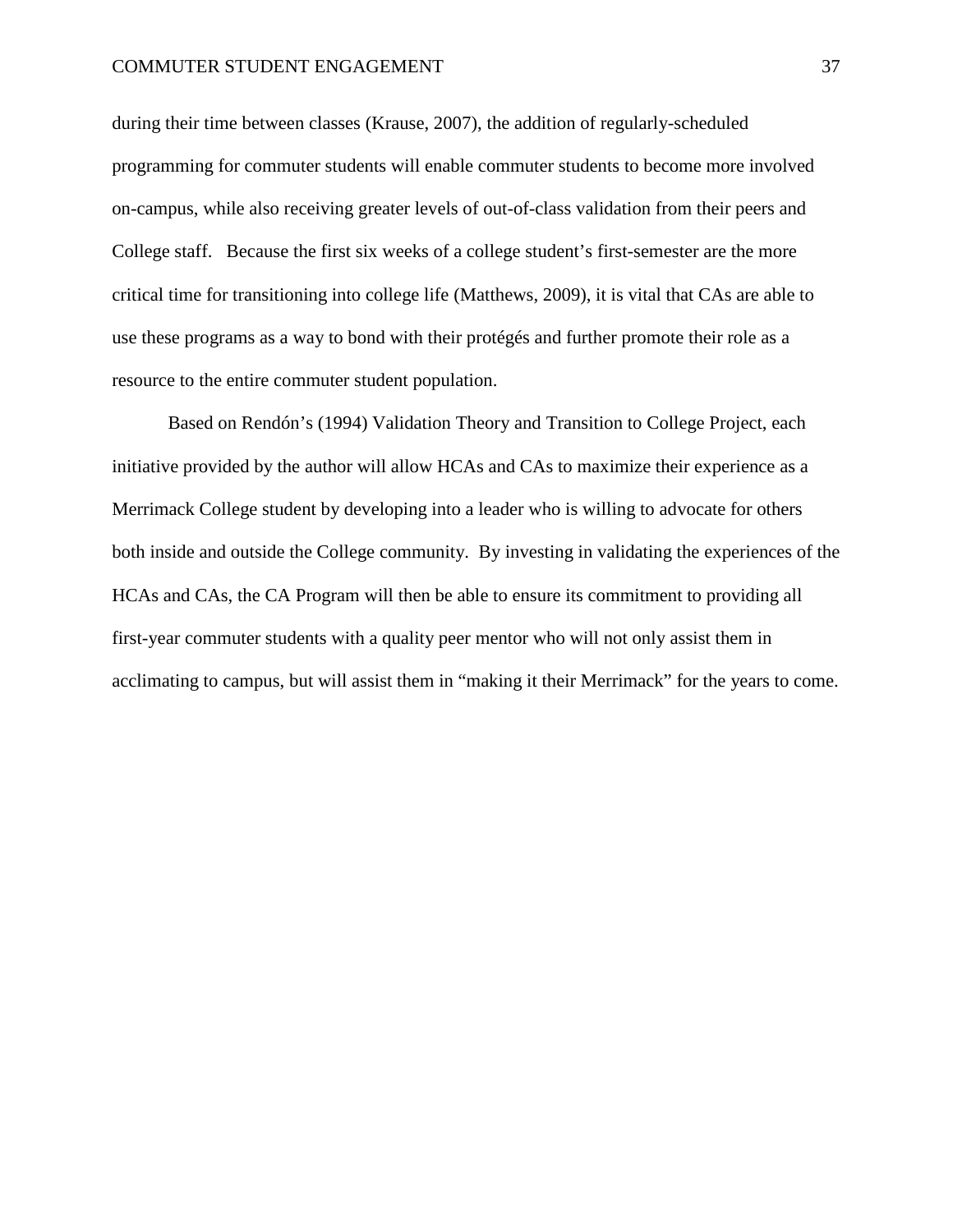#### **References**

- Brown, J. L. (2015). What can alumni tell us about persistence at commuter institutions? *College Student Journal, 49*(3), 405-413.
- Burlison, M. B. (2015). Nonacademic commitments affecting commuter student involvement and engagement. *New Directions for Student Services,* (150), 27-34. doi:10.1002/ss.20124
- Clark, M. R. (2005). Negotiating the Freshman year: Challenges and strategies Among first-year college students. *Journal of College Student Development, 46*(3), 296-316. doi:10.1353/csd.2005.0022
- Dugan, J. P., Garland, J. L., Jacoby, B., & Gasiorski, A. (2008). Understanding commuter student self-efficacy for leadership: A within-group analysis. *Journal of Student Affairs Research and Practice, 45*(2), 282-310. doi:10.2202/1949-6605.1951
- Gefen, D. R., & Fish, M. C. (2013). Adjustment to college in nonresidential first-year students: The roles of stress, family, and coping. *Journal of The First-Year Experience & Students in Transition, 25*(2), 95-115. doi:10.1037/e704332011-001
- Horn, L.J., & Berktold, J. (1998). *Profile of undergraduates in U.S. postsecondary education institutions: 1995-96.* Washington, DC: Office of Educational Research and Improvement, U.S. Department of Education. (NCES 98-084).
- Jacobi, M. (1991). Mentoring and undergraduate academic success: A literature review. *Review of Educational Research, 61*(4), 505-532. doi:10.3102/00346543061004505
- Jacoby, B. (2015). Enhancing commuter student success: What's theory got to do with it? *New Directions for Student Services,* (150), 3-12. doi:10.1002/ss.20122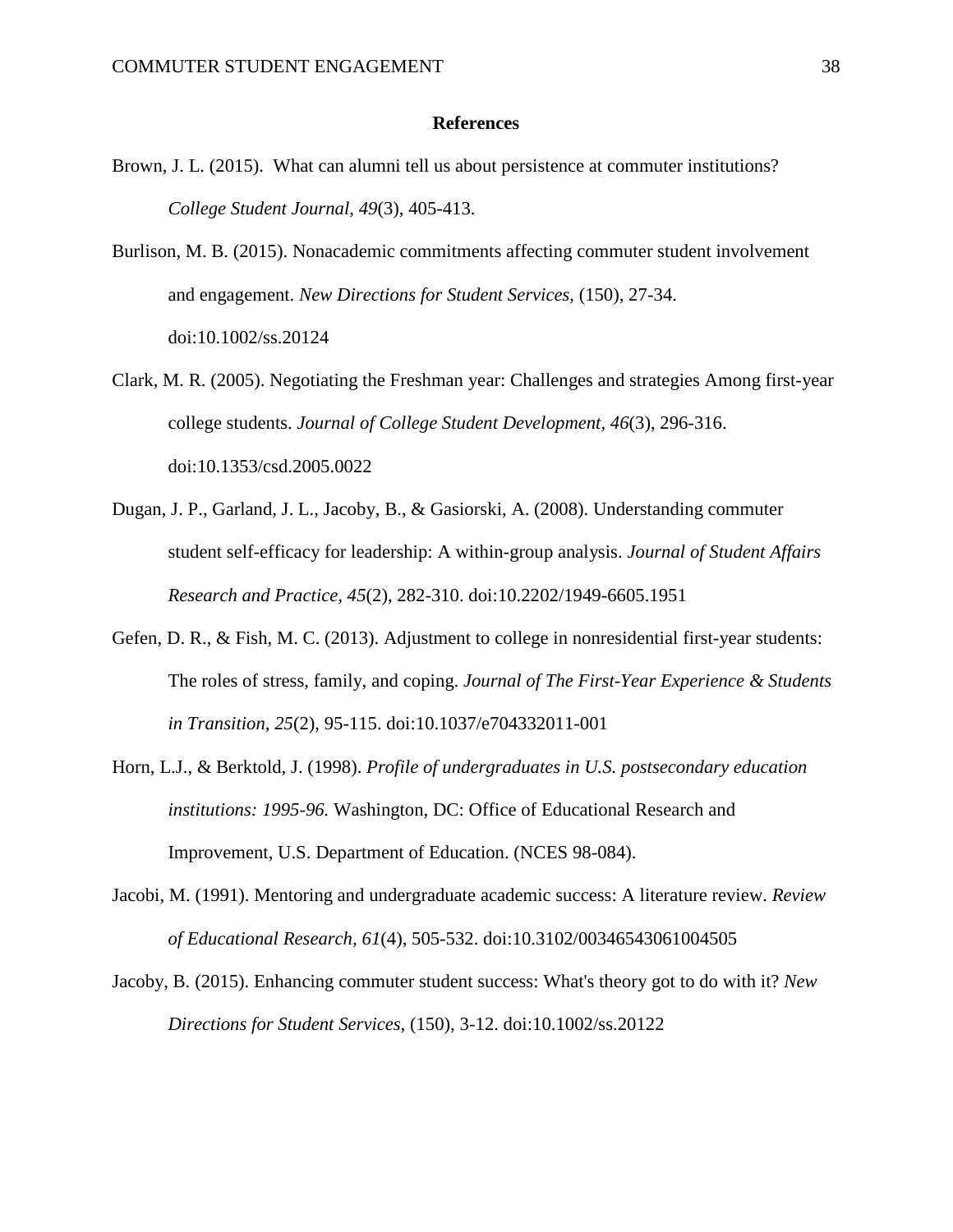- Jefferson University. (2018). Commuter life and off-campus housing. Retrieved from http://www.eastfalls.jefferson.edu/studentengagement/CommuterLifeandOff-CampusHousing/index.html
- Krause, K. D. (2007). Social involvement and commuter students: The first-year student voice. *Journal of The First-Year Experience & Students in Transition, 19*(1), 27-45.

Matthews, B. (2009, November 2). Retention matters. Retrieved from https://www.insidehighered.com/views/2009/11/02/retention-matters

- Newbold, J. J. (2015). Lifestyle challenges for commuter students. *New Directions for Student Services,* (150), 79-86. doi:10.1002/ss.20129
- Newbold, J. J., Mehta, S. S., & Forbus, P. (2011). Commuter students: Involvement and identification with an institution of higher education. *Academy of Educational Leadership Journal, 15*(2), 141-153.
- Rendón, L. I. (1994). Validating culturally diverse students: Toward a new model of learning and student development. *Innovative Higher Education, 19*(1), 33-51. doi:10.1007/bf01191156
- Sanchez, R. J., Bauer, T. N., & Paronto, M. E. (2006). Peer-mentoring freshmen: Implications for satisfaction, commitment, and retention to graduation. *Academy of Management Learning & Education, 5*(1), 25-37. doi:10.5465/amle.2006.20388382
- Seattle University. (2018). Commuter students. Retrieved from https://www.seattleu.edu/studentoutreach/commuter-students/
- Stony Brook University. (2018). Commuter student services and off campus living. Retrieved from https://www.stonybrook.edu/commcms/studentaffairs/css/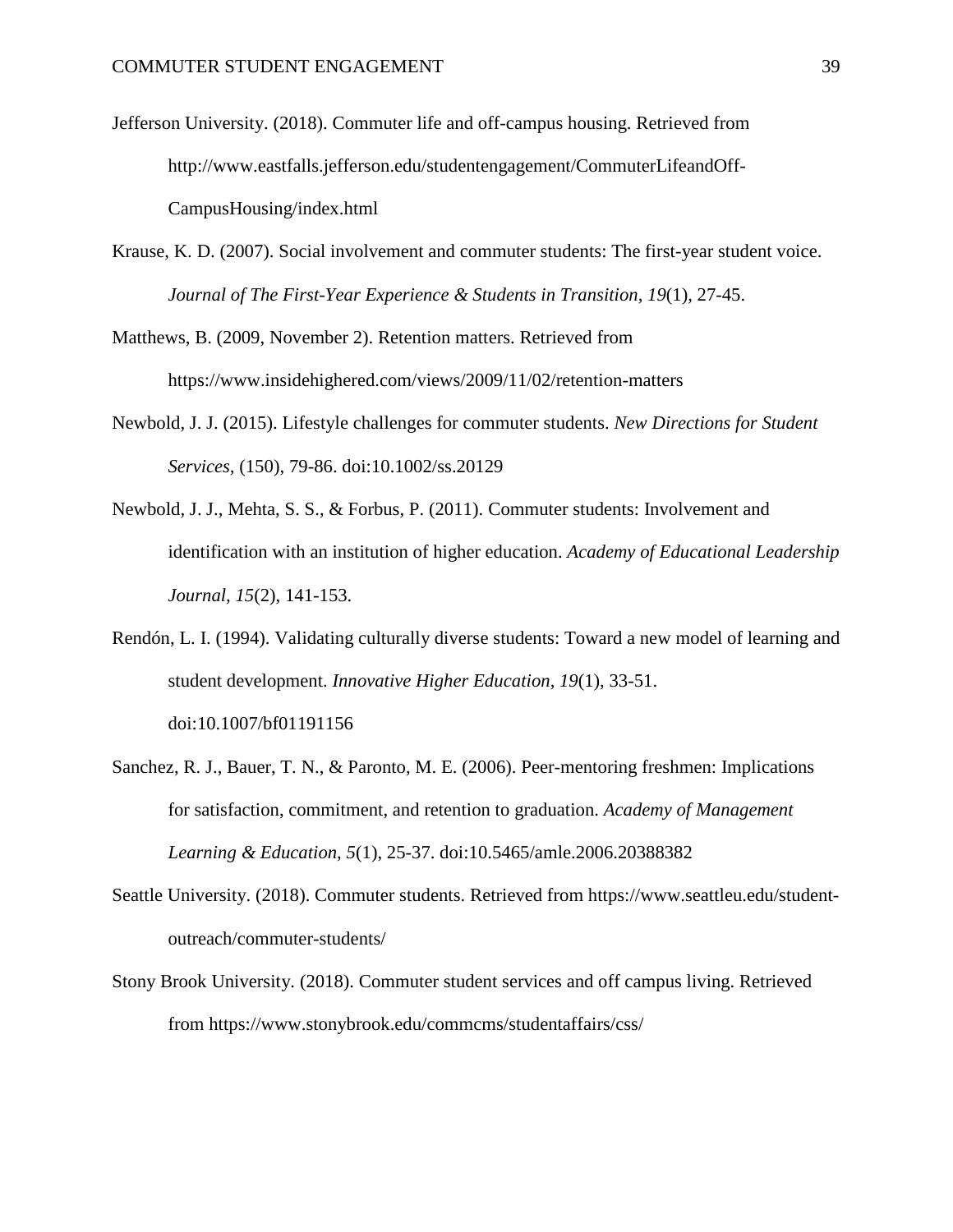Suffolk University. (2018). Commuter resources. Retrieved from http://www.suffolk.edu/campuslife/2074.php

- Tremblay, P. F., & Rodger, S. (2003). The effects of a peer mentoring program on academic success among first year university students. *The Canadian Journal of Higher Education, 33*(3), 1-17.
- University of Saint Thomas. (2018). Commuter services and information. Retrieved from https://www.stthomas.edu/offcampus/programs/
- Ward, E. G., Thomas, E. E., & Disch, W. B. (2010). Goal attainment, retention, and peer mentoring. *Academic Exchange Quarterly,* 170-176. Retrieved from http://pnmgc.unm.edu/Home/goal-attainment.pdf
- Western Michigan University. (2018). Residence life. Retrieved from https://wmich.edu/housing
- Yomtov, D., Plunkett, S. W., Efrat, R., & Marin, A. G. (2015). Can peer mentors improve firstyear experiences of university students? *Journal of College Student Retention: Research, Theory & Practice, 19*(1), 25-44. doi:10.1177/1521025115611398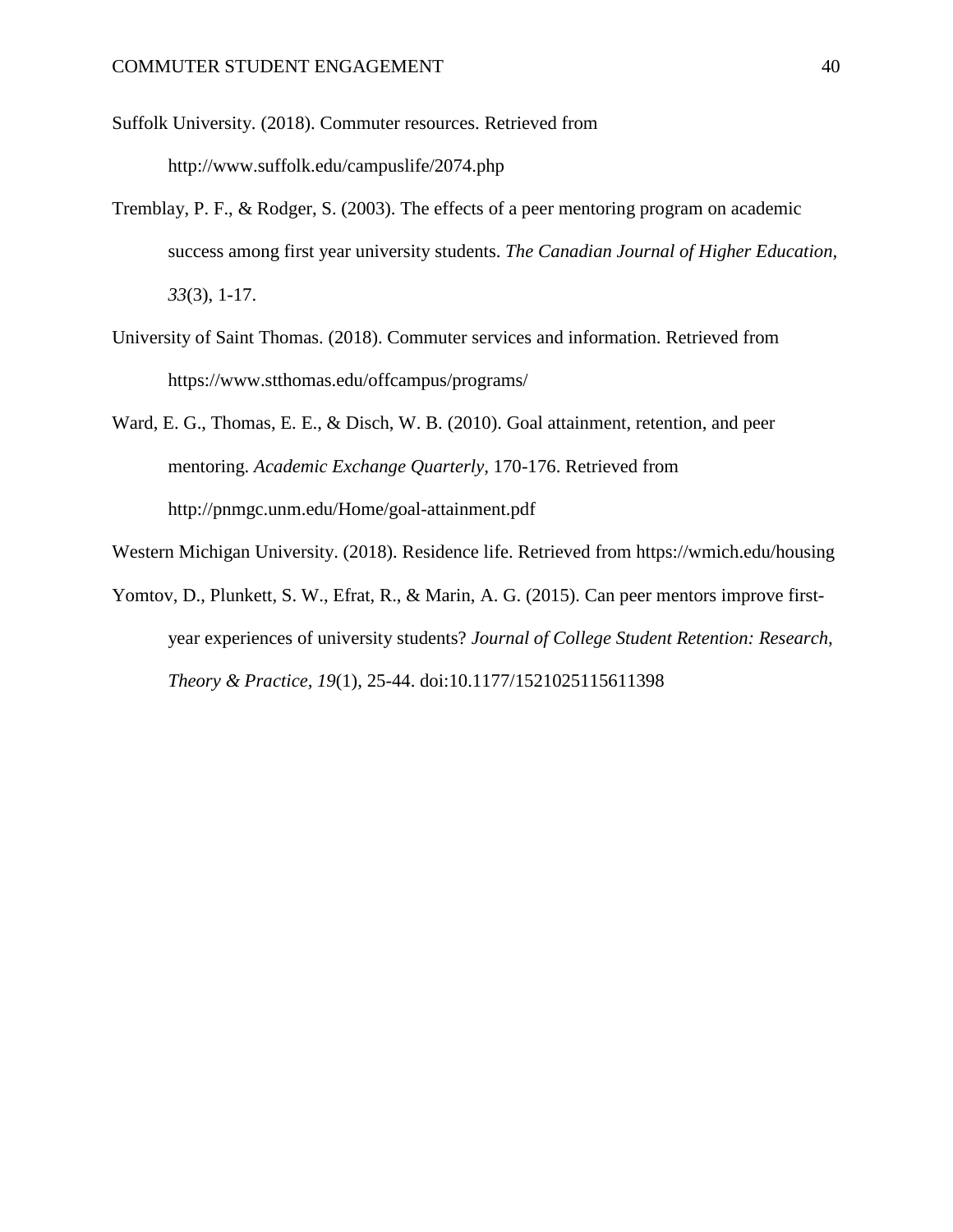# **Appendix A**

# 2019-2020 CA Program Calendar

|                                        | <b>Spring 2019</b>                                                                                                                                                      |
|----------------------------------------|-------------------------------------------------------------------------------------------------------------------------------------------------------------------------|
| January 16, 2019                       | Spring 2019 Semester Begins                                                                                                                                             |
| January 21, 2019                       | Martin Luther King Day (college closed; no classes)                                                                                                                     |
| January 28, 2019 -<br>February 8, 2019 | <b>HCA</b> Application Open                                                                                                                                             |
| February 13, 2019                      | HCAs Notified of Interviews – must schedule an interview<br>time with the Coordinator of Student Engagement and<br>Affinity Groups prior to 3PM on February 15, 2019    |
| February 18, 2019                      | President's Day (college closed; no classes)                                                                                                                            |
| February 25, 2019-<br>March 7, 2019    | <b>CA Information Sessions</b>                                                                                                                                          |
| March 1, 2019                          | All HCA Interviews must be completed                                                                                                                                    |
| March 5, 2019                          | HCAs to be notified if they have received the position – they<br>will have until March 20, 2019 to accept the offer by<br>completing the Head Commuter Advisor contract |
| March 11, 2019-<br>March 15, 2019      | Spring Break (no classes)                                                                                                                                               |
| March 18, 2019-<br>March 29, 2019      | <b>CA Application Open</b>                                                                                                                                              |
| April 2, 2019                          | CAs Notified of Interviews – must schedule an interview time<br>with the Coordinator of Student Engagement and Affinity<br>Groups prior to 3PM on April 5, 2019         |
| April 16, 2019                         | All CA Interviews must be completed                                                                                                                                     |
| April 18, 2019-<br>April 22, 2019      | Easter Recess (college closed, no classes)                                                                                                                              |
| April 23, 2019                         | CAs notified if they have received the position – they will<br>have until May 1, 2019 to accept the offer by completing the<br><b>Commuter Advisor contract</b>         |
| May 2, 2019-May 3, 2019                | Reading period                                                                                                                                                          |
| May 6, 2019-May 10, 2019               | <b>Final Examination Period</b>                                                                                                                                         |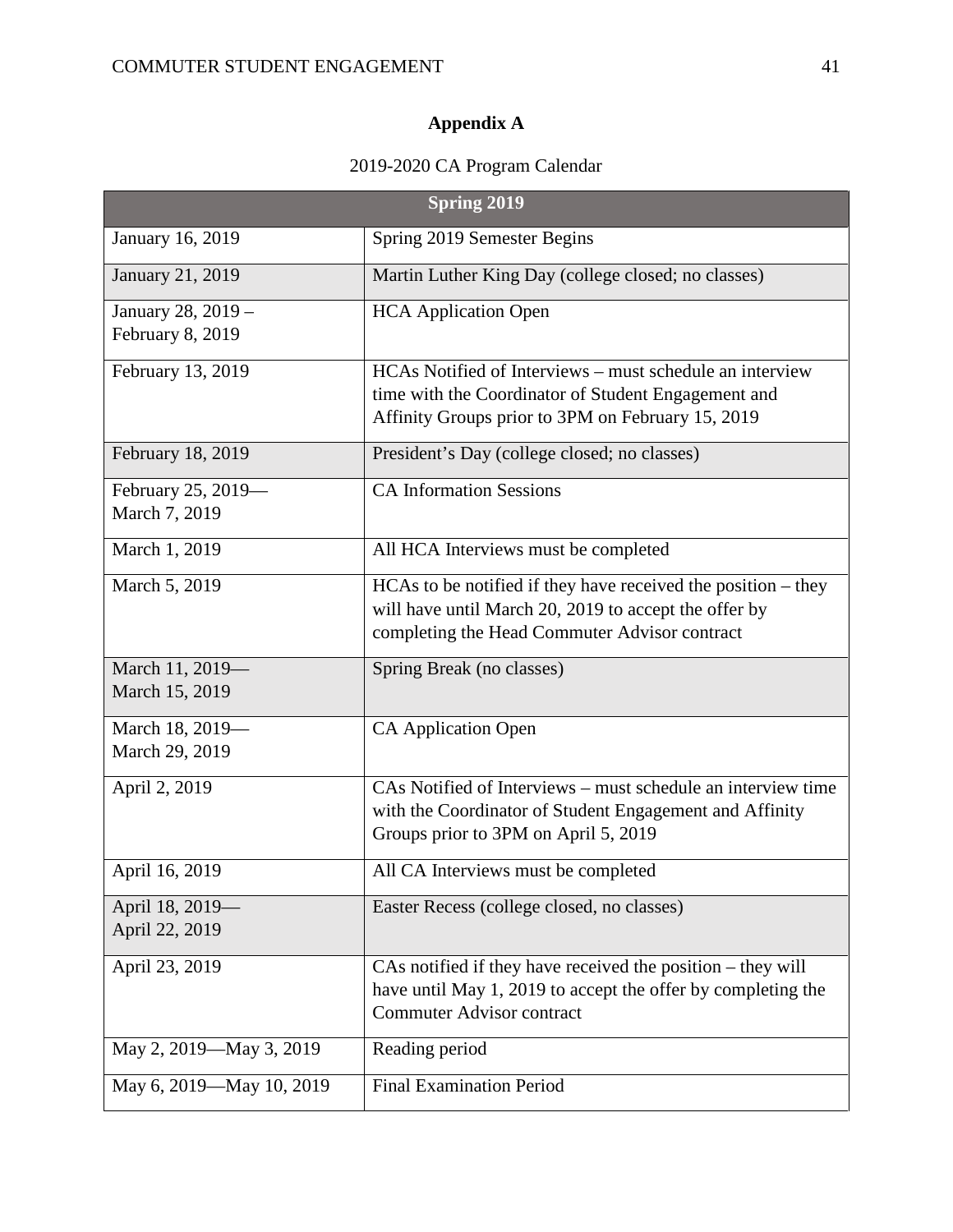|                                           | <b>Summer 2019</b>                                                                                                                                                                                                                                                                  |
|-------------------------------------------|-------------------------------------------------------------------------------------------------------------------------------------------------------------------------------------------------------------------------------------------------------------------------------------|
| June 6, 2019                              | Assign first-semester commuter students to CAs. CAs will<br>learn who is in their group at the first training session and<br>first-year commuter students will learn who their Commuter<br>Advisor through a personalized letter that will be sent out<br>prior to June Orientation |
| June 7, 2019                              | Training Session #1                                                                                                                                                                                                                                                                 |
| June 19-20, 2019<br>June 24-25, 2019      | <b>June Orientation Sessions</b><br>"Commuter Family Dinner" to be held on June 20 <sup>th</sup> and June<br>25 <sup>th</sup> to give guardians the opportunity to meet the CAs and<br>learn more about the CA Program.                                                             |
| Week of July 15, 2019                     | <b>Commuter Advisor Check-In</b>                                                                                                                                                                                                                                                    |
| Late July-Early August                    | Group outing with all CAs and HCAs                                                                                                                                                                                                                                                  |
|                                           | <b>Fall 2019</b>                                                                                                                                                                                                                                                                    |
| <b>August 23, 2019</b>                    | Training Session #2                                                                                                                                                                                                                                                                 |
| August 30, 2019 -<br>September 2, 2019    | <b>September Orientation</b>                                                                                                                                                                                                                                                        |
| September 3, 2019                         | Fall 2019 Semester Begins                                                                                                                                                                                                                                                           |
| September 4, 2019-<br>September 13, 2019  | HCAs must host an on-campus program in this time frame                                                                                                                                                                                                                              |
| September 3, 2019-<br>October 4, 2019     | All first-semester commuter students should schedule a brief<br>check-in with their CA at some point in this time frame                                                                                                                                                             |
| September 5, 2019                         | <b>Academic Convocation</b>                                                                                                                                                                                                                                                         |
| Week of September 9, 2019                 | <b>HCA/CA</b> Meeting                                                                                                                                                                                                                                                               |
| September 16, 2019-<br>September 27, 2019 | CA #1, CA #2, and #3 must host their group on-campus<br>program during this time frame                                                                                                                                                                                              |
| Week of September 23, 2019                | <b>HCA/CA</b> Meeting                                                                                                                                                                                                                                                               |
| September 30, 2019—<br>October 11, 2019   | CA #7, CA #8, and CA #9 must host their group on-campus<br>program during this time frame                                                                                                                                                                                           |
| Week of October 7, 2019                   | One-on-One Check-ins with Student Affinity Programming<br>Fellow                                                                                                                                                                                                                    |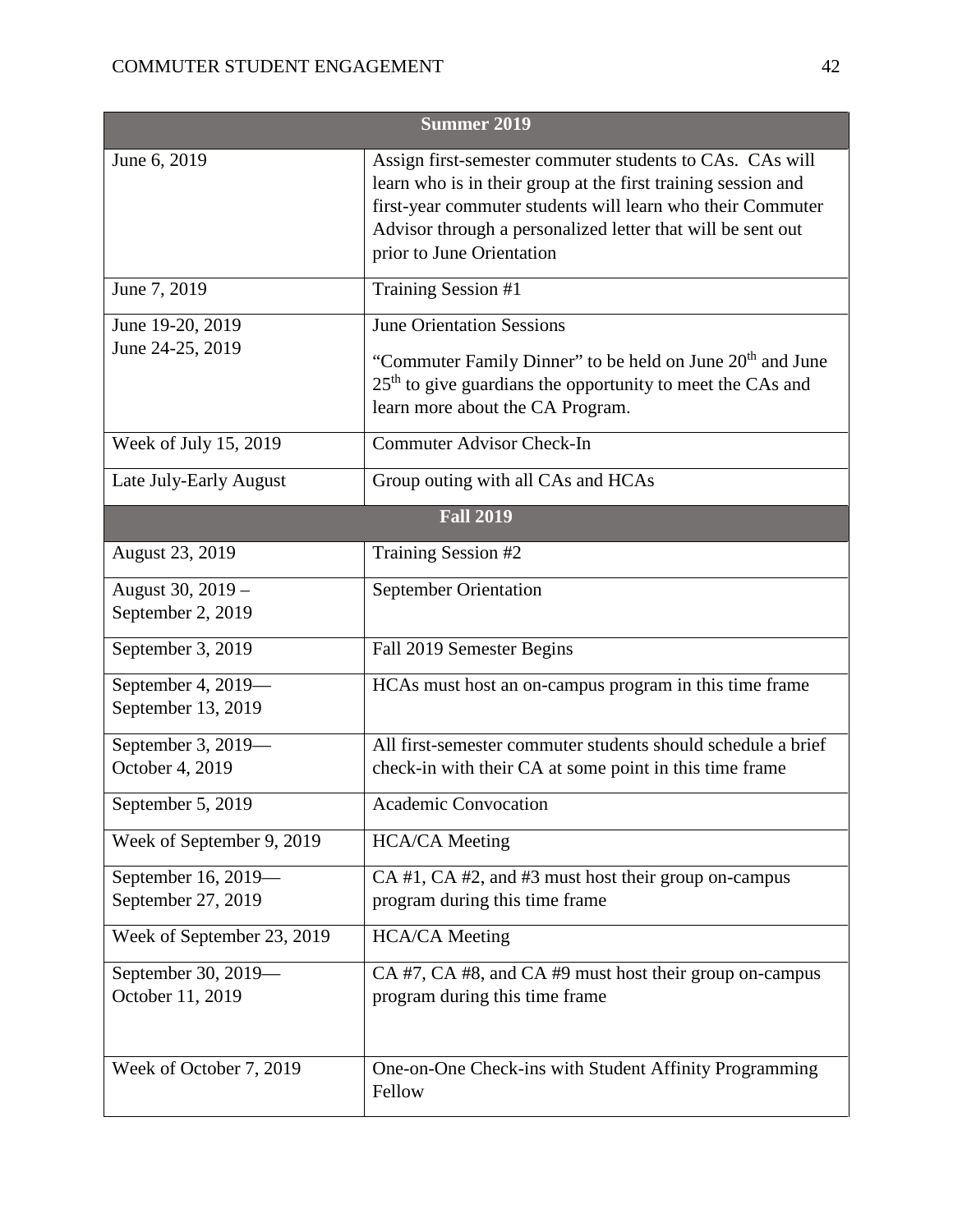| October 14, 2019          | Columbus Day (college closed; no classes)                     |
|---------------------------|---------------------------------------------------------------|
| October 15, 2019-         | CA #4, CA #5, and CA #6 must host their group on-campus       |
| October 25, 2019          | program during this time frame                                |
| Week of October 14, 2019  | <b>HCA/CA</b> Meeting                                         |
| October 21, 2019-         | <b>Commuter Student Appreciation Week</b>                     |
| October 25, 2019          |                                                               |
| Week of October 28, 2019  | <b>HCA/CA</b> Meeting                                         |
| October 28, 2019-         | CA #10, CA #11, and CA #12 must host their group on-          |
| November 8, 2019          | campus program during this time frame                         |
| October 28, 2019-         | All first-semester commuter students should schedule a brief  |
| November 22, 2019         | check-in with their CA at some point in this time frame       |
| Week of November 11, 2019 | <b>HCA/CA</b> Meeting                                         |
| November 15, 2019         | Deadline for CAs to decide if they would rather serve as an   |
|                           | Open House representative or Student Group leader during the  |
|                           | Spring 2020 Semester                                          |
| November 25, 2019 -       | First-year commuter students should report to the Office of   |
| December 9, 2019          | Student Involvement to redeem their Commuter Coins for        |
|                           | prizes                                                        |
| November 27, 2019-        | Thanksgiving Break (college closed; no classes)               |
| November 29, 2019         |                                                               |
| Week of December 2, 2019  | One-on-One CA Check-ins with Student Affinity                 |
|                           | <b>Programming Fellow</b>                                     |
| Week of December 2, 2019  | Program Directors to meet with Student Group CAs and Open     |
|                           | House Representatives to discuss expectations                 |
| December 10-11, 2019      | Reading period                                                |
| December 12, 2019-        | <b>Final Examination Period</b>                               |
| December 18, 2019         |                                                               |
|                           | <b>Spring 2020</b>                                            |
| <b>January 8, 2019</b>    | Assign first-semester commuter students to CAs. CAs will      |
|                           | learn who is in their group at the first training session and |
|                           | first-year commuter students will learn who their Commuter    |
|                           | Advisor is at January Orientation                             |
| January 9, 2020           | CA Check-In (Student Group CAs only)                          |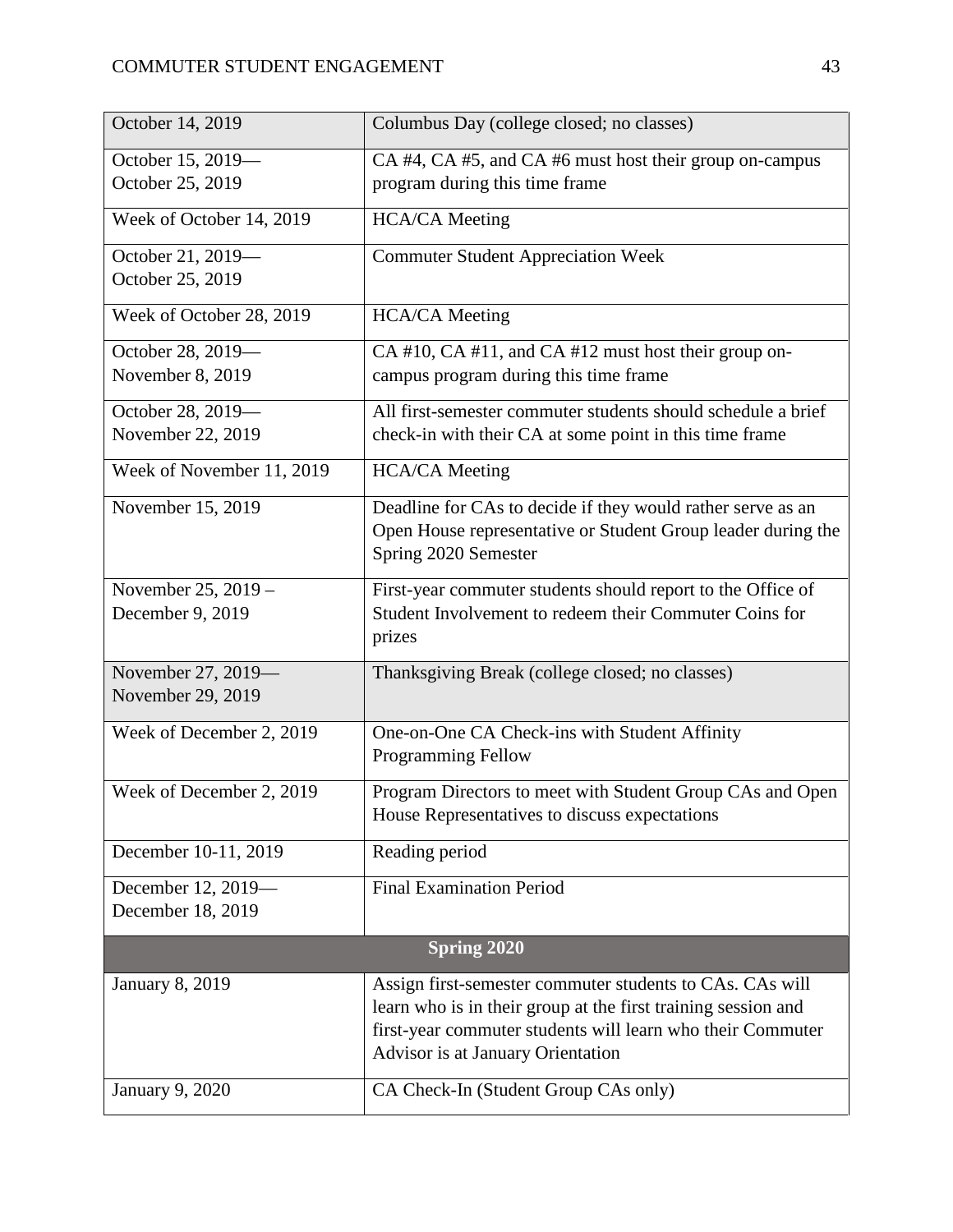| January 11, 2020          | "Commuter Family Dinner" to be held to give guardians the    |
|---------------------------|--------------------------------------------------------------|
|                           | opportunity to meet the CAs and learn more about the CA      |
|                           | Program.                                                     |
| January 12, 2020 -        | January Orientation                                          |
| January 14, 2020          |                                                              |
|                           |                                                              |
| January 15, 2020          | Spring 2020 Semester Begins                                  |
| January 15, 2020-         | HCAs must host an on-campus program in this time frame       |
| January 24, 2020          |                                                              |
| January 15, 2019-         | All first-semester commuter students should schedule a brief |
| February 21, 2019         | check-in with their CA at some point in this time frame      |
|                           |                                                              |
| <b>January 20, 2020</b>   | Martin Luther King Day (college closed; no classes)          |
| Week of January 20, 2020  | HCA/CA Meeting (Student Group CAs only)                      |
| January 27, 2020-         | Student Group CA #1, Student Group CA #2, and Student        |
| February 7, 2020          | Group CA #3 must host their group on-campus program          |
|                           | during this time frame                                       |
| Week of February 3, 2020  | HCA/CA Meeting (Student Group CAs and Open House             |
|                           | Representatives)                                             |
| February 8, 2020          | <b>Admitted Students Day</b>                                 |
|                           |                                                              |
| February 10, 2020-        | Student Group CA #4, Student Group CA #5, and Student        |
| February 21, 2020         | Group CA #6 must host their group on-campus program          |
|                           | during this time frame                                       |
| February 17, 2020         | President's Day (college closed; no classes)                 |
| Week of February 17, 2020 | One-on-One Check-ins with Student Affinity Programming       |
|                           | Fellow (Student Group CAs only)                              |
| Week of February 24, 2020 | HCA/CA Meeting (Student Group CAs only)                      |
|                           |                                                              |
| February 24, 2020-        | Student Group CA #1, Student Group CA #2, and Student        |
| March 6, 2020             | Group CA #3 must host their group on-campus program          |
|                           | during this time frame                                       |
| March 9, 2020-            | Spring Break (no classes)                                    |
| March 13, 2020            |                                                              |
| Week of March 16, 2020    | HCA/CA Meeting (Student Group CAs only)                      |
|                           |                                                              |
|                           |                                                              |
|                           |                                                              |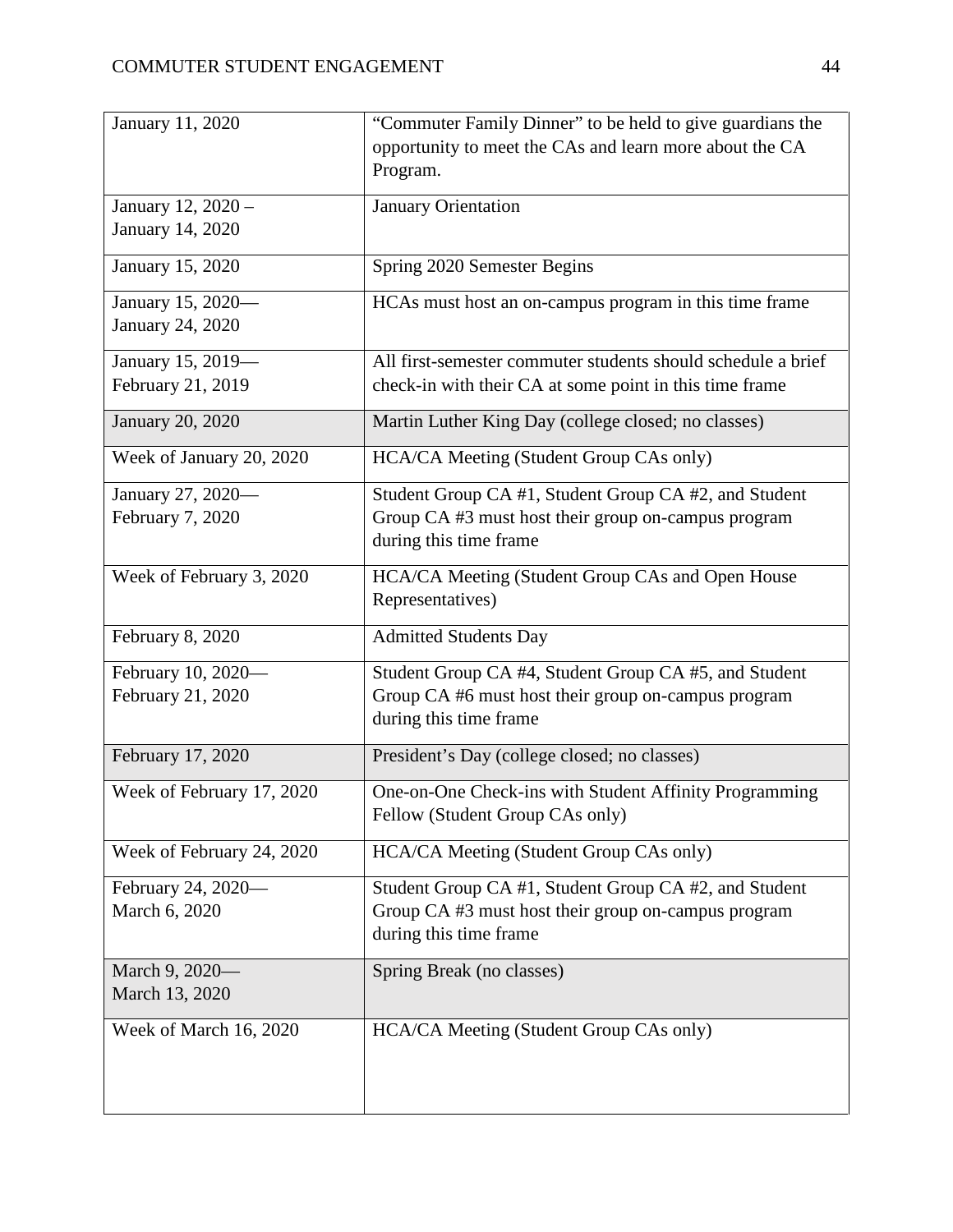| March 16, 2020-        | Student Group CA #4, Student Group CA #5, and Student                                     |
|------------------------|-------------------------------------------------------------------------------------------|
| March 27, 2020         | Group CA #6 must host their group on-campus program                                       |
|                        | during this time frame                                                                    |
| March 23, 2020-        | All first-semester commuter students should schedule a brief                              |
| April 17, 2020         | check-in with their CA at some point in this time frame                                   |
| Week of March 30, 2020 | HCA/CA Meeting (Student Group CAs and Open House                                          |
|                        | Representatives)                                                                          |
| April 4, 2020          | <b>Admitted Students Day</b>                                                              |
| April 9, 2020-         | Easter Break (college closed; no classes)                                                 |
| April 13, 2020         |                                                                                           |
| Week of April 13, 2020 | HCA/CA Meeting (Open House Representatives only)                                          |
| April 19, 2020         | <b>Admitted Students Day</b>                                                              |
| April 20, 2019 -       | First-year commuter students should report to the Office of                               |
| April 29, 2019         | Student Involvement to redeem their Commuter Coins for<br>prizes                          |
| Week of April 20, 2020 | One-on-One Check-ins with Student Affinity Programming<br>Fellow (Student Group CAs only) |
| April 30-May 1, 2020   | Reading period                                                                            |
| May 4, 2020-           | <b>Final Examination Period</b>                                                           |
| May 8, 2020            |                                                                                           |
|                        |                                                                                           |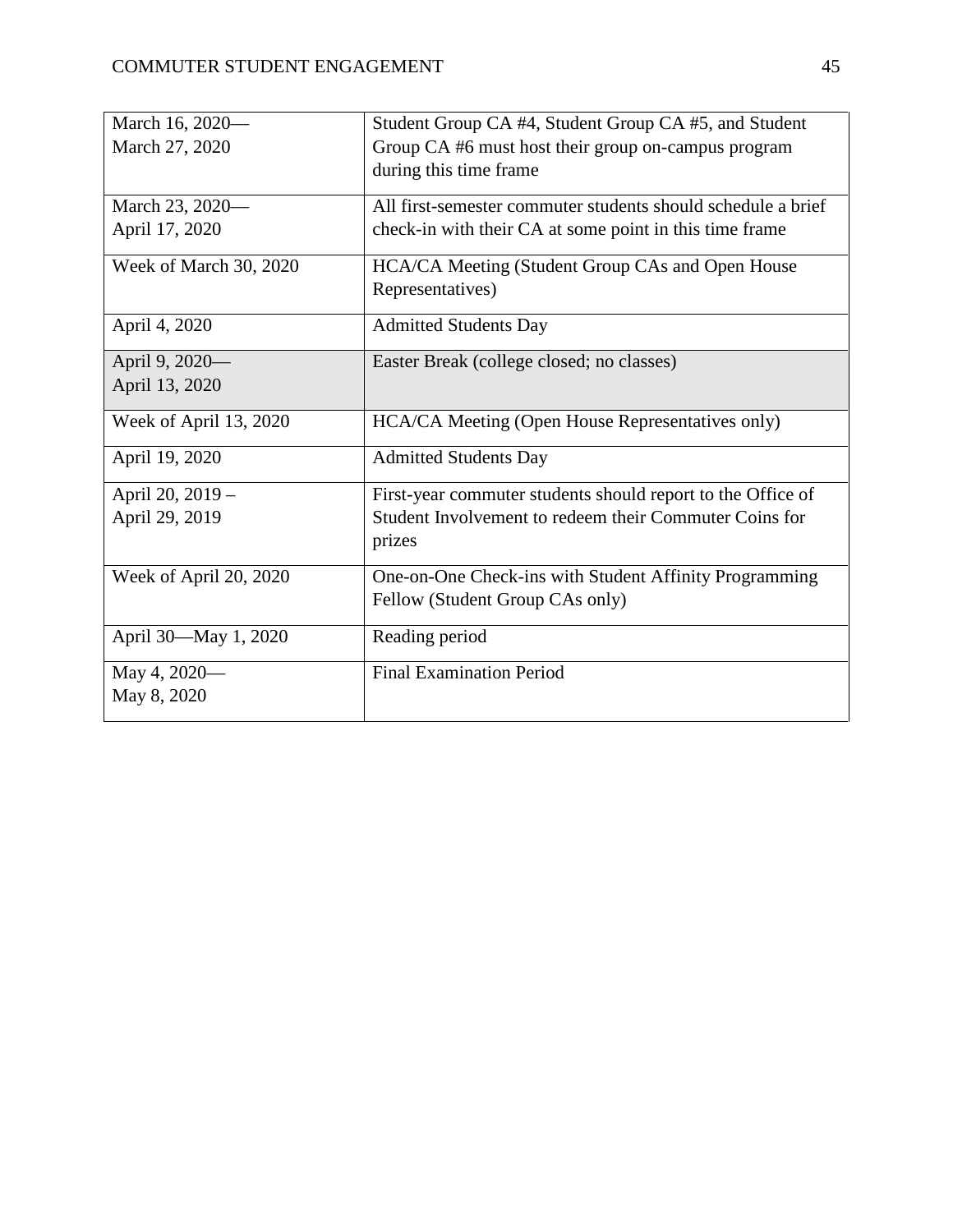# **Appendix B**

# CA Program Job Descriptions

Head Commuter Advisor (2 positions)

Head Commuter Advisors (HCAs) facilitate the social, academic, and personal adjustment of first-year commuter students. During the fall, each HCA will oversee a group of roughly fifteen first-year commuter students who they will mentor throughout the semester. In addition, each HCA will supervise approximately six Commuter Advisors (CAs) during the fall and approximately three CAs during the spring. Because this is a leadership position, the ideal candidate must be an effective communicator and team player. This position reports directly to the student affinity groups programming fellow, the assistant director of off-campus residential services, and the coordinator of student engagement and affinity groups.

The ideal candidate will:

- Be a former commuter advisor and current commuter student
- Have attended one of the HCA/CA Information Sessions
- Have and maintain a 2.5 cumulative GPA
- Attend mandatory training sessions
- Not have a position on the executive board of the Commuter Student Association
- Attend a mandatory weekly, one-hour meeting with the program directors (Student Affinity Groups Programming Fellow, Assistant Director of Off-Campus Residential Services, and Coordinator of Student Engagement and Affinity Groups)
- Lead a mandatory bi-monthly, one-hour meeting with the CAs
- Frequently communicate between program directors and CAs
- Create and facilitate all CA trainings with the help of program directors
- Assist in creating June orientation training and summer orientation events
- Facilitate June and September orientation sessions, as well as summer events for incoming commuter students
- Lead commuter groups, break-out sessions, and give tours of campus
- Construct and lead an on-campus program for first-year commuter students within the first two weeks of the fall and spring semester
- Ensure CAs are able to create and lead their required programs each semester
- Assist in the preparation and facilitation of all commuter programs
- Act as a resource to guide new students and commuter advisors during all portions of the program
- Hold at least two 20-minute one-on-one meetings with each of the first-year commuter students in your group during the fall semester
- Attend Open House Days and Admitted Student Days as needed
- Serve as a positive role model by being on-time to all events, in addition to listening, paying attention, and providing input at all meetings
- Advocate for the needs of all commuter students in the Merrimack College community
- Represent Merrimack College in a positive and enthusiastic manner, abiding by the Code of Conduct.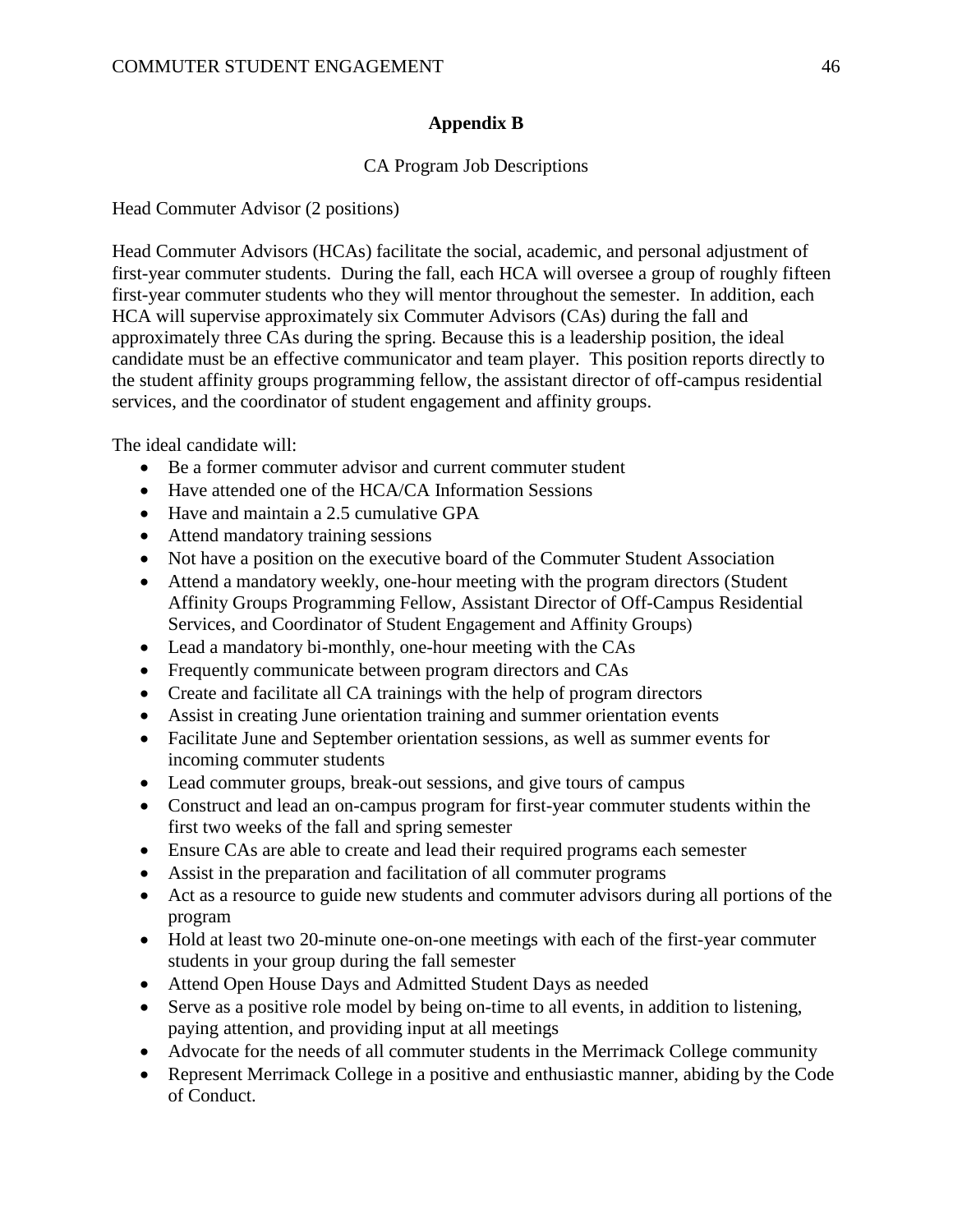• Complete other duties as assigned

Remuneration: HCA's will be compensated \$11/hour during time of employment by the Office of Student Involvement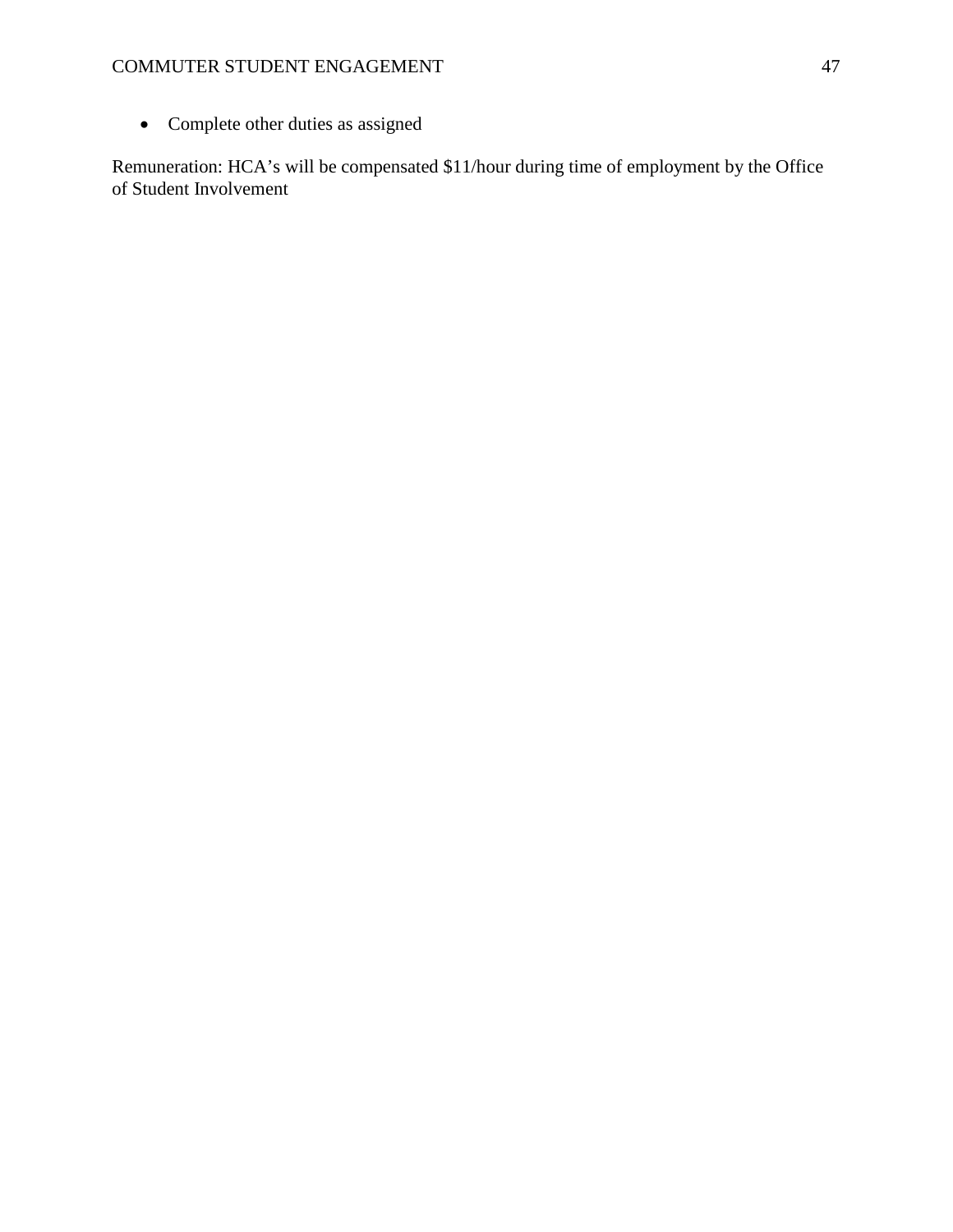# Commuter Advisor (12 positions)

Commuter Advisors (CAs) facilitate the social, academic, and personal adjustment of first-year commuter students. Each Commuter Advisor will be assigned to a group of approximately fifteen first-year commuter students who they will mentor throughout the fall semester. In the spring semester, Commuter Advisors will have the option of either mentoring commuter students who are in their first semester at the College or serving as a representative at the College's Admitted Student Days. Because this is a leadership position, the ideal candidate must be an effective communicator and team player. This position reports directly to the Head Commuter Advisors, Student Affinity Groups Programming Fellow, the Assistant Director of Off-Campus Residential Services, and the Coordinator of Student Engagement and Affinity Groups.

The ideal candidate will:

- Be a current commuter student
- Have and maintain a 2.5 cumulative GPA
- Have attended one of the HCA/CA Information Sessions
- Attend mandatory training sessions
- Attend a mandatory bi-monthly, one hour meeting with the Head Commuter Advisors (HCAs) and program directors (Student Affinity Groups Programming Fellow, Assistant Director of Off-Campus Residential Services, and Coordinator of Student Engagement and Affinity Groups)
- Frequently communicate between HCAs and program directors
- Facilitate June and September orientation sessions, as well as summer events for incoming commuter students
- Lead commuter groups, break-out sessions, and give tours of campus
- Assist in the preparation and facilitation of all commuter programs and summer events
- Construct and lead one on-campus program for first-year commuter students during the fall semester (date to be determined at training)
- Construct and lead two on-campus programs for first-year commuter students during the spring semester, if serving as a Student Group CA (dates to be determined by the end of the fall semester)
- Attend Open House days and Admitted Student Days as needed
- Act as a resource to new students during all portions of the program
- Hold at least two one-on-one meetings with each of the first-year commuter students in your group per semester
- Serve as a positive role model by being on-time to all events, in addition to listening, paying attention, and providing input at all meetings
- Advocate for the needs of all commuter students in the Merrimack College community
- Represent Merrimack College in a positive and enthusiastic manner, abiding by the Code of Conduct
- Complete other duties as assigned

Remuneration: CA's will be compensated \$11/hour during time of employment by the Office of Student Involvement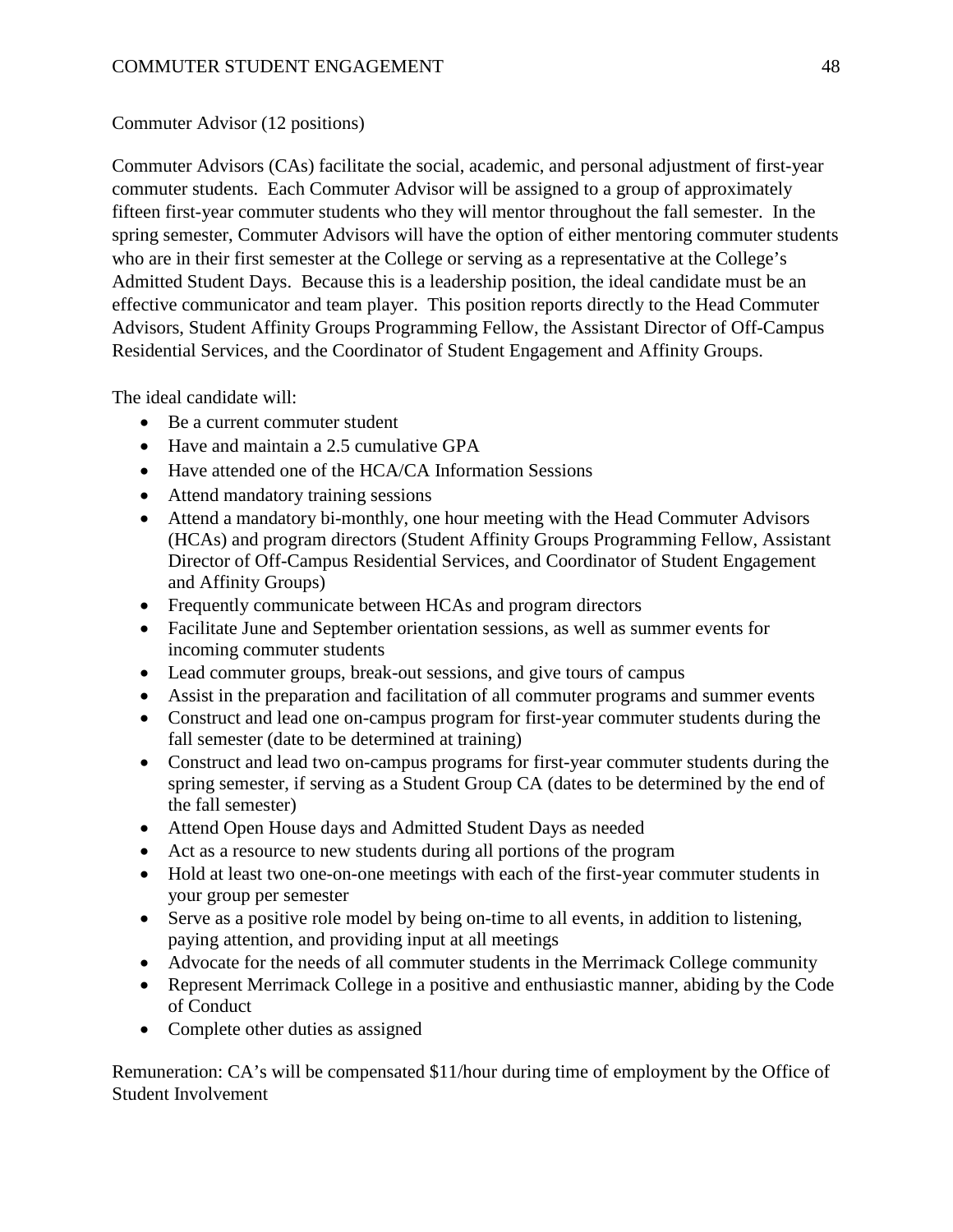# **Appendix C**

## Head Commuter Advisor Interview Questions Spring 2019

Please rank each response using the following criteria:

 $0 =$  Fails to meet expectations //  $1 =$  Approaching expectations //

 $2 =$  Meets expectations  $\pi/3 =$  Surpasses expectations

Getting to Know You

1. Tell us a little about yourself and what motivated you to apply to become a head commuter advisor?

Job Awareness

- 2. What are your perceptions of the time commitment for the HCA Position compared to the CA Position?
- 3. What are the three most important qualities you think a HCA should have?

Teambuilding Skills

4. Describe an experience (other than as a CA) where you were a member of a team. What role did you play?

Leadership

- 5. Describe why you see the HCA role as a leadership position.
- 6. How will you assist fellow CAs when working with their students?

Programming

7. Based on your experience with programming, what kinds of programs do you think will attract commuter students?

Approaching and Managing Conflict – *choose one of the scenarios below*

- 8. A first-year student comes to you stating that they have been thinking about changing their major and adding a minor. How would you handle the situation?
- 9. A first-year students asks you about moving on-campus. What do you do?
- 10. A first-year students confides in you that they are suffering from a mental illness and it is getting challenging with classes and friends. What would you do to help and support the student?

Administrative Skills and Organization

- 11. How do you manage stress?
- 12. Do you prefer to plan things in advance or work close to a deadline? Why?
- 13. Do you have any commitments this summer we should be aware of? *do not rank*

### Wrap-Up – *do not rank*

14. Do you have any questions for us?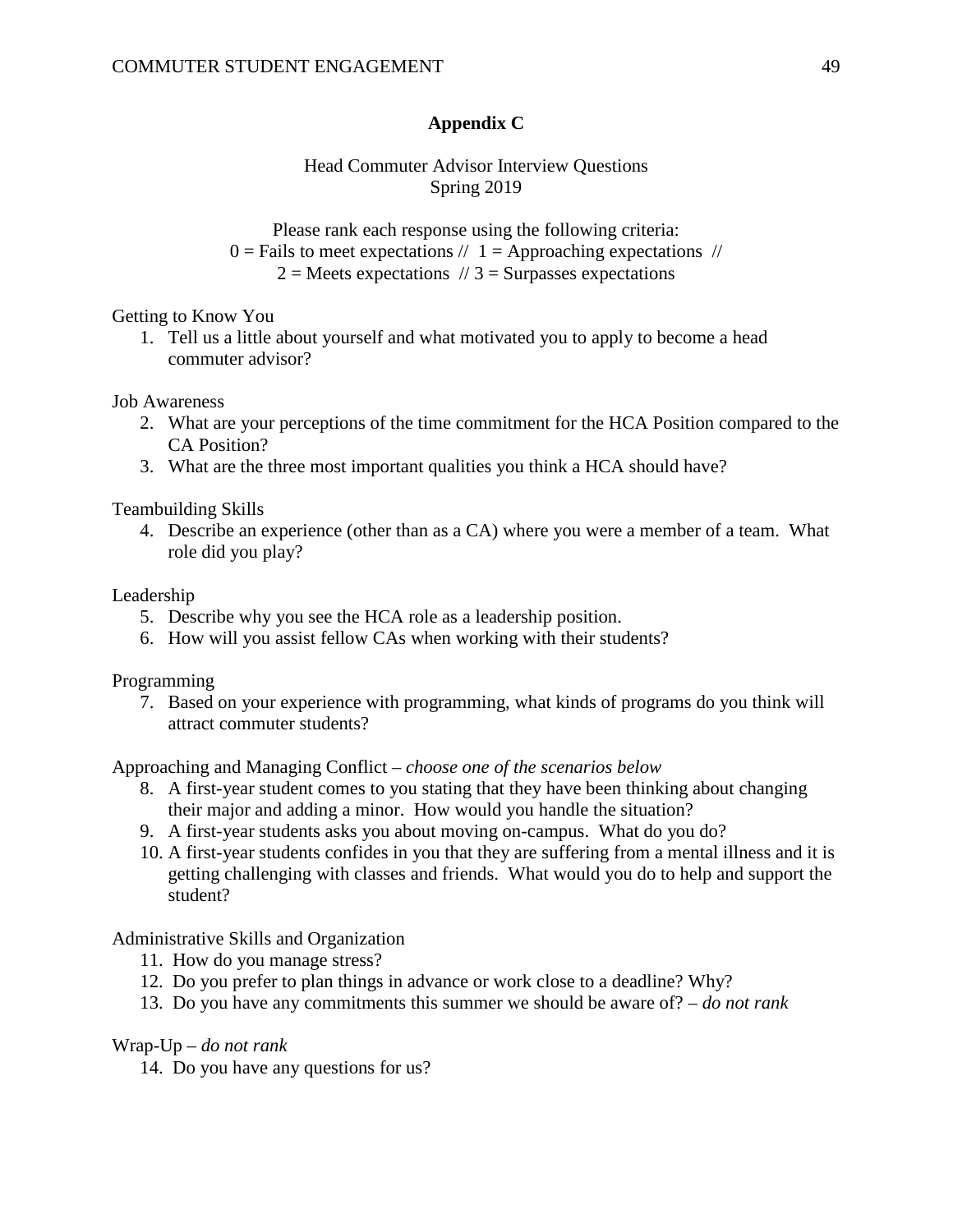*Thank the candidate for their time and let them know decisions will be made on or before Tuesday, March 5th. If they are hired as a HCA they will be able to sit-in on interviews with the CAs. If they are not hired as a HCA, they will still be considered during the CA hiring process.*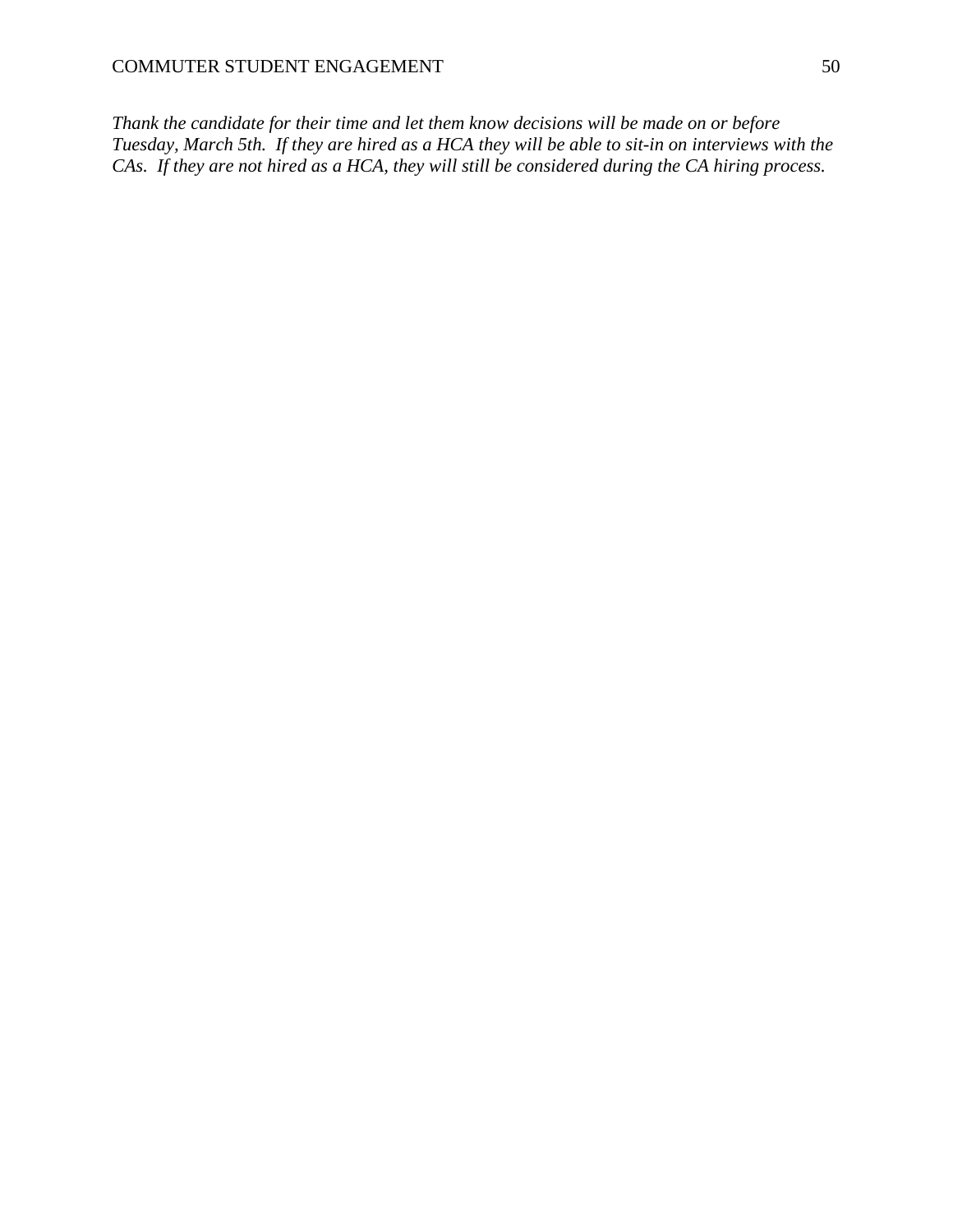# Commuter Advisor Interview Questions Spring 2019

Please rank each response using the following criteria:  $0 =$  Fails to meet expectations  $// 1 =$  Approaching expectations  $//$  $2 =$  Meets expectations  $1/3 =$  Surpasses expectations

### Getting to Know You

1. Tell us a little about yourself and what motivated you to apply to become a commuter advisor?

### Job Awareness

- 2. What are your perceptions of the time commitment for the CA Position?
- 3. What are the three most important qualities you think a CA should have?

Teambuilding Skills

4. Describe an experience where you were a member of a team. What role did you play?

Leadership

- 5. Describe why you see the CA role as a leadership position.
- 6. How will you assist fellow CAs when working with their students?

Programming

7. Do you have any experience with programming? What kinds of programs could you host specifically for commuter students?

Approaching and Managing Conflict – *choose one of the scenarios below*

- 8. A first-year student comes to you stating that they have been thinking about changing their major and adding a minor. How would you handle the situation?
- 9. A first-year students asks you about moving on-campus. What do you do?
- 10. A first-year students confides in you that they are suffering from a mental illness and it is getting challenging with classes and friends. What would you do to help and support the student?

### Administrative Skills and Organization

- 11. How do you manage stress?
- 12. Do you prefer to plan things in advance or work close to a deadline? Why?
- 13. Do you have any commitments this summer we should be aware of? *do not rank*

### Wrap-Up – *do not rank*

14. Do you have any questions for us?

*Thank the candidate for their time and let them know decisions will be made on or before Tuesday, April 23rd.*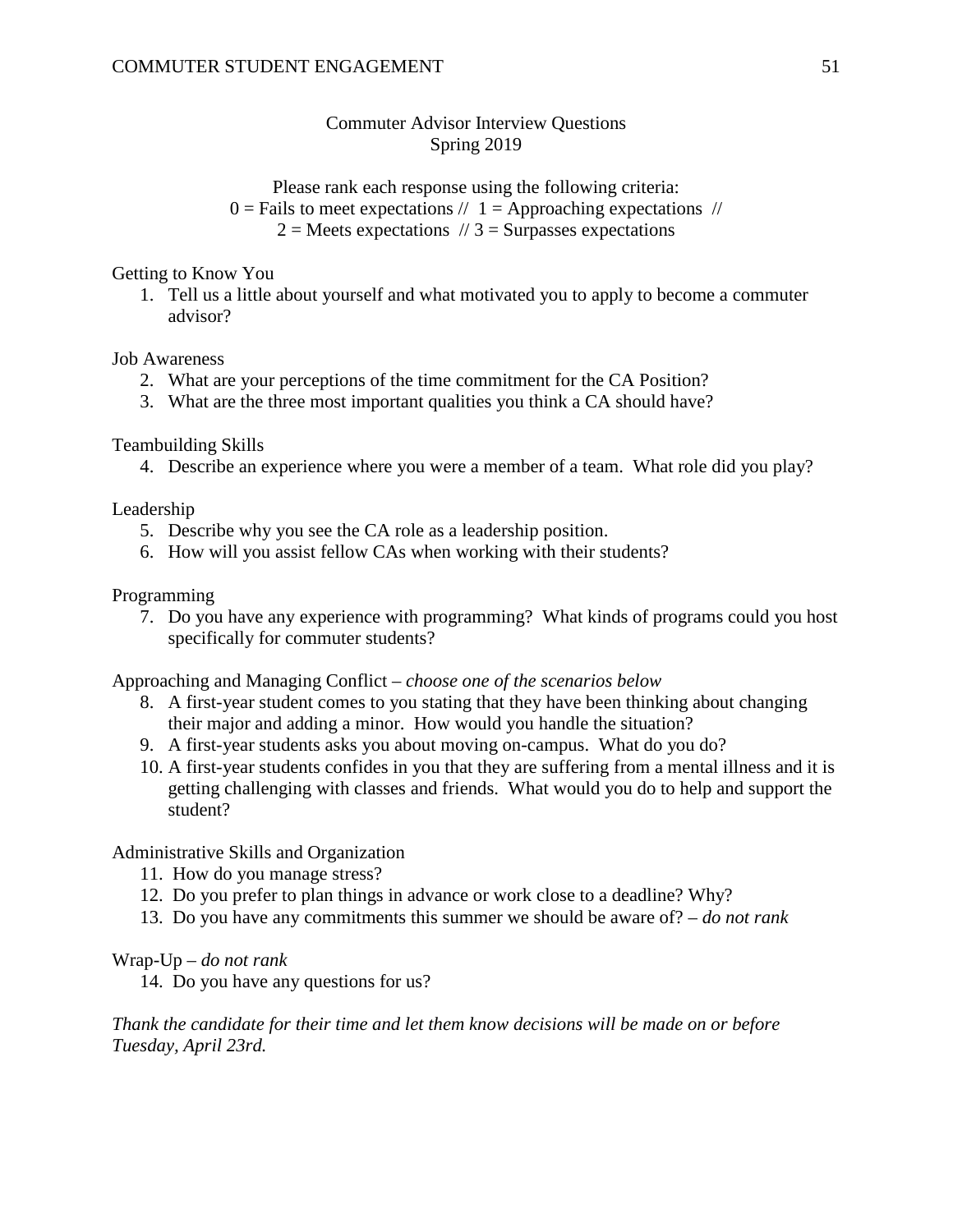# **Appendix D**

# CA Program Contracts

## Head Commuter Advisor Agreement 2019-2020

I \_\_\_\_\_\_\_\_\_\_\_\_\_\_\_\_\_\_\_\_\_\_\_\_\_\_\_\_\_\_\_\_\_\_\_\_\_\_\_\_\_\_\_\_\_\_\_\_\_\_\_\_\_\_\_\_\_\_\_\_\_\_\_\_\_\_\_\_\_\_\_\_\_\_

understand that I must meet the following expectations if I am to be an effective team member.

# **Expectations and Responsibilities**

Head Commuter Advisors (HCAs) facilitate the social, academic, and personal adjustment of first-year commuter students. During the fall, each HCA will oversee a group of roughly fifteen first-year commuter students who they will mentor throughout the semester. In addition, each HCA will supervise approximately six Commuter Advisors (CAs) during the fall and approximately three CAs during the spring. Because this is a leadership position, the ideal candidate must be an effective communicator and team player. This position reports directly to the Student Affinity Groups Programming Fellow, the Assistant Director of Off-Campus Residential Services, and the Coordinator of Student Engagement and Affinity Groups.

### Other Requirements/Responsibilities

- Have and maintain a 2.5 cumulative GPA
- Attend mandatory training sessions
- Attend a mandatory weekly, one-hour meeting with the program directors (Student Affinity Groups Programming Fellow, Assistant Director of Off-Campus Residential Services, and Coordinator of Student Engagement and Affinity Groups)
- Lead a mandatory bi-monthly, one-hour meeting with the CAs
- Frequently communicate between program directors and CAs
- Create and facilitate all CA trainings with the help of program directors
- Assist in creating June orientation training and summer orientation events
- Facilitate June and September orientation sessions, as well as summer events for incoming commuter students
- Lead commuter groups, break-out sessions, and give tours of campus
- Construct and lead an on-campus program for first-year commuter students within the first two weeks of the fall and spring semester
- Ensure CAs are able to create and lead their required programs each semester
- Assist in the preparation and facilitation of all commuter programs
- Act as a resource to guide new students and commuter advisors during all portions of the program
- Hold at least two 20-minute one-on-one meetings with each of the first-year commuter students in your group during the fall semester
- Attend Open House Days and Admitted Student Days as needed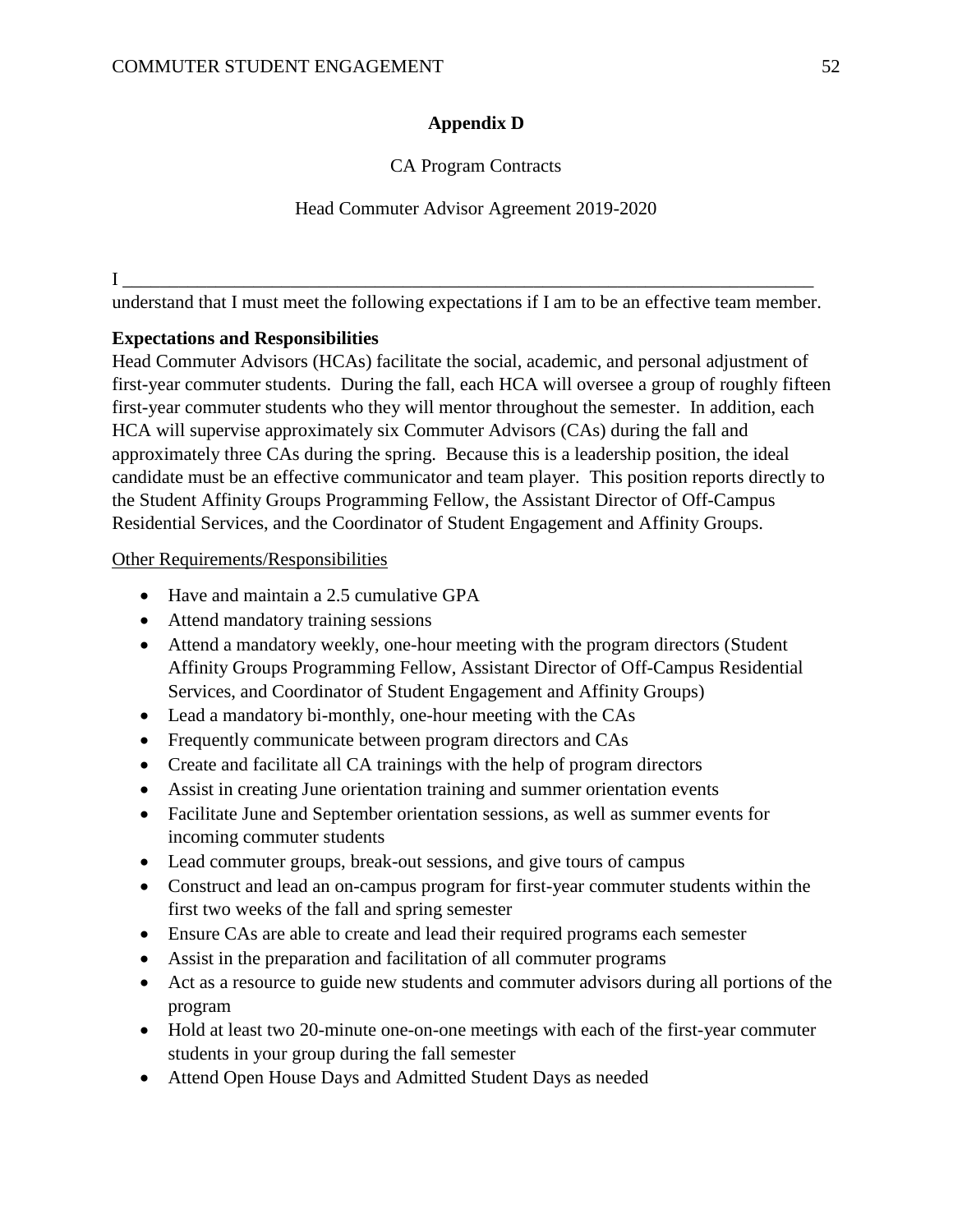- Serve as a positive role model by being on-time to all events, in addition to listening, paying attention, and providing input at all meetings
- Advocate for the needs of all commuter students in the Merrimack College community
- Represent Merrimack College in a positive and enthusiastic manner, abiding by the Code of Conduct.
- Complete other duties as assigned

# **Remuneration**

HCAs will be compensated \$11/hour during their time of employment by the Office of Student Involvement

# **Termination of Position**

Failure to meet any of these expectations may result in probation, suspension, and/or termination as a HCA. I understand that termination of this position will result in stepping down from the position effective immediately.

By signing below, I understand the requirements mentioned above, and I am committing to my role as a Head Commuter Advisor for the 2019-2020 academic year. I understand if I no longer meet these requirements, I may be asked to give up this position or this position might be taken away.

Signature: \_\_\_\_\_\_\_\_\_\_\_\_\_\_\_\_\_\_\_\_\_\_\_\_\_\_\_\_\_\_\_\_\_\_\_\_\_\_\_\_\_\_\_\_\_\_\_\_\_\_\_\_\_\_\_\_\_\_\_\_\_\_\_\_\_\_\_\_\_

Date: \_\_\_\_\_\_\_\_\_\_\_\_\_\_\_\_\_\_\_\_\_\_\_\_\_\_\_\_\_\_\_\_\_\_\_\_\_\_\_\_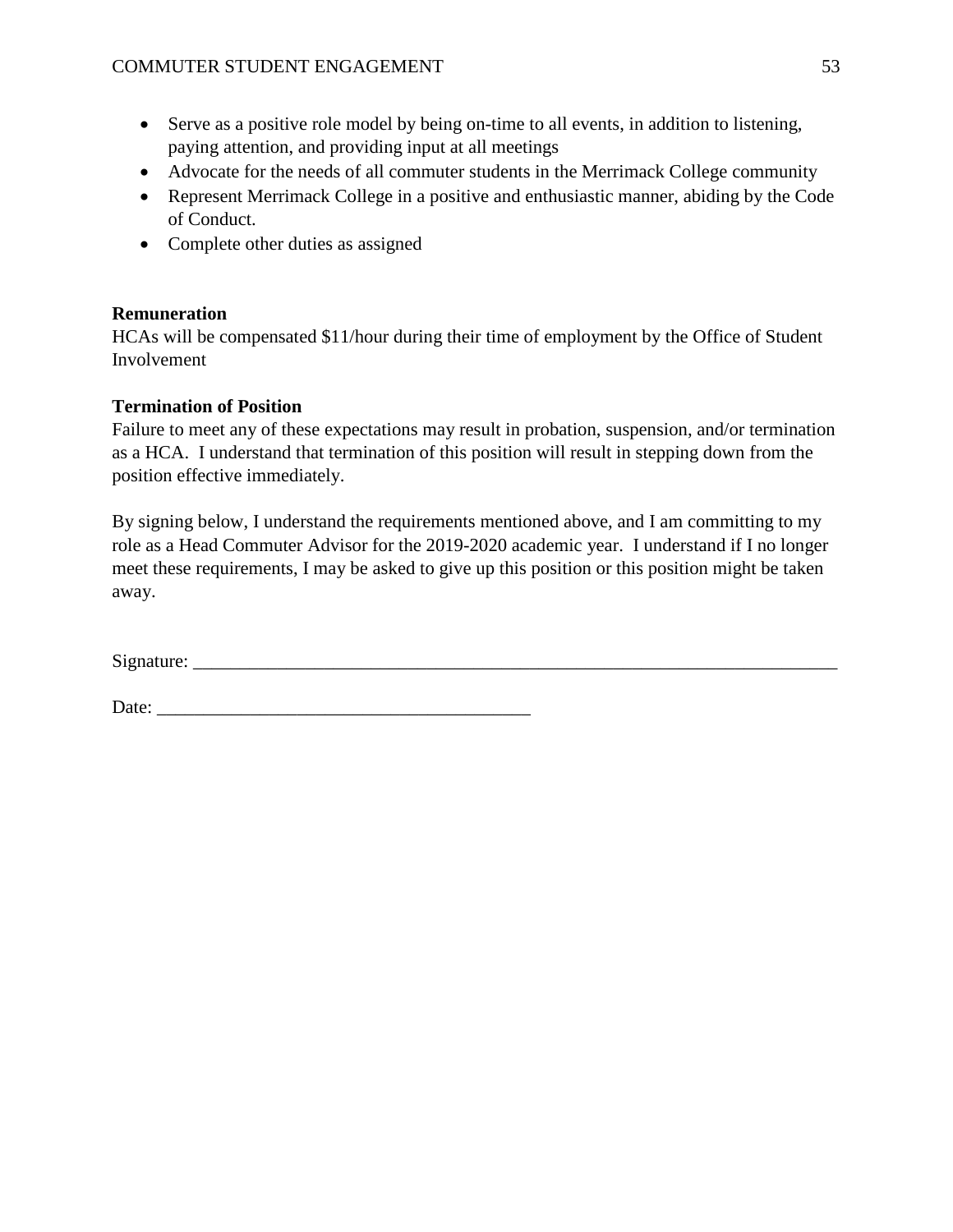### Commuter Advisor Agreement 2019-2020

#### $\mathbf{I}$   $\blacksquare$

understand that I must meet the following expectations if I am to be an effective team member.

### **Expectations and Responsibilities**

Commuter Advisors (CAs) facilitate the social, academic, and personal adjustment of first-year commuter students. Each Commuter Advisor will be assigned to a group of approximately fifteen first-year commuter students who they will mentor throughout the fall semester. In the spring semester, Commuter Advisors will have the option of either mentoring commuter students who are in their first semester at the College or serving as a representative at the College's Admitted Student Days. Because this is a leadership position, the ideal candidate must be an effective communicator and team player. This position reports directly to the Student Affinity Groups Programming Fellow, the Assistant Director of Off-Campus Residential Services, and the Coordinator of Student Engagement and Affinity Groups.

### Other Requirements/Responsibilities

- Have and maintain a 2.5 cumulative GPA
- Attend mandatory training sessions
- Attend a mandatory bi-monthly, one hour meeting with the Head Commuter Advisors (HCAs) and program directors (Student Affinity Groups Programming Fellow, Assistant Director of Off-Campus Residential Services, and Coordinator of Student Engagement and Affinity Groups)
- Frequently communicate between HCAs and program directors
- Facilitate June and September orientation sessions, as well as summer events for incoming commuter students
- Lead commuter groups, break-out sessions, and give tours of campus
- Assist in the preparation and facilitation of all commuter programs and summer events
- Construct and lead one on-campus program for first-year commuter students during the fall semester (date to be determined at training)
- Construct and lead two on-campus programs for first-year commuter students during the spring semester, if serving as a mentor
- Attend Open House days and Admitted Student Days as needed
- Act as a resource to new students during all portions of the program
- Hold at least two one-on-one meetings with each of the first-year commuter students in your group per semester
- Serve as a positive role model by being on-time to all events, in addition to listening, paying attention, and providing input at all meetings
- Advocate for the needs of all commuter students in the Merrimack College community
- Represent Merrimack College in a positive and enthusiastic manner, abiding by the Code of Conduct
- Complete other duties as assigned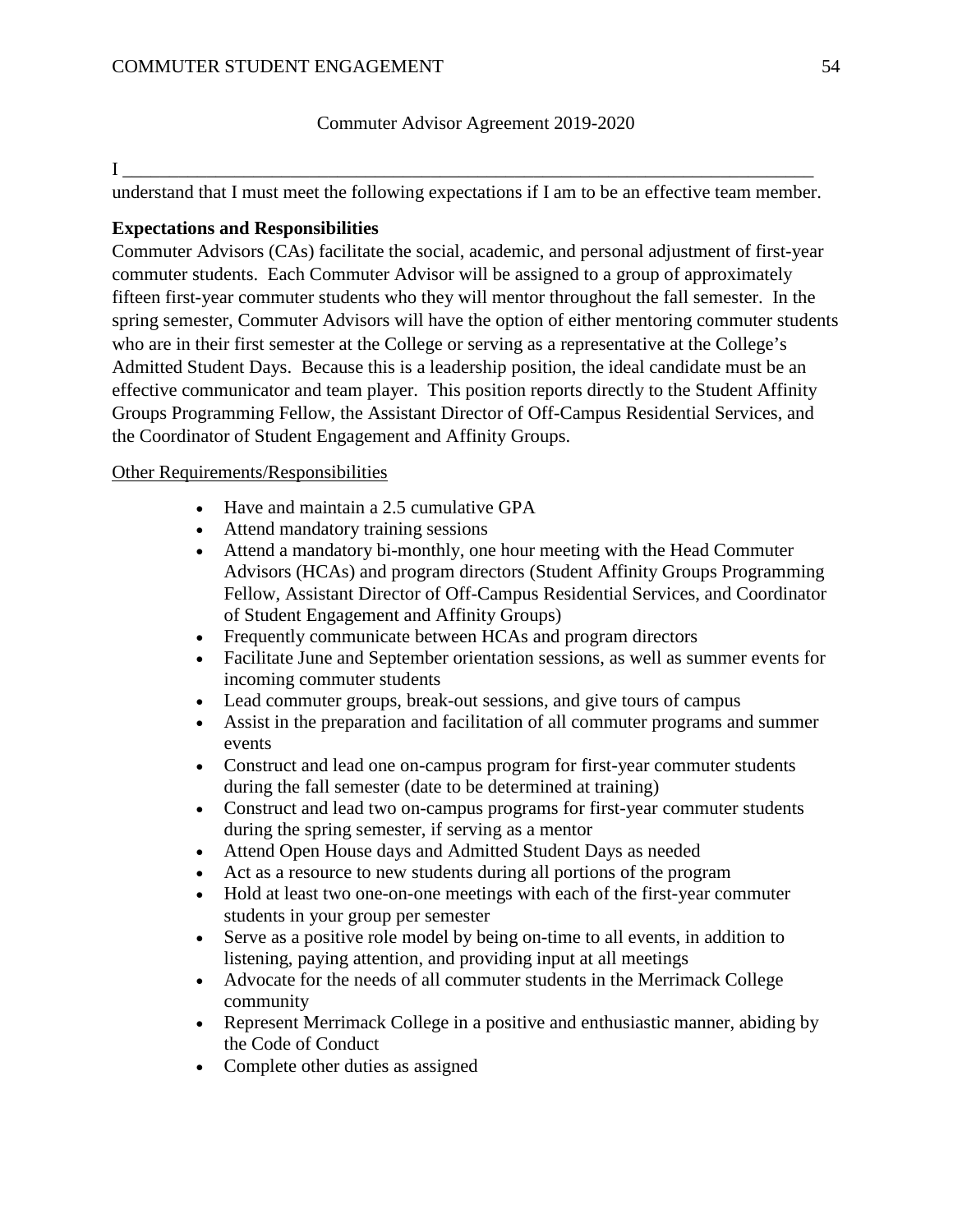### **Remuneration**

CAs will be compensated \$11/hour during their time of employment by the Office of Student Involvement

### **Declaration of Spring Position**

CAs must e-mail the Student Affinity Groups Programming Fellow on or before November 15th, with a decision about whether they would prefer to continue as a mentor for first-year commuter students in the Spring 2020 semester or serve as a representative at the College's Admitted Student Days. If the CA does not have a preference, the Coordinator of Student Engagement and Affinity Groups will assign the CA a position. Please note that representatives for the College's Admitted Students Days will not be required to attend the bi-monthly meetings, but will be required to attend a meeting the week before each Admitted Students Day with the Student Affinity Groups Programming Fellow to discuss expectations. While all preferences will be accommodated as best as possible, the program directors cannot guarantee that all CAs will receive their top preference.

### **Termination of Position**

Failure to meet any of these expectations may result in probation, suspension, and/or termination as a CA. I understand that termination of this position will result in stepping down from the position effective immediately.

By signing below, I understand the requirements mentioned above, and I am committing to my role as a Head Commuter Advisor for the 2019-2020 academic year. I understand if I no longer meet these requirements, I may be asked to give up this position or this position might be taken away.

Signature:

Date: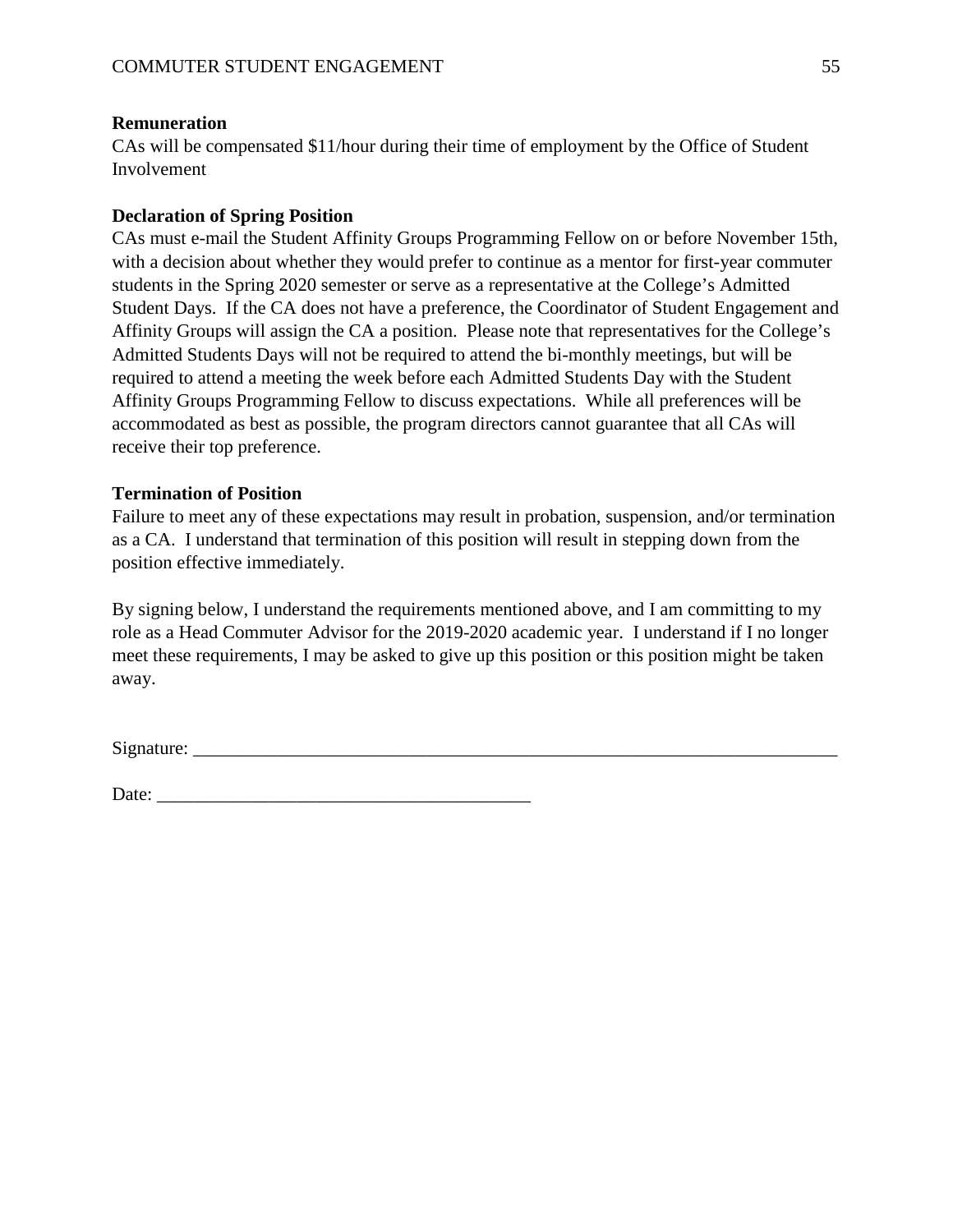### **Appendix E**

### Commuter Coins

First-semester commuter students will have the opportunity to earn "Commuter Coins" for earning good grades and attending campus events hosted by the CA Program and Commuter Student Association (CSA). Please note that in order for the coins to be credited to your account, you must sign-in at each event. Commuter Coins may be redeemed at the end of the semester for prizes that may include gift cards, Merrimack swag, seasonal gift baskets, TVs, and laptops. If you have other ideas of what kinds of prizes you would like to redeem with your Commuter Coins, please contact your CA.

| <b>Event</b>                                                                   | <b>Value</b> |
|--------------------------------------------------------------------------------|--------------|
| Attend the "Meet Your CA" session of orientation                               | 50           |
| Attend a program hosted by a CA and complete program evaluation                | 50           |
| Attend a program hosted by your CA and complete program evaluation             | 75           |
| Attend and participate in your One-on-One Meeting with your CA                 | 75           |
| Attend a CSA Meeting                                                           | 25           |
| Attend an off-campus trip hosted by CSA                                        | 50           |
| Attend an event during Commuter Student Appreciation Week                      | 50           |
| Be able to show your CA that you follow at least one of our social media pages | 10           |
| "Turn-in" good midterm grades                                                  |              |
| GPA: 2.0-2.49                                                                  | 25           |
| $2.5 - 2.99$                                                                   | 50           |
| $3.0 - 3.49$                                                                   | 75           |
| $3.5 - 4.0$                                                                    | 100          |

If you are unsure of the coin value of a particular event, the coin value will be written in the top right hand corner of the event flyer. Event flyers can be found on any of our social media pages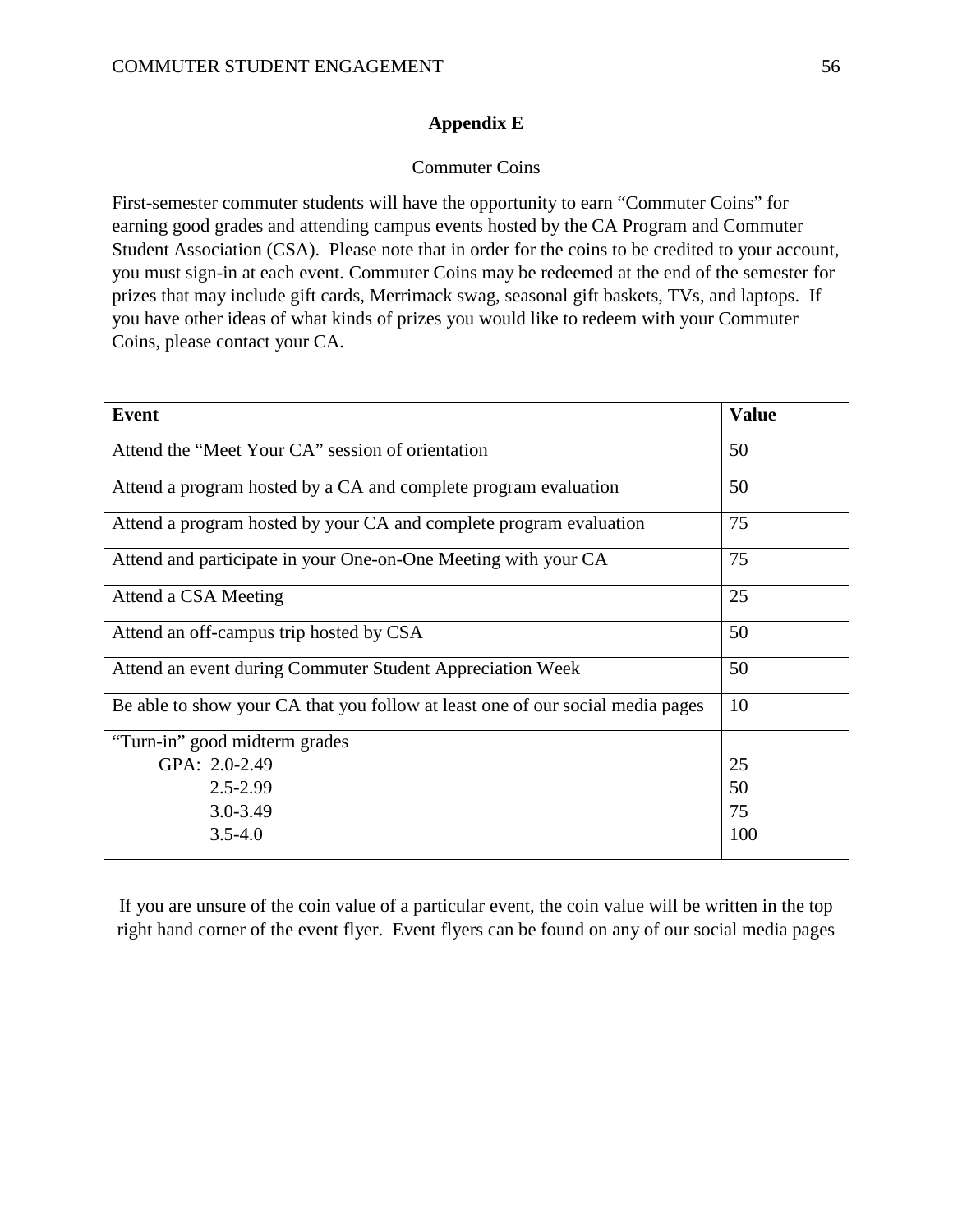## **Appendix F**

### Program Planning Checklist

Getting Started

- $\Box$  Who is your specific audience?
- $\Box$  What is your purpose/goal for the program?
- $\Box$  How does the purpose appeal to your audience?
- $\Box$  How does this program fit with your staff goals?

Planning

- $\Box$  Select a date
- $\Box$  Check for available space
- $\Box$  Check other campus activities and events at that time (the competition) o Student Communications Calendar (SCC)
- $\Box$  What equipment is needed?
- $\Box$  \$300 budget
- $\Box$  Contact speakers/groups in advance
- $\Box$  Purchase needed supplies, etc.

Publicity

- $\Box$  What will be most effective?
- □ Advertise at least 1 week in advance
- □ Use WORD OF MOUTH in addition to fliers
- $\Box$  What were the final advertisements?

Implementation

- $\Box$  Remind staff of program
- Remind protégés of program
- □ Arrange the space accordingly
- $\Box$  Greet presenters
- $\Box$  Greet participants
- □ Thank everyone at the end
- $\Box$  Clean up
- $\Box$  Send thank you notes

Evaluation

- □ Self evaluation
	- o Were your goals met? Why, why not?
	- o Would you repeat this program? Why, why not?
		- o Could this program be improved upon? How?
- $\Box$  Participant evaluations
	- o What did you enjoy the most about the program?
	- o Do you have any suggestions for improvement?
	- o How did you benefit from attending this program?

*adapted from Western Michigan University Residence Life*